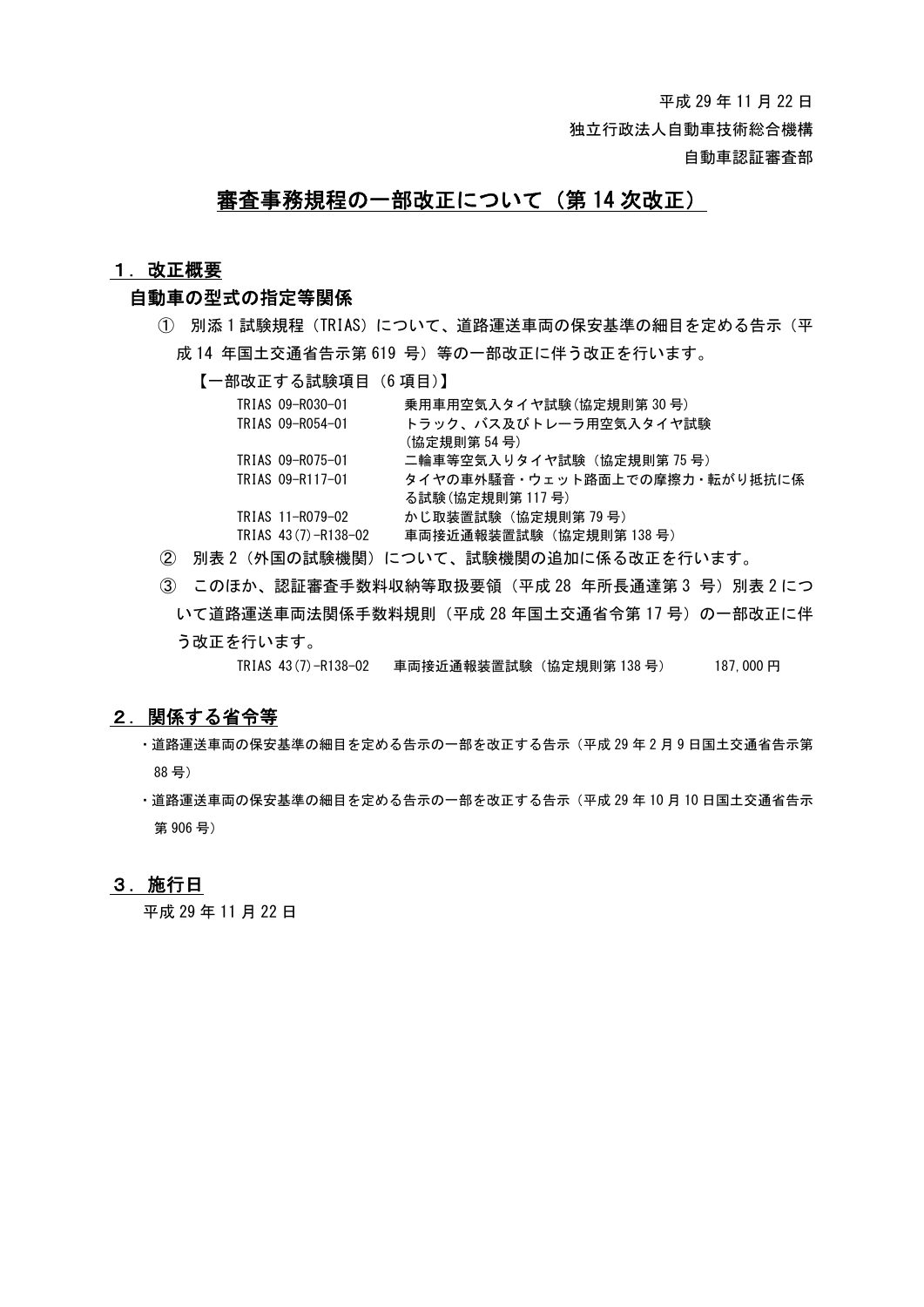別 添

#### 「審査事務規程」(平成 <sup>28</sup> 年 <sup>4</sup> 月 <sup>1</sup> 日規程第 <sup>2</sup> 号)第 <sup>14</sup> 次改正新旧対照表

改正 平成 29 年 11 月 22 日規程第 19 号

|                       |                         | 新         | 旧 |        |              |                         |           |  |  |  |  |  |  |
|-----------------------|-------------------------|-----------|---|--------|--------------|-------------------------|-----------|--|--|--|--|--|--|
| 独立行政法人自動車技術総合機構審査事務規程 |                         |           |   |        |              | 独立行政法人自動車技術総合機構審査事務規程   |           |  |  |  |  |  |  |
| 目次 (略)                |                         |           |   |        |              | 目次 (略)                  |           |  |  |  |  |  |  |
|                       | 第1章 総則 (略) ~第11章 雑則 (略) |           |   |        |              | 第1章 総則 (略) ~第11章 雑則 (略) |           |  |  |  |  |  |  |
|                       | 別表 1 (2-2 関係) 添付書面一覧    |           |   |        |              | 別表 1 (2-2 関係) 添付書面一覧    |           |  |  |  |  |  |  |
|                       |                         |           |   |        |              |                         |           |  |  |  |  |  |  |
| 整理                    |                         |           |   | 整理     |              |                         |           |  |  |  |  |  |  |
|                       | 添付書面の名称                 | 提出時の注意事項等 |   |        |              | 添付書面の名称                 | 提出時の注意事項等 |  |  |  |  |  |  |
| 番号                    |                         |           |   | 番号     |              |                         |           |  |  |  |  |  |  |
| (1)                   | 装置指定通知書等又は認定            | (略)       |   | (1)    |              | 装置指定通知書等又は認定            | (略)       |  |  |  |  |  |  |
| $\sim$                | 証の写し~                   |           |   | $\sim$ |              | 証の写し~                   |           |  |  |  |  |  |  |
| (5)                   | 試験実施選定事由書               |           |   | (5)    |              | 試験実施選定事由書               |           |  |  |  |  |  |  |
| (6)                   | 試験成績書                   | (略)       |   | (6)    |              | 試験成績書                   | (略)       |  |  |  |  |  |  |
|                       | (略)<br>$\overline{1}$   |           |   |        | $\mathbf{1}$ | (略)                     |           |  |  |  |  |  |  |
|                       | $\sim$<br>$\sim$        | (略)       |   |        | $\sim$       | $\sim$                  | (略)       |  |  |  |  |  |  |
|                       | (略)<br>191              |           |   |        | 191          | (略)                     |           |  |  |  |  |  |  |
|                       | 削除                      |           |   |        | 192          | 車両接近通報装置試               |           |  |  |  |  |  |  |
|                       |                         |           |   |        |              | 験 (協定規則第 138            |           |  |  |  |  |  |  |
|                       |                         |           |   |        |              | 号)                      |           |  |  |  |  |  |  |
|                       |                         |           |   |        |              |                         |           |  |  |  |  |  |  |
|                       | (略)<br><u>192</u>       |           |   |        | 193          | (略)                     |           |  |  |  |  |  |  |
|                       | $\simeq$<br>$\sim$      |           |   |        | $\simeq$     | $\simeq$                |           |  |  |  |  |  |  |
|                       | (略)<br>195              |           |   |        | 196          | (略)                     |           |  |  |  |  |  |  |
|                       | 車両接近通報装置試<br>196        |           |   |        |              | 追加                      |           |  |  |  |  |  |  |
|                       | 験 (協定規則第 138            |           |   |        |              |                         |           |  |  |  |  |  |  |
|                       | 号)                      |           |   |        |              |                         |           |  |  |  |  |  |  |
|                       | (略)<br>197              |           |   |        | 197          | (略)                     |           |  |  |  |  |  |  |
|                       | $\sim$<br>$\sim$        |           |   |        | $\sim$       | $\sim$                  |           |  |  |  |  |  |  |
|                       | (略)<br>228              |           |   |        | 228          | (略)                     |           |  |  |  |  |  |  |
| (7)                   | 構造基準等適合検討書              | (略)       |   | (7)    |              | 構造基準等適合検討書              | (略)       |  |  |  |  |  |  |
| (8)                   | 指導基準適合検討書               | (略)       |   | (8)    |              | 指導基準適合検討書               | (略)       |  |  |  |  |  |  |
|                       |                         |           |   |        |              |                         |           |  |  |  |  |  |  |
| (9)                   | 指導基準適合検討結果一覧            | (略)       |   | (9)    |              | 指導基準適合検討結果一覧            | (略)       |  |  |  |  |  |  |
|                       | 表                       |           |   |        | 表            |                         |           |  |  |  |  |  |  |
| (10)                  | 細目告示第 41 条第 1 項第 21     | (略)       |   | (10)   |              | 細目告示第 41 条第 1 項第 21     | (略)       |  |  |  |  |  |  |
|                       | 号を確認する書面                |           |   |        |              | 号を確認する書面                |           |  |  |  |  |  |  |
|                       |                         |           |   |        |              |                         |           |  |  |  |  |  |  |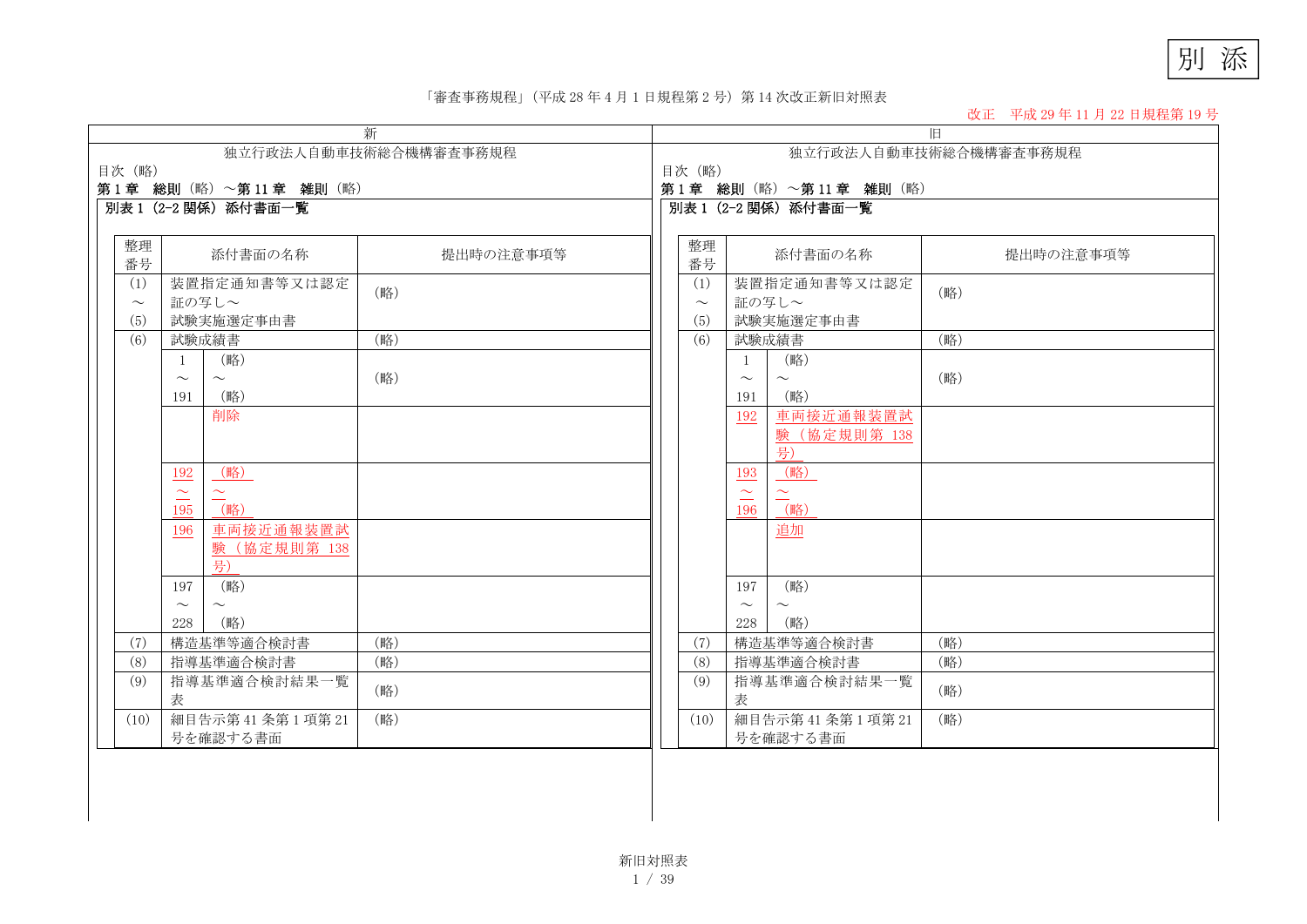| 新                                                                                                                                                                                                                                                                                                                                                                                                                                                                                                                                                                                                                    |                |     |                          |                |                         |                                                                                                                                                                                                              |                   |                  |                                |             |                                                                                                                         | 旧                              |                                                                                                                                                                                           |                |     |     |     |             |                                |              |                               |               |                |                |               |
|----------------------------------------------------------------------------------------------------------------------------------------------------------------------------------------------------------------------------------------------------------------------------------------------------------------------------------------------------------------------------------------------------------------------------------------------------------------------------------------------------------------------------------------------------------------------------------------------------------------------|----------------|-----|--------------------------|----------------|-------------------------|--------------------------------------------------------------------------------------------------------------------------------------------------------------------------------------------------------------|-------------------|------------------|--------------------------------|-------------|-------------------------------------------------------------------------------------------------------------------------|--------------------------------|-------------------------------------------------------------------------------------------------------------------------------------------------------------------------------------------|----------------|-----|-----|-----|-------------|--------------------------------|--------------|-------------------------------|---------------|----------------|----------------|---------------|
| 別表 2 (2-4 関係)<br>外国の試験機関                                                                                                                                                                                                                                                                                                                                                                                                                                                                                                                                                                                             |                |     |                          |                |                         |                                                                                                                                                                                                              | 別表 2 (2-4 関係)     |                  |                                |             |                                                                                                                         | 外国の試験機関                        |                                                                                                                                                                                           |                |     |     |     |             |                                |              |                               |               |                |                |               |
|                                                                                                                                                                                                                                                                                                                                                                                                                                                                                                                                                                                                                      |                |     |                          |                |                         |                                                                                                                                                                                                              |                   |                  |                                |             |                                                                                                                         |                                |                                                                                                                                                                                           |                |     |     |     |             |                                |              |                               |               |                |                |               |
| 試験項<br>目                                                                                                                                                                                                                                                                                                                                                                                                                                                                                                                                                                                                             | (略)            |     | 伊                        | 蘭              | 瑞                       |                                                                                                                                                                                                              | 西                 |                  | 英                              |             | 米                                                                                                                       |                                | 試験項<br>目                                                                                                                                                                                  | (略)            | 伊   | 一新設 | 蘭   | 瑞           |                                | 西            |                               | 英             |                | 米              |               |
|                                                                                                                                                                                                                                                                                                                                                                                                                                                                                                                                                                                                                      | $(1)$ ~<br>(略) | (8) | $\circled{9}$            | $\circled{10}$ | $\overline{\mathbb{D}}$ | $\boxed{12}$                                                                                                                                                                                                 | $\circled{13}$    | $\bigcirc$       | $\underline{\textcircled{15}}$ | $\circledR$ | $\circled{1}$                                                                                                           | $\underline{\textcircled{18}}$ |                                                                                                                                                                                           | $(1)$ ~<br>(略) | (8) |     | $①$ | $\circledR$ | $\textcircled{\scriptsize{1}}$ | $\boxed{12}$ | $\overline{\textcircled{13}}$ | $\circled{4}$ | $\circled{15}$ | $\circled{16}$ | $\circled{1}$ |
| (略)                                                                                                                                                                                                                                                                                                                                                                                                                                                                                                                                                                                                                  |                |     |                          |                |                         |                                                                                                                                                                                                              |                   |                  |                                |             |                                                                                                                         |                                | (略)                                                                                                                                                                                       |                |     |     |     |             |                                |              |                               |               |                |                |               |
| TRIAS<br>$31 -$<br>J044(2)                                                                                                                                                                                                                                                                                                                                                                                                                                                                                                                                                                                           |                |     |                          |                |                         |                                                                                                                                                                                                              |                   |                  |                                |             |                                                                                                                         |                                | TRIAS<br>$31 -$<br>J044(2)                                                                                                                                                                |                |     |     |     |             |                                |              |                               |               |                |                |               |
| $-01$<br>二輪車<br>排出ガ<br>ス試験                                                                                                                                                                                                                                                                                                                                                                                                                                                                                                                                                                                           |                |     | $\overline{\mathcal{O}}$ |                |                         | $\bigcirc$                                                                                                                                                                                                   |                   |                  |                                |             |                                                                                                                         |                                | $-01$<br>二輪車<br>排出ガ<br>ス試験                                                                                                                                                                |                |     |     |     |             | О                              |              |                               |               |                |                |               |
| (WMTC                                                                                                                                                                                                                                                                                                                                                                                                                                                                                                                                                                                                                |                |     |                          |                |                         |                                                                                                                                                                                                              |                   |                  |                                |             |                                                                                                                         |                                | (WMTC<br>(略)                                                                                                                                                                              |                |     |     |     |             |                                |              |                               |               |                |                |               |
| (略)<br>名称<br>(略)<br>$\bigcirc$<br>$①$ ECO<br>: ECO CERTIFICAZIONI S. p. A<br><b>10 RDW</b><br>: RDW Vihicle technology and information centre<br>11 AVL MTC AB<br>: AVL MTC Motor test Center AB<br><sup>12</sup> Applus+ IDIADA<br>: Applus+ IDIADA<br><sup>3</sup> INTA<br>: Instituto Nacional de Tecnica Aeroespacial<br><b>4</b> LCOE<br>: LABORATORIO CENTRAL OFICIAL DEELECTROTECNIA<br><b>15</b> VCA<br>: Vehicle Certification Agency<br><b>16</b> MGA<br>: MGA Research Corporation<br>17 CALSPAN<br>: Calspan Corporetion<br><b>18</b> TRC<br>: Transportation Research Center Inc.<br>別紙 3 (略) ~別紙 9 (略) |                |     |                          |                |                         | 名称<br>①~ (略)<br>(新設)<br>$\circledcirc$ RDW<br>10 AVL MTC AB<br>1 Applust IDIADA<br>$Q$ INTA<br>$\circled{13}$ LCOE<br>$\overline{44}$ VCA<br><b>15</b> MGA<br><b>6</b> CALSPAN<br>17 TRC<br>別紙3 (略) ~別紙9 (略) | 様式1 (略) ~様式13 (略) | : Applus+ IDIADA |                                |             | : AVL MTC Motor test Center AB<br>: Vehicle Certification Agency<br>: MGA Research Corporation<br>: Calspan Corporetion |                                | : RDW Vihicle technology and information centre<br>: Instituto Nacional de Tecnica Aeroespacial<br>: LABORATORIO CENTRAL OFICIAL DEELECTROTECNIA<br>: Transportation Research Center Inc. |                |     |     |     |             |                                |              |                               |               |                |                |               |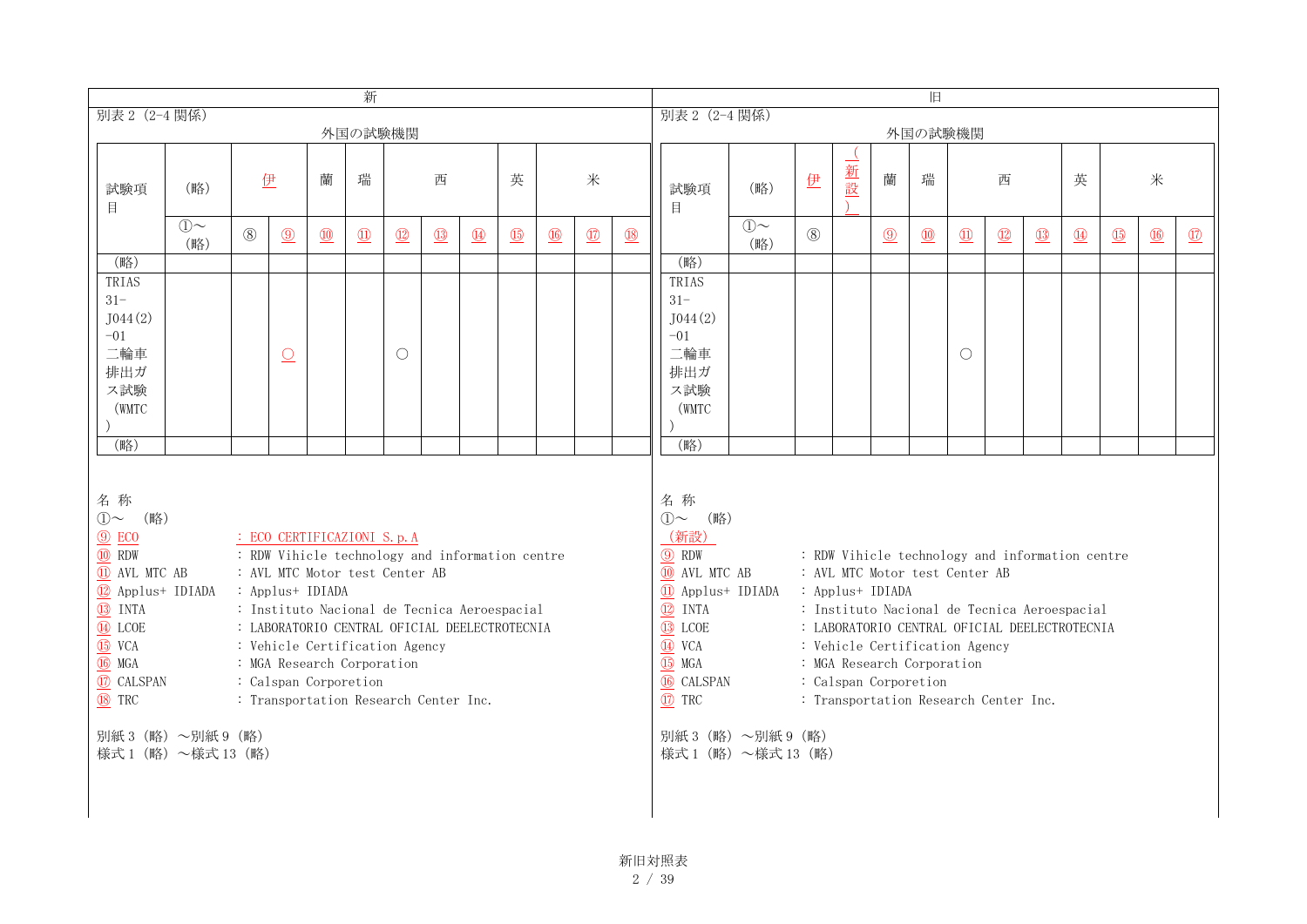|                                                                                         | 新                                                                           |                     |                                                                                                   |                                           | 旧                                                                           |                  |        |  |
|-----------------------------------------------------------------------------------------|-----------------------------------------------------------------------------|---------------------|---------------------------------------------------------------------------------------------------|-------------------------------------------|-----------------------------------------------------------------------------|------------------|--------|--|
| 別添1 (2-2関係)                                                                             |                                                                             |                     |                                                                                                   |                                           | 別添1 (2-2関係)                                                                 |                  |        |  |
| 別添                                                                                      |                                                                             |                     |                                                                                                   | 別添                                        |                                                                             |                  |        |  |
|                                                                                         | 試験規程<br>Test Requirements and Instructions for Automobile Standards (TRIAS) |                     |                                                                                                   |                                           | 試験規程<br>Test Requirements and Instructions for Automobile Standards (TRIAS) |                  |        |  |
|                                                                                         | 試験項目                                                                        | 分類番号                |                                                                                                   |                                           | 試験項目                                                                        | 分類番号             |        |  |
| -1<br>$\sim$<br>21                                                                      | (略)<br>$\sim$<br>(略)                                                        | (略)                 |                                                                                                   | -1<br>$\sim$<br>21                        | (略)<br>$\sim$<br>(略)                                                        | (略)              |        |  |
| 22                                                                                      | かじ取装置試験 (協定規則第79号)                                                          | TRIAS 11-R079-02    |                                                                                                   | 22                                        | かじ取装置試験 (協定規則第79号)                                                          | TRIAS 11-R079-01 |        |  |
| 23<br>$\sim$<br>191                                                                     | (略)<br>$\sim$<br>(略)                                                        |                     |                                                                                                   | 23<br>$\sim$<br>191                       | (略)<br>$\sim$<br>(略)                                                        | (略)              |        |  |
|                                                                                         | 削除                                                                          |                     |                                                                                                   | 192<br>193                                | 車両接近通報装置試験 (協定規則第 138<br>号)                                                 | TRIAS 43-R138-01 |        |  |
| <u>192</u><br>$\simeq$<br>195                                                           | (略)<br>$\simeq$<br>(略)                                                      |                     |                                                                                                   | $\sim$<br>$\overline{\phantom{0}}$<br>196 | (略)<br>$\frac{\sim}{\left(\frac{1}{2}\right)}$                              |                  |        |  |
| 196                                                                                     | 車両接近通報装置試験 (協定規則第 138<br>号)                                                 | TRIAS 43(7)-R138-02 |                                                                                                   |                                           | 追加                                                                          |                  |        |  |
| 197<br>$\sim$<br>229                                                                    | (略)<br>$\sim$<br>(略)                                                        |                     |                                                                                                   | 197<br>$\sim$<br>229                      | (略)<br>$\sim$<br>(略)                                                        |                  |        |  |
|                                                                                         |                                                                             |                     |                                                                                                   |                                           |                                                                             |                  |        |  |
| TRIAS 09-R030-01<br>$1.~2.~$ (略)<br>付表<br>$1.~2.~$ (略)                                  | 乗用車用空気入タイヤ試験(協定規則第30号)<br>3. タイヤに表示する事項                                     |                     | TRIAS 09-R030-01<br>乗用車用空気入タイヤ試験(協定規則第30号)<br>$1.~2.~$ (略)<br>付表<br>$1.~2.~$ (略)<br>3. タイヤに表示する事項 |                                           |                                                                             |                  |        |  |
| タイヤのメーカー名、ブランド名または商標<br>Yes • No<br>The manufacturer's name or the Brand name/trademark |                                                                             |                     |                                                                                                   |                                           | タイヤの商号または商標<br>Trade name or mark                                           |                  | yes/no |  |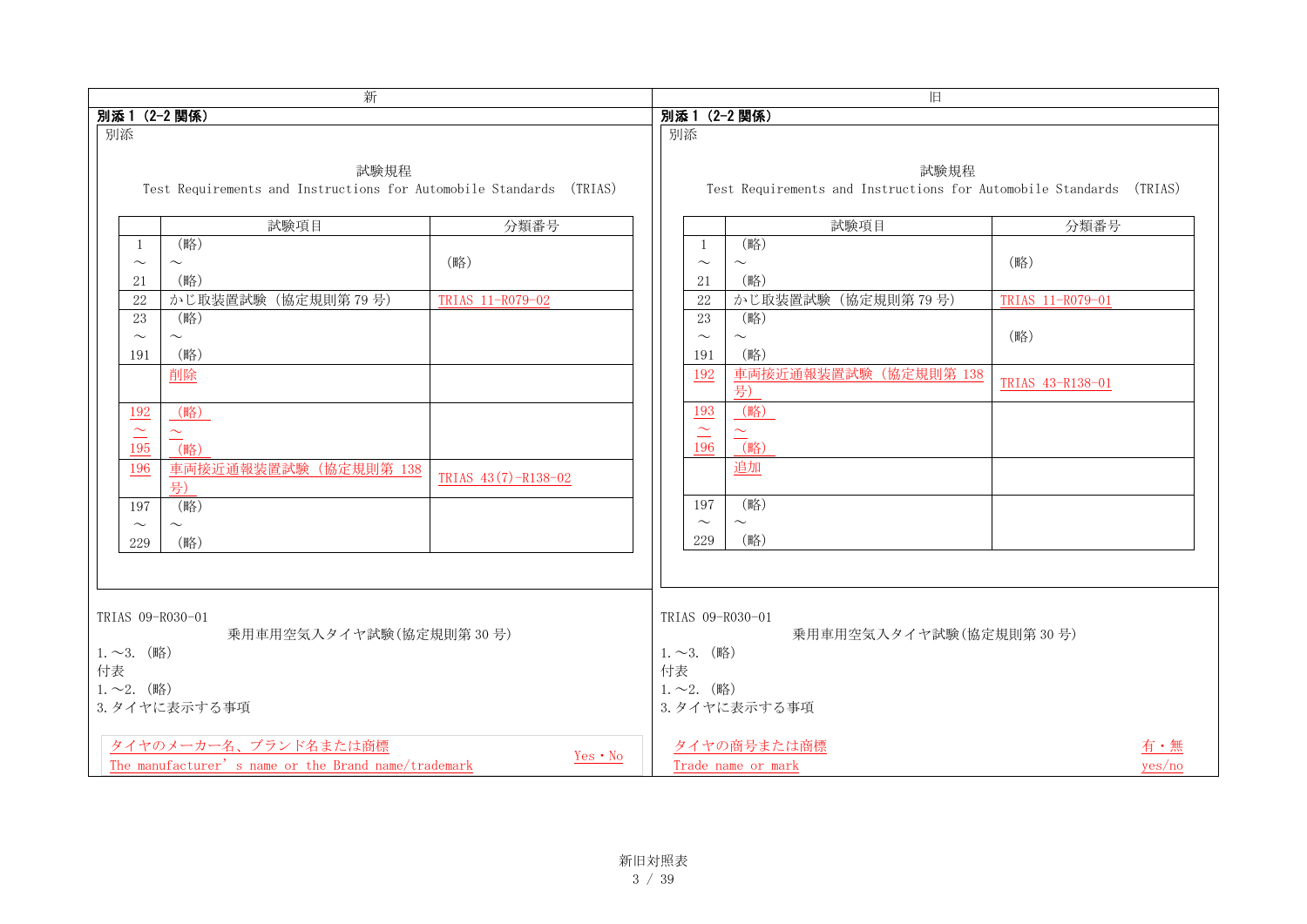| 新                                                                                                                                                       |             | 旧                                                                                                          |               |
|---------------------------------------------------------------------------------------------------------------------------------------------------------|-------------|------------------------------------------------------------------------------------------------------------|---------------|
| タイヤの取引表示または商用名(ブランド名または商標と一致する場<br>合は要求されない)<br>The trade description/commercial name (not required when it<br>coincides with the brand name/trademark) | Yes • No    |                                                                                                            |               |
| タイヤサイズ記号                                                                                                                                                | Yes • No    | タイヤサイズ記号                                                                                                   | 有・無           |
| Tyre size designation                                                                                                                                   |             | Tyre size designation                                                                                      | yes/no        |
| タイヤの構造表示                                                                                                                                                | Yes • No    | タイヤの構造表示                                                                                                   | 有・無           |
| Indication of tyre structure                                                                                                                            |             | Indication of tyre structure                                                                               | yes/no        |
| ロードインデックス                                                                                                                                               |             | ロードインデックス                                                                                                  | 有・無           |
| Load-capacity index                                                                                                                                     | Yes • No    | Load-capacity index                                                                                        | yes/no        |
| タイヤの速度カテゴリー記号の表示                                                                                                                                        | Yes • No    | タイヤの速度カテゴリー記号の表示                                                                                           | 有·無           |
| Indication of the tyre's speed category symbol                                                                                                          |             | Indication of the tyre's speed category symbol                                                             | yes/no        |
| スノータイヤの用途カテゴリーに分類される場合の表示                                                                                                                               | Yes • No    | スノータイヤの用途カテゴリーに分類される場合の表示                                                                                  | 有・無           |
| Indication when classified as "snow tyre" category                                                                                                      |             | Indication when classified as "snow tyre" category                                                         | yes/no        |
| タイヤが特殊用途のカテゴリーに分類される場合の表示                                                                                                                               | Yes • No    | タイヤが特殊用途のカテゴリーに分類される場合の表示                                                                                  | 有·無           |
| Indication when classified as "Special use tyre" category                                                                                               |             | Indication when classified as "Special use tyre" category                                                  | yes/no        |
| タイヤがインナーチューブ無しで使用するよう設計されている場合の<br>表示<br>Indication if the tyre is designed for use without an inner tube                                               | Yes • No    | タイヤがインナーチューブ無しで使用するよう設計されている場合の<br>表示<br>Indication if the tyre is designed for use without an inner tube  | 有・無<br>yes/no |
| 強化タイヤである場合の表示                                                                                                                                           | Yes • No    | 強化タイヤである場合の表示                                                                                              | 有・無           |
| Indication if the tyre is a reinforced tyre                                                                                                             |             | Indication if the tyre is a reinforced tyre                                                                | yes/no        |
| タイヤの製造時期を示す表示                                                                                                                                           | Yes • No    | タイヤの製造時期を示す表示                                                                                              | 有·無           |
| Indication of the date of manufacture of the tyre                                                                                                       |             | Indication of the date of manufacture of the tyre                                                          | yes/no        |
| リム取付けが標準構成と異なる場合の表示<br>Indication when the rim mounting is different from the standard<br>configuration                                                 | Yes · No    | リム取付けが標準構成と異なる場合の表示<br>Indication when the rim mounting is different from the standard<br>configuration    | 有・無<br>yes/no |
| 応急用スペアタイヤ又はTタイプの応急用スペアタイヤの場合の表示<br>Indication of temporary use spare or T-type temporary use spare<br>tyre                                              | Yes · No    | 応急用スペアタイヤ又はTタイプの応急用スペアタイヤの場合の表示<br>Indication of temporary use spare or T-type temporary use spare<br>tyre | 有・無<br>yes/no |
| ランフラットタイヤ又はセルフサポーティングタイヤの場合の表示                                                                                                                          | Yes • No    | ランフラットタイヤ又はセルフサポーティングタイヤの場合の表示                                                                             | 有・無           |
| Indication of "Run flat" or "self supporting"                                                                                                           |             | Indication of "Run flat" or "self supporting"                                                              | yes/no        |
| 協定規則30号附則3に基づく表示                                                                                                                                        | Pass · Fail | 協定規則30号附則3に基づく表示                                                                                           | 適・否           |
| Indication according to Annex 3 of Regulation No. 30                                                                                                    |             | Indication according to Annex 3 of Regulation No. 30                                                       | Pass/Fail     |
| 4. (略)<br>5. タイヤの寸法測定 (附則6)<br>(略)                                                                                                                      |             | 4. (略)<br>5. タイヤの寸法測定 (附則6)<br>(略)                                                                         |               |
| ○総幅<br>mm (総幅範囲:最大<br>mm)                                                                                                                               | Pass • Fail | ○総幅<br>mm (総幅範囲:最大<br>mm)                                                                                  | 適・否           |

新旧対照表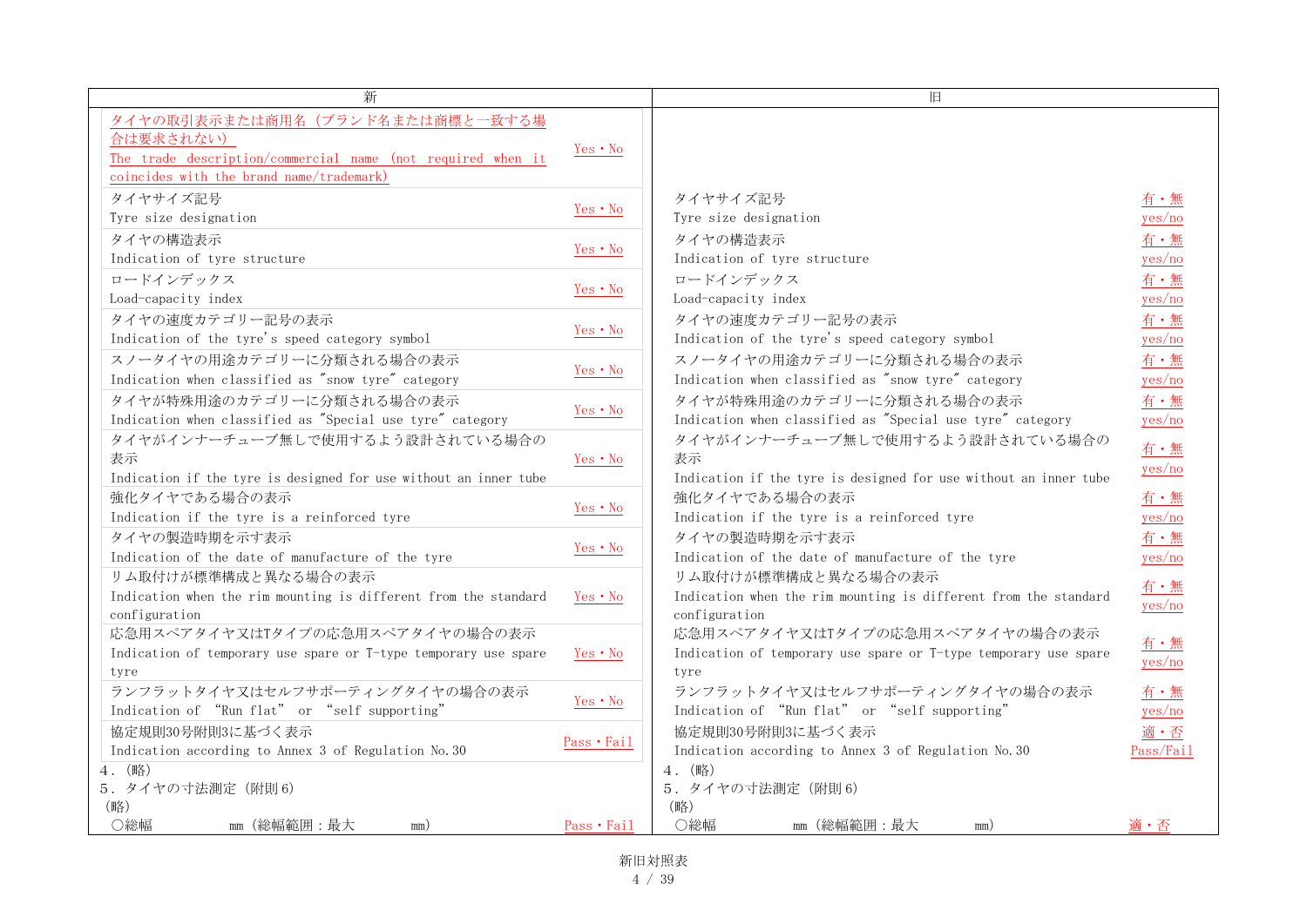|                                                                                                                                                                                                               | IΘ                                                                                                                                                                                                                              |
|---------------------------------------------------------------------------------------------------------------------------------------------------------------------------------------------------------------|---------------------------------------------------------------------------------------------------------------------------------------------------------------------------------------------------------------------------------|
| Overall width mm (Scope of overall: Max mm)<br>○外径 mm=最大周 mm/3.1416 (外径範囲:最小 mm~最大 mm)<br>Pass · Fail<br>Outer diameter $mm = Circumference$ $mm / 3.1416$ (Scope of outer diameter:<br>Min $mm \sim$ Max mm) | Overall width mm (Scope of overall: Max mm)<br>Pass/Fail<br>○外径 mm=最大周 mm/3.1416 (外径範囲:最小 mm~最大 mm)<br>適・否<br>Outer diameter $mm = Circumference$ $mm / 3.1416$ (Scope of outer diameter:<br>Min $mm \sim$ Max mm)<br>Pass/Fail |
| 6. トレッドウェアインジケータの要件<br>Pass · Fail<br>Requirements for tread wear indicators                                                                                                                                  | 6. トレッドウェアインジケータの要件<br>適・否<br>Requirements for tread wear indicators<br>Pass/Fail                                                                                                                                               |
| 7. 負荷/速度性能試験 (附則7)<br>(略)                                                                                                                                                                                     | 7. 負荷/速度性能試験 (附則7)<br>(略)                                                                                                                                                                                                       |
| ○試験前後の外径差<br>$\frac{0}{0}$<br>Pass · Fail<br>$\%$<br>Difference in outer diameter                                                                                                                             | ○試験前後の外径差<br>$\frac{0}{0}$<br>適・否<br>Difference in outer diameter<br>$\%$<br>Pass/Fail                                                                                                                                          |
| ○トレッドセパレーション、プライセパレーション、コード分離、チャンキング、<br>コード破損のないこと<br>Pass · Fail (Failの状況)<br>Tread separation, ply separation, cord separation, chunkingor broken cords<br>(Fail Situation)<br>is none                     | ○トレッドセパレーション、プライセパレーション、コード分離<br>チャンキング、コード破損のないこと<br>適・否(否の状況<br>tread separation, ply separation, cord separation, chunking<br>Pass/Fail (Fail Situation )<br>or broken cords is none                                         |
| (略)                                                                                                                                                                                                           | (略)                                                                                                                                                                                                                             |
| ○試験前後の外径差<br>$\%$<br>Pass · Fail<br>$\frac{0}{0}$<br>Difference in outer diameter                                                                                                                             | ○試験前後の外径差<br>$\%$<br>適・否<br>Difference in outer diameter<br>$\%$<br>Pass/Fail                                                                                                                                                   |
| ○トレッドセパレーション、プライセパレーション、コード分離、チャンキング、<br>コード破損のないこと<br>Pass · Fail (Fail の状況 )<br>Tread separation, ply separation, cord separation, chunkingor broken cords<br>(Fail Situation)<br>is none                   | ○トレッドセパレーション、プライセパレーション、コード分離<br>チャンキング、コード破損のないこと<br>適・否(否の状況<br>tread separation, ply separation, cord separation, chunking<br>or broken cords is none<br>Pass/Fail (Fail Situation )                                         |
| (2)ランフラットシステム及びランフラットタイヤのフラットタイヤランニングモード<br>試験 (附則7 3.の規定による)                                                                                                                                                 | (2)ランフラットシステム及びランフラットタイヤのフラットタイヤランニングモード<br>試験 (附則7 3.の規定による)                                                                                                                                                                   |
| (略)                                                                                                                                                                                                           | (略)                                                                                                                                                                                                                             |
| ○トレッドと両サイドウォールが離れずにつながっていること<br>Pass • Fail<br>Retains the tread connected to the two sidewalls                                                                                                               | ○トレッドと両サイドウォールが離れずにつながっていること<br>適 ・ 否<br>retains the tread connected to the two sidewalls<br>Pass/Fail                                                                                                                          |
|                                                                                                                                                                                                               |                                                                                                                                                                                                                                 |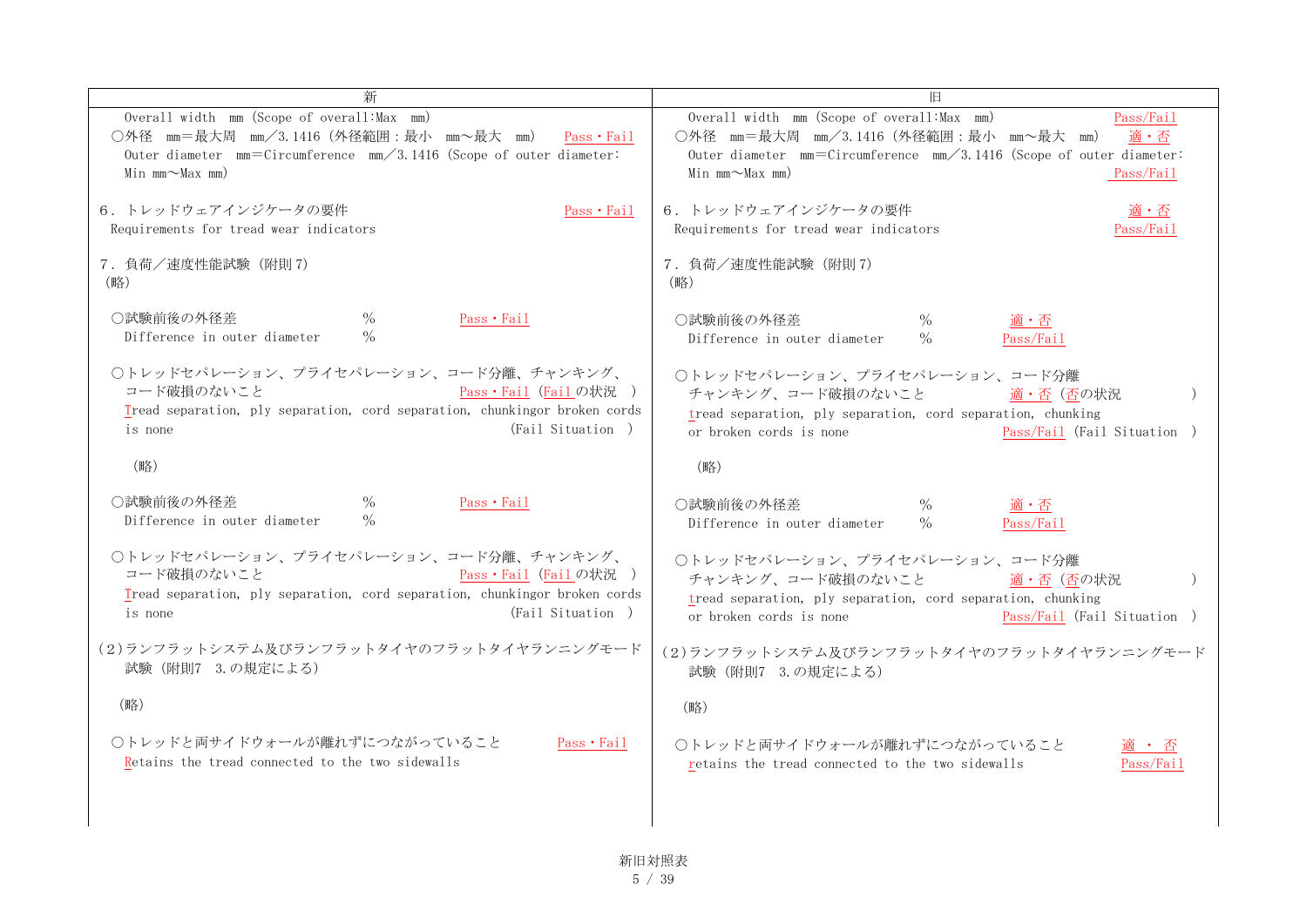| 新                                                                |          | 旧                                                                |        |
|------------------------------------------------------------------|----------|------------------------------------------------------------------|--------|
| TRIAS 09-R054-01                                                 |          | TRIAS 09-R054-01                                                 |        |
| トラック、バス及びトレーラ用空気入タイヤ試験(協定規則第54号)                                 |          | トラック、バス及びトレーラ用空気入タイヤ試験(協定規則第54号)                                 |        |
| $1.~2.~$ (略)                                                     |          | $1.~2.~$ (略)                                                     |        |
| 付表                                                               |          | 付表                                                               |        |
| $1.~2.~$ (略)                                                     |          | $1.~2.~$ (略)                                                     |        |
| 3. タイヤに表示する事項                                                    |          | 3. タイヤに表示する事項                                                    |        |
|                                                                  |          |                                                                  |        |
| タイヤのメーカー名、ブランド名または商標                                             | Yes • No | タイヤの商号または商標                                                      |        |
| The manufacturer's name or the Brand name/trademark              |          | Trade name or mark                                               | yes/no |
| タイヤの取引表示または商用名(ブランド名または商標と一致する場合                                 |          |                                                                  |        |
| は要求されない)                                                         |          |                                                                  |        |
| The trade description/commercial name (not required when it      | Yes • No |                                                                  |        |
| coincides with the                                               |          |                                                                  |        |
| brand name/trademark)                                            |          |                                                                  |        |
| タイヤサイズ記号                                                         | Yes • No | タイヤサイズ記号                                                         | 有・無    |
| Tyre size designation                                            |          | Tyre size designation                                            | yes/no |
| タイヤの構造表示                                                         | Yes • No | タイヤの構造表示                                                         | 有·無    |
| Indication of tyre structure                                     |          | Indication of tyre structure                                     | yes/no |
| ロードインデックス                                                        | Yes • No | ロードインデックス                                                        | 有·無    |
| Load-capacity index                                              |          | Load-capacity index                                              | yes/no |
| タイヤの速度カテゴリー記号の表示(第二を含む)                                          | Yes • No | タイヤの速度カテゴリー記号の表示(第二を含む)                                          | 有・無    |
| Indication of the tyre's speed category symbol                   |          | Indication of the tyre's speed category symbol                   | yes/no |
| スノータイヤの用途カテゴリーに分類される場合の表示                                        |          | スノータイヤの用途カテゴリーに分類される場合の表示                                        | 有・無    |
| Indication when classified as "snow tyre" category               | Yes • No | Indication when classified as "snow tyre" category               | yes/no |
| タイヤが特殊用途のカテゴリーに分類される場合の表示                                        |          | タイヤが特殊用涂のカテゴリーに分類される場合の表示                                        | 有·無    |
| Indication when classified as "Special use tyre" category        | Yes · No | Indication when classified as "Special use tyre" category        | yes/no |
| タイヤがインナーチューブ無しで使用するよう設計されている場合の                                  |          | タイヤがインナーチューブ無しで使用するよう設計されている場合の                                  |        |
| 表示                                                               | Yes • No | 表示                                                               | 有・無    |
| Indication if the tyre is designed for use without an inner tube |          | Indication if the tyre is designed for use without an inner tube | yes/no |
| リグルーブ可能なタイヤである場合の表示                                              |          | リグルーブ可能なタイヤである場合の表示                                              | 有・無    |
| Indication of the tyre that can be regrooved                     | Yes • No | Indication of the tyre that can be regrooved                     | yes/no |
| タイヤの製造時期を示す表示                                                    |          | タイヤの製造時期を示す表示                                                    | 有·無    |
| Indication of the date of manufacture of the tyre                | Yes • No | Indication of the date of manufacture of the tyre                | yes/no |
| 「PSI」指数の表示                                                       |          | 「PSI」指数の表示                                                       | 有·無    |
| Indication of the "PSI" index                                    | Yes • No | Indication of the "PSI" index                                    | yes/no |
| リム取付けが標準構成と異なる場合の表示                                              |          | リム取付けが標準構成と異なる場合の表示                                              | 有・無    |
| Indication when the rim mounting is different from the standard  | Yes • No | Indication when the rim mounting is different from the standard  | yes/no |

新旧対照表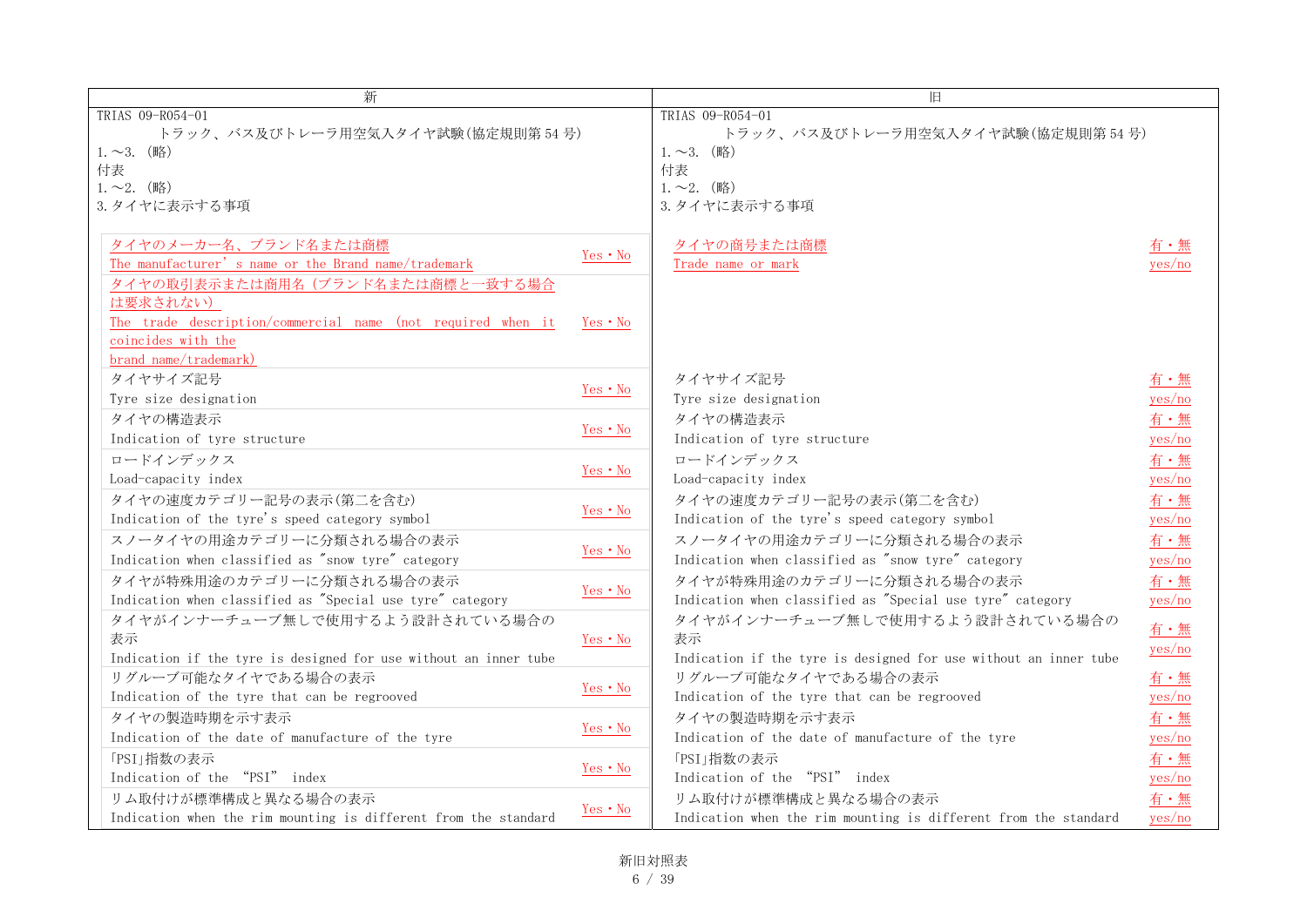| 新                                                                                                                                                                                                                                                                                                                                      | 旧                                                                                                                                                                                                                                                                                                                                                                                                                                                                                                                                               |
|----------------------------------------------------------------------------------------------------------------------------------------------------------------------------------------------------------------------------------------------------------------------------------------------------------------------------------------|-------------------------------------------------------------------------------------------------------------------------------------------------------------------------------------------------------------------------------------------------------------------------------------------------------------------------------------------------------------------------------------------------------------------------------------------------------------------------------------------------------------------------------------------------|
| configuration                                                                                                                                                                                                                                                                                                                          | configuration                                                                                                                                                                                                                                                                                                                                                                                                                                                                                                                                   |
| ドロップセンターリムに装着されるタイヤの表示<br>Yes • No<br>Indication of the tyre mounted on the drop centre rims<br>フリーローリングタイヤの表示<br>Yes • No<br>Indication of the freerolling tyre<br>協定規則 54 号附則 3 に基づく表示<br>$Pass \cdot$<br>Indication according to Annex 3 of Regulation No. 54<br>Fail                                                               | ドロップセンターリムに装着されるタイヤの表示<br>有・無<br>Indication of the tyre mounted on the drop centre rims<br>yes/no<br>フリーローリングタイヤの表示<br>有・無<br>Indication of the freerolling tyre<br>yes/no<br>協定規則 54 号附則 3 に基づく表示<br>適・否<br>Indication according to Annex 3 of Regulation No. 54<br>Pass/Fail                                                                                                                                                                                                                                                                  |
| 4. (略)<br>5. タイヤの寸法測定<br>(略)<br>試験成績<br>Test results<br>○総幅<br>mm(規格値:最大<br>Pass • Fail<br>mm)<br>Overall width mm (Overall width: Max mm)<br>○外径: mm=最大周: mm/3.1416(規格値:最小 mm~最大 mm) Pass・Fail<br>Outer diameter mm=Circumference mm/3.1416(Outer diameter:Min mm $\sim$<br>Max<br>mm)<br>6. 負荷/速度耐久試験<br>(略)<br>試験成績<br>Test results | 4. (略)<br>5. タイヤの寸法測定<br>(略)<br>試験成績<br>Test results<br>○総幅<br>mm(規格値:最大<br>適・否<br>mm)<br>Overall width mm (Overall width: Max mm)<br>Pass · Fail<br>○外径: mm=最大周: mm/3.1416 (規格値:最小 mm~最大 mm)<br>適・否<br>Outer diameter mm=Circumference mm/3.1416(Outer diameter:Min mm $\sim$<br>mm)<br>Max<br>Pass•Fail<br>6. 負荷/速度耐久試験<br>(略)<br>試験成績<br>Test results                                                                                                                                                                                        |
| ○試験前後の外径差<br>$\frac{0}{0}$<br>Pass · Fail<br>$\frac{0}{0}$<br>Difference in outer diameter<br>○トレッドセパレーション、プライセパレーション、コード分離、チャンキング、コ<br>Pass·Fail (Failの状況<br>ード破損のないこと<br>Tread separation, ply separation, cord separation, chunking or broken<br>cords is none<br>(Fail Situation)                                                  | ○試験前後の外径差 %<br>○試験前後の外径差 %<br>適・否<br>適・否<br>Difference in outer diameter $\%$ Pass /<br>Difference in outer diameter % Pass / Fail<br>Fail<br>○トレッドセパレーション、プライセパレーショ<br>○トレッドセパレーション、プライセパレーショ<br>ンコード分離、チャンキング、コード破損のな<br>ンコード分離、チャンキング、コード破損のな<br>いこと<br>適·否 否の状況<br>適·否 佰の状況<br>いこと<br>tread separation, ply separation, cord<br>tread separation, ply separation, cord<br>separation, chunking or broken cords is<br>separation, chunking or broken cords is<br>Pass/Fail<br>Fail<br>none<br>none<br>Pass/Fail (Fail Situation<br>Situation |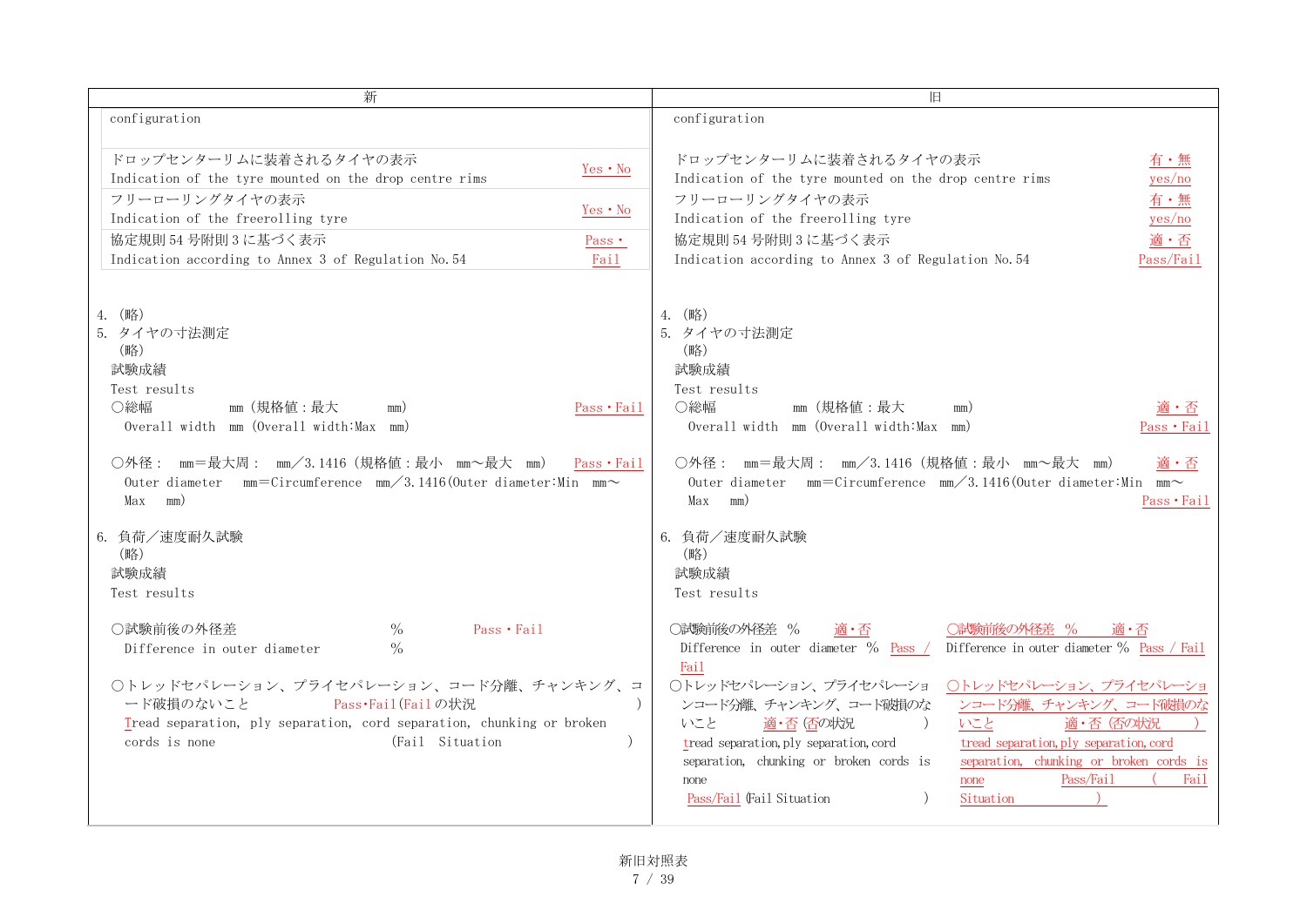| 新                                                                             |          | 旧                                                                             |        |
|-------------------------------------------------------------------------------|----------|-------------------------------------------------------------------------------|--------|
|                                                                               |          |                                                                               |        |
| TRIAS 09-R075-01                                                              |          | TRIAS 09-R075-01                                                              |        |
| 二輪車等用空気入タイヤ試験(協定規則第75号)                                                       |          | 二輪車等用空気入タイヤ試験(協定規則第75号)                                                       |        |
| $1.~2.~$ (略)                                                                  |          | $1.~2.~$ (略)                                                                  |        |
| 付表                                                                            |          | 付表                                                                            |        |
| $1.~2.~$ (略)                                                                  |          | $1.~2.~$ (略)                                                                  |        |
| 3. タイヤに表示する事項                                                                 |          | 3. タイヤに表示する事項                                                                 |        |
| タイヤのメーカー名、ブランド名または商標                                                          | Yes∙No   | タイヤの商号または商標                                                                   | 有・無    |
| The manufacturer's name or the Brand name/trademark                           |          | Trade name or mark                                                            | yes/no |
| タイヤの取引表示または商用名 (ブランド名または商標と一致する場合は要求されない)                                     |          |                                                                               |        |
|                                                                               | Yes∙No   |                                                                               |        |
| The trade description/commercial name(not required when it coincides with the |          |                                                                               |        |
| brand name/trademark)                                                         |          |                                                                               |        |
| タイヤサイズ記号                                                                      | Yes∙No   | タイヤサイズ記号                                                                      | 有・無    |
| Tyre-size designation                                                         |          | Tyre-size designation                                                         | yes/no |
| タイヤの構造表示                                                                      | Yes∙No   | タイヤの構造表示                                                                      | 有・無    |
| Indication of tyre structure                                                  |          | Indication of tyre structure                                                  | yes/no |
| ロードインデックス                                                                     | Yes∙No   | ロードインデックス                                                                     | 有·無    |
| Load-capacity index                                                           |          | Load-capacity index                                                           | yes/no |
| タイヤの速度カテゴリー記号の表示                                                              | Yes∙No   | タイヤの速度カテゴリー記号の表示                                                              | 有・無    |
| Indication of the tyre's speed category symbol                                |          | Indication of the tyre's speed category symbol                                | yes/no |
| スノータイヤの用途カテゴリーに分類される場合の表示                                                     | Yes · No | スノータイヤの用途カテゴリーに分類される場合の表示                                                     | 有・無    |
| Indication when classified as "snow tyre" category                            |          | Indication when classified as "snow tyre" category                            | yes/no |
| タイヤがインナーチューブ無しで使用するよう設計されている場合の表示                                             | Yes · No | タイヤがインナーチューブ無しで使用するよう設計されている場合の表示                                             | 有・無    |
| Indication if the tyre is designed for use without an inner tube              |          | Indication if the tyre is designed for use without an inner tube              | yes/no |
| 強化タイヤである場合の表示                                                                 | Yes∙No   | 強化タイヤである場合の表示                                                                 | 有·無    |
| Indication if the tyre is a reinforced tyre                                   |          | Indication if the tyre is a reinforced tyre                                   | yes/no |
| タイヤの製造時期を示す表示                                                                 | Yes∙No   | タイヤの製造時期を示す表示                                                                 | 有・無    |
| Indication of the date of manufacture of the tyre                             |          | Indication of the date of manufacture of the tyre                             | yes/no |
| 汎用タイヤである場合の表示                                                                 | Yes∙No   | 汎用タイヤである場合の表示                                                                 | 有・無    |
| Indication of the multiservice tyre                                           |          | Indication of the multiservice tyre                                           | yes/no |
| モペッドタイヤである場合の表示                                                               | Yes∙No   | モペッドタイヤである場合の表示                                                               | 有・無    |
| Indication of the moped tyre                                                  |          | Indication of the moped tyre                                                  | yes/no |
| リム取付けが標準構成と異なる場合の表示                                                           | Yes·No   | リム取付けが標準構成と異なる場合の表示                                                           | 有・無    |
| Indication when the rim mounting is different from the standard configuration |          | Indication when the rim mounting is different from the standard configuration |        |
|                                                                               |          |                                                                               | yes/no |
| コード13以上のリムに装着するタイヤの表示                                                         | $Yes·No$ | コード13以上のリムに装着するタイヤの表示                                                         | 有・無    |
| Indication of the tyre mounted on rim with cord 13 or above                   |          | Indication of the tyre mounted on rim with cord 13 or above                   | yes/no |
| 240km/または270km/hを超える速度に適したタイヤの表示                                              | Yes·No   | 240km/または270km/hを超える速度に適したタイヤの表示                                              | 有・無    |
| Indication of the tyres suitable for speeds above 240 km/h or 270 km/h        |          | Indication of the tyres suitable for speeds above 240 km/h or 270 km/h        | yes/no |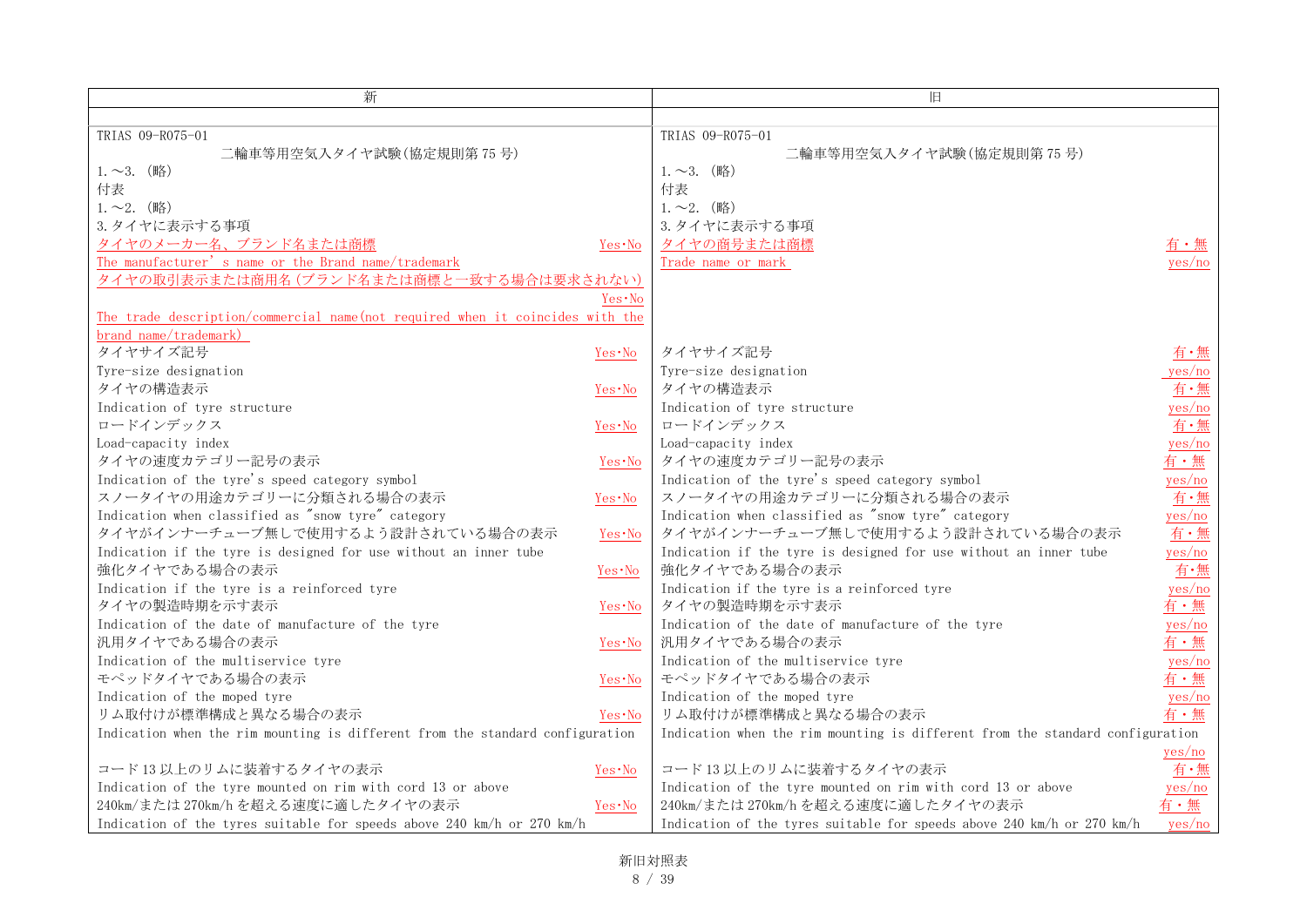| 新                                                                                                 | 旧                                                                                                           |
|---------------------------------------------------------------------------------------------------|-------------------------------------------------------------------------------------------------------------|
| 全地形型<br>Yes · No<br>タイヤの場<br>る記号<br>(AT)                                                          |                                                                                                             |
| For all terrain (AT) tyres,                                                                       |                                                                                                             |
| the symbol identifying the reference inflation pressure                                           |                                                                                                             |
| 協定規則 75 号附則 3 に基づく表示<br>Pass·Fail                                                                 | 協定規則 75 号附則 3 に基づく表示<br>滴・否                                                                                 |
| Indication according to Annex 3 of Regulation No. 75                                              | Indication according to Annex 3 of Regulation No. 75<br>pass/fail                                           |
|                                                                                                   |                                                                                                             |
| 4. (略)                                                                                            | 4. (略)                                                                                                      |
| 5. タイヤの寸法測定                                                                                       | 5. タイヤの寸法測定                                                                                                 |
| 試験成績                                                                                              | 試験成績                                                                                                        |
| ○総幅<br>Pass Fail                                                                                  | ○総幅<br>適・否                                                                                                  |
| Overall width                                                                                     | Overall width<br>pass/fail                                                                                  |
| ○外径<br>Pass·Fail                                                                                  | ○外径                                                                                                         |
| Outer diameter                                                                                    | Outer diameter<br>pass/fail                                                                                 |
| 6. 負荷/速度性能試験                                                                                      | 6. 負荷/速度性能試験                                                                                                |
| ○一般試験                                                                                             | ○一般試験                                                                                                       |
| (略)                                                                                               | (略)                                                                                                         |
| ○試験前後の外径差<br>Pass·Fail                                                                            | ○試験前後の外径差<br>適・否                                                                                            |
| Difference in outer diameter                                                                      | Difference in outer diameter<br>pass/fail                                                                   |
| ○試験後に実測したタイヤの全幅は6.1.4.2項に定めた値を上回っていないこと                                                           | ○試験後に実測したタイヤの全幅は6.1.4.2項に定めた値を上回っていないこと                                                                     |
| Pass·Fail                                                                                         | 適・否                                                                                                         |
| The overall width of the tyre measured at the end of the load/speed performance                   | The overall width of the tyre measured at the end of the load/speed performance                             |
| test must not exceed the value determined in paragraph 6.1.4.2.                                   | test must not exceed the value determined in paragraph 6.1.4.2.<br>pass/fail                                |
| ○トレッドセパレーション、プライセパレーション、コード分離、チャンキング、コー                                                           | ○トレッドセパレーション、プライセパレーション、コード分離、チャンキング、コード<br>破損のないこと                                                         |
| ド破損のないこと<br>Pass · Fail (Fail の状況                                                                 | 適・否(否の状況                                                                                                    |
| tread separation, ply separation, cord separation, chunking or broken cords is<br>(Fail Situation | tread separation, ply separation, cord separation, chunking or broken cords is<br>Pass/Fail (Fail Situation |
| none<br>7. タイヤの動的成長に関する試験                                                                         | none<br>7. タイヤの動的成長に関する試験                                                                                   |
| 試験結果                                                                                              | 試験結果                                                                                                        |
| (略)                                                                                               | (略)                                                                                                         |
| ○最高速度で描かれたタイヤの輪郭は、タイヤ軸に関して包絡曲線を超えないこと                                                             | ○最高速度で描かれたタイヤの輪郭は、タイヤ軸に関して包絡曲線を超えないこと                                                                       |
| Pass <b>Fail</b>                                                                                  | 適・否                                                                                                         |
| The contour of the tyre portrayed at the maximum speed shall not exceed the                       | The contour of the tyre portrayed at the maximum speed shall not exceed the                                 |
| enveloping curve, with reference to the tyre axes                                                 | enveloping curve, with reference to the tyre axes<br>pass/fail                                              |
|                                                                                                   |                                                                                                             |
| TRIAS 09-R117-01                                                                                  | TRIAS 09-R117-01                                                                                            |
| タイヤの車外騒音・ウェット路面上での摩擦力・転がり抵抗に係る試験(協定規則第                                                            | タイヤの車外騒音・ウェット路面上での摩擦力・転がり抵抗に係る試験(協定規則第                                                                      |
| 117号)                                                                                             | 117号)                                                                                                       |
| $1.~2.~$ (略)                                                                                      | $1.~2.~($ 略)                                                                                                |
| 別表<br>(略)                                                                                         | 別表<br>(略)                                                                                                   |
|                                                                                                   |                                                                                                             |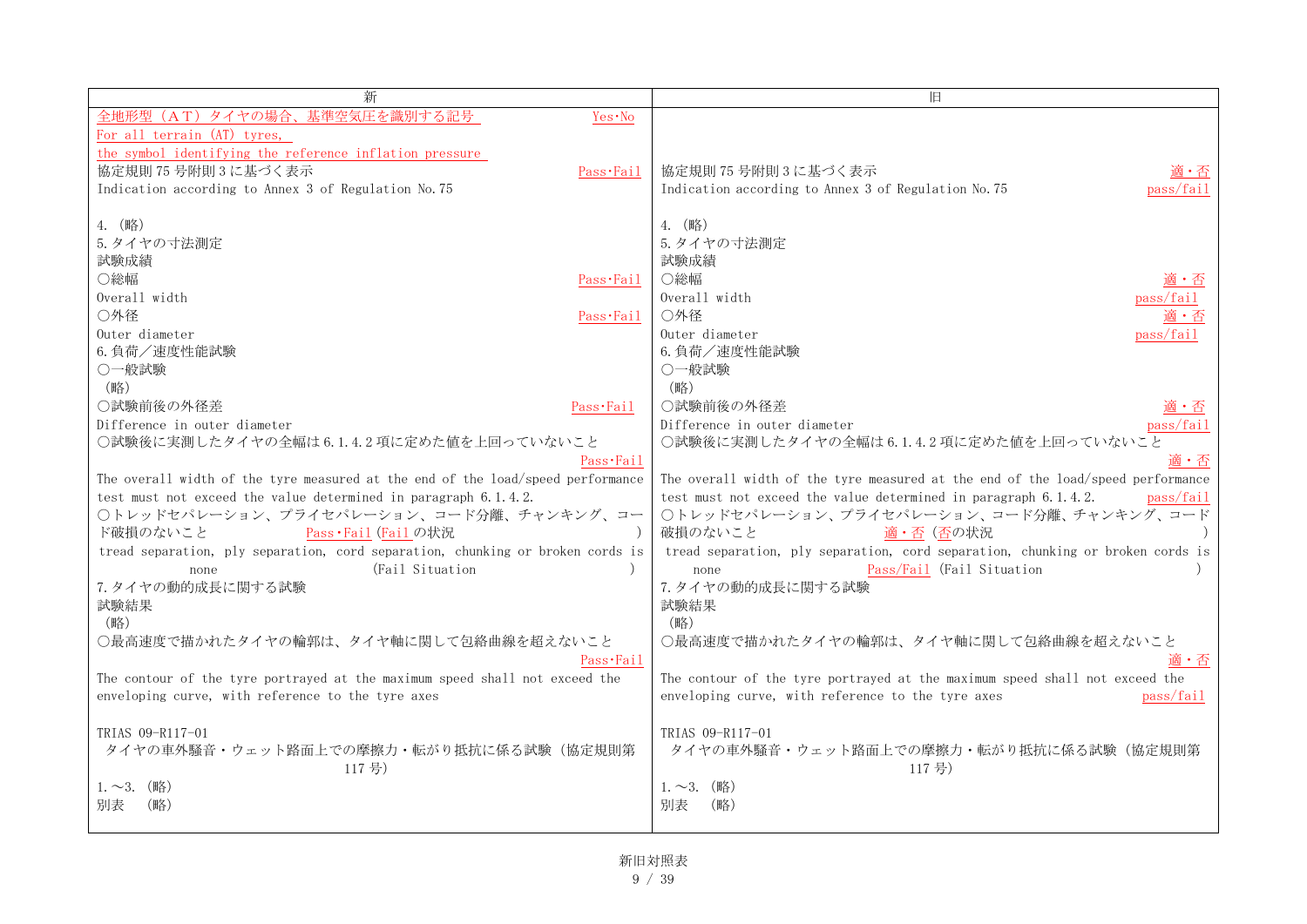| 新                                                           | 旧                                          |
|-------------------------------------------------------------|--------------------------------------------|
| 付表 1                                                        | 付表 1                                       |
| $1.~2.~$ (略)                                                | $1.~2.~$ (略)                               |
| 3. 試験タイヤ                                                    | 3. 試験タイヤ                                   |
| タイヤのメーカー名、ブランド名または商標(ブランド名または商標                             | タイヤ製作者/商標名                                 |
| と一致する場合は要求されない)                                             | (Manufacturer, Brand Name)                 |
| The manufacturer's name or the Brand name/trademark (not    |                                            |
| required when it coincides with the brand name/trademark)   |                                            |
| タイヤの取引表示または商用名*                                             |                                            |
| The trade description/commercial name*                      |                                            |
|                                                             |                                            |
| (略)                                                         | (略)                                        |
|                                                             |                                            |
|                                                             |                                            |
|                                                             | $4.~1.~$ (略)                               |
| $4.~1.~$ (略)                                                |                                            |
|                                                             |                                            |
| 付表 2                                                        | 付表 2                                       |
| $1.~2.~$ (略)                                                | $1.~1.~$ (略)                               |
| 4. 試験タイヤ                                                    | 4. 試験タイヤ                                   |
| 試験タイヤ番号<br>基準タイヤ<br>2<br>$\mathbf{1}$<br>3                  | 試験タイヤ番号<br>基準タイヤ<br>2<br>3<br>$\mathbf{1}$ |
| Test tyre No.<br><b>SRTT</b>                                | <b>SRTT</b><br>Test tyre No.               |
| タイヤのメーカー名、ブランド名または商標                                        | タイヤ製作者/商標名                                 |
| The manufacturer's name or the Brand                        | (Manufacturer, Brand Name)                 |
| name/trademark                                              |                                            |
| タイヤの取引表示または商用名 (ブランド名ま                                      |                                            |
| たは商標と一致する場合は要求されない)                                         |                                            |
| The trade description/commercial name (not                  |                                            |
| required when it coincides with the brand                   |                                            |
| name/trademark)                                             |                                            |
| (略)                                                         | (略)                                        |
| $5.~0.~$ (略)                                                | $5.~0.~($ 略)                               |
|                                                             |                                            |
| 付表3                                                         |                                            |
| $1.~2.~$ (略)                                                | $1.~2.~$ (略)                               |
| 3. 試験タイヤ                                                    | 3. 試験タイヤ                                   |
| タイヤのメーカー名、ブランド名または商標                                        | タイヤ製作者/商標名                                 |
| The manufacturer's name or the Brand name/trademark         | (Manufacturer, Brand Name)                 |
| タイヤの取引表示または商用名(ブランド名または商標と一致する                              |                                            |
| 場合は要求されない)                                                  |                                            |
|                                                             |                                            |
| The trade description/commercial name (not required when it |                                            |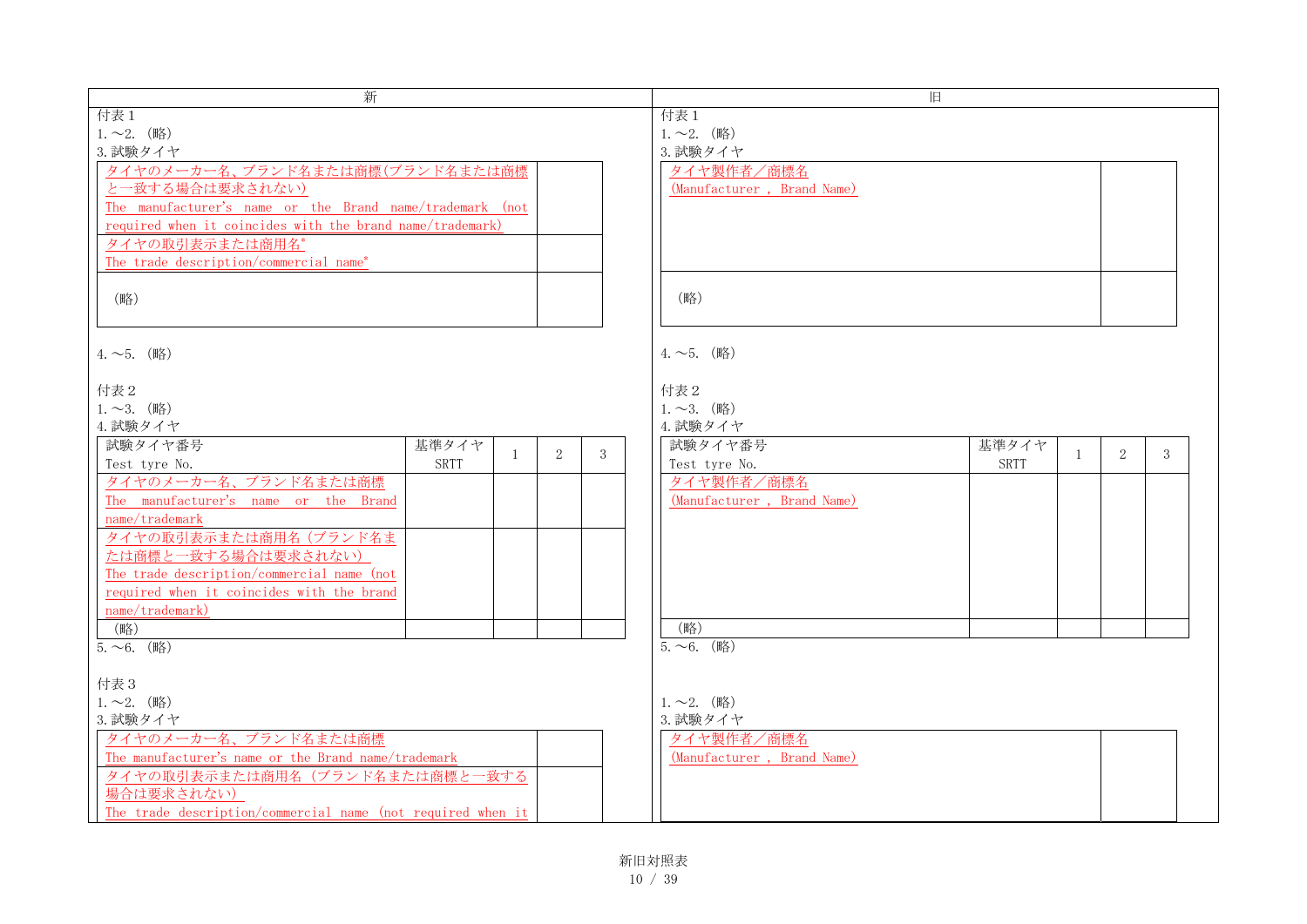| 新                                                      |   |   | 旧                                          |
|--------------------------------------------------------|---|---|--------------------------------------------|
| coincides with the brand name/trademark)               |   |   |                                            |
|                                                        |   |   |                                            |
| (略)                                                    |   |   | (略)                                        |
|                                                        |   |   |                                            |
| $4.~1.~$ (略)                                           |   |   | $4.~1.~\circ$ 5. (略)                       |
|                                                        |   |   |                                            |
| 付表4                                                    |   |   |                                            |
| $1.~2.~$ (略)                                           |   |   | $1.~2.~$ (略)                               |
| 4. 試験タイヤ                                               |   |   | 4. 試験タイヤ                                   |
| 試験タイヤ番号<br>基準タイヤ<br>1                                  | 2 | 3 | 試験タイヤ番号<br>基準タイヤ<br>2<br>3<br>$\mathbf{1}$ |
| <b>SRTT</b><br>Test tyre No.                           |   |   | <b>SRTT</b><br>Test tyre No.               |
| タイヤのメーカー名、ブランド名または商標                                   |   |   | タイヤ製作者/商標名                                 |
| The manufacturer's name or the Brand<br>name/trademark |   |   | (Manufacturer, Brand Name)                 |
| タイヤの取引表示または商用名(ブランド名ま                                  |   |   |                                            |
| たは商標と一致する場合は要求されない)                                    |   |   |                                            |
| The trade description/commercial name (not             |   |   |                                            |
| required when it coincides with the brand              |   |   |                                            |
| name/trademark)                                        |   |   |                                            |
| (略)                                                    |   |   | (略)                                        |
| $5.~0.~$ (略)                                           |   |   | $5.~0.~$ (略)                               |
|                                                        |   |   |                                            |
| TRIAS 11-R079-02                                       |   |   | TRIAS 11-R079-01                           |
| かじ取装置試験 (協定規則第79号)                                     |   |   | かじ取装置試験(協定規則第79号)                          |
| $1.~2.3~$ (略)                                          |   |   | $1.~2.3~$ (略)                              |
| 付表 1                                                   |   |   | 付表 1                                       |
| 1. 試験自動車及び試験条件                                         |   |   | 1. 試験自動車及び試験条件                             |
| (略)                                                    |   |   | (略)                                        |
| かじ取装置の仕様                                               |   |   | かじ取装置の仕様                                   |
| (略)<br>高度運転者支援ステアリングシステム                               |   |   | (略)<br>高度運転者支援ステアリングシステム                   |
| 自動命令型操舵機能                                              |   |   | 自動命令型操舵機能                                  |
| ACSFカテゴリ                                               |   |   | 新設                                         |
| $\mathbf{A}$<br><b>ACSF</b> Category                   |   |   |                                            |
| B1                                                     |   |   |                                            |
| *機能名を記載                                                |   |   |                                            |
| *Write<br>その他                                          |   |   |                                            |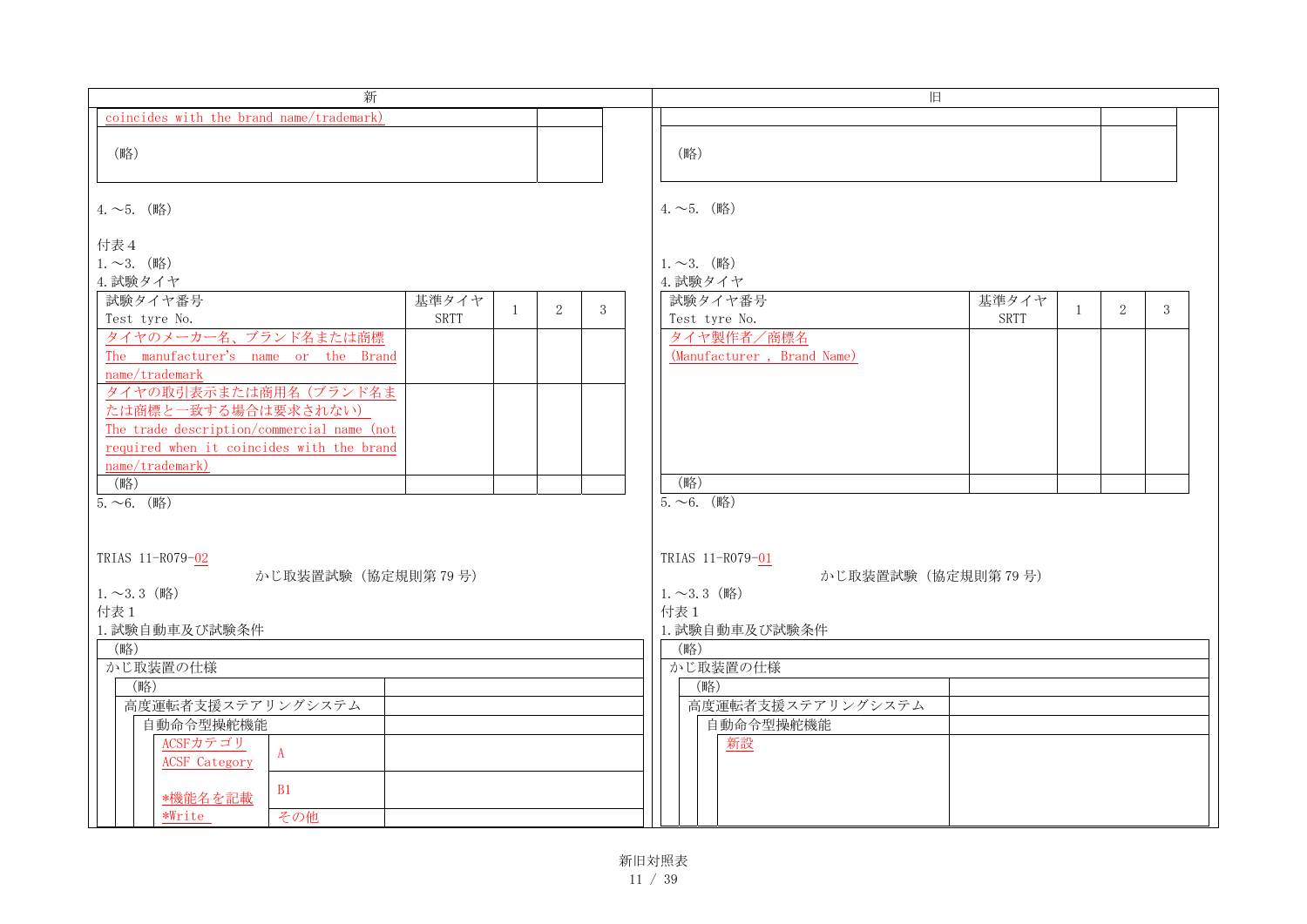| 新                                                                                                            |           | 旧                                                                                                                         |    |
|--------------------------------------------------------------------------------------------------------------|-----------|---------------------------------------------------------------------------------------------------------------------------|----|
| Others<br>function name.                                                                                     |           |                                                                                                                           |    |
| (略)                                                                                                          |           | (略)                                                                                                                       |    |
| (略)                                                                                                          |           | (略)                                                                                                                       |    |
|                                                                                                              |           |                                                                                                                           |    |
| 付録1. 試験自動車等の重量情報                                                                                             |           | 付録1. 自動車等の重量情報                                                                                                            |    |
| (略)                                                                                                          |           | (略)                                                                                                                       |    |
|                                                                                                              |           |                                                                                                                           |    |
| 4. 試験成績                                                                                                      |           | 4. 試験成績                                                                                                                   |    |
| 5. 構造規程                                                                                                      | 判定        | 5. 構造規程                                                                                                                   | 判定 |
| 5.1. 一般規定                                                                                                    |           | 5.1. 一般規定                                                                                                                 |    |
| $5.1.1.\sim 5.1.6.$ (略)                                                                                      |           | $5.1.1.\sim 5.1.6.$ (略)                                                                                                   |    |
| 5.1.6.1. CSFシステムは、附則6の要件に従うものとする。<br>A CSF system shall be subject to the requirements of Annex              | Pass Fail | 5.1.6.1. 自動指令型操舵機能が作動している時は常に、本機能は運転者に表<br>示され、また車両速度が設定限度の10km/hを20%以上超えた場合、                                             |    |
| 6.                                                                                                           |           | または評価信号をもはや受信しなくなった場合に、当機能は自動的                                                                                            |    |
|                                                                                                              |           | に無効になるものとする。                                                                                                              |    |
|                                                                                                              |           | 制御終了の際は必ず視覚信号と同時に、聴覚信号またはステアリン                                                                                            |    |
|                                                                                                              |           | グコントロール上で触覚警報信号を課すことによって、運転者に短                                                                                            |    |
|                                                                                                              |           | いが目立つ警報を発するものとする。                                                                                                         |    |
|                                                                                                              |           |                                                                                                                           |    |
|                                                                                                              |           | Whenever the Automatically Commanded Steering function<br>becomes operational, this shall be indicated to the driver      |    |
|                                                                                                              |           | and the control action shall be automatically disabled if the                                                             |    |
|                                                                                                              |           | vehicle speed exceeds the set limit of 10 km/h by more than                                                               |    |
|                                                                                                              |           | 20 per cent or the signals to be evaluated are no longer                                                                  |    |
|                                                                                                              |           | being received.                                                                                                           |    |
|                                                                                                              |           | Any termination of control shall produce a short but                                                                      |    |
|                                                                                                              |           | distinctive driver warning by a visual signal and either an<br>acoustic signal or by imposing a tactile warning signal on |    |
|                                                                                                              |           | the steering control.                                                                                                     |    |
|                                                                                                              |           |                                                                                                                           |    |
| 5.1.6.1.1. 全てのCSF介入は、1秒以上または補正が存在する間(いず                                                                      | Pass Fail | 新設                                                                                                                        |    |
| れか長い方)表示される光学警報信号により、運転者に直                                                                                   |           |                                                                                                                           |    |
| ちに示すものとする。                                                                                                   |           |                                                                                                                           |    |
| Every CSF intervention shall immediately be indicated<br>to the driver by an optical warning signal which is |           |                                                                                                                           |    |
| displayed for at least 1 s or as long as the                                                                 |           |                                                                                                                           |    |
| compensation exists, whichever is longer.                                                                    |           |                                                                                                                           |    |
|                                                                                                              |           |                                                                                                                           |    |
| 5.1.6.1.2. レーンマーキングやレーンの境界の存在及び位置の評価                                                                         | Pass Fail | <u>新設</u>                                                                                                                 |    |
| に基づくCSF介入の場合は、以下が付加的に適用されるも                                                                                  |           |                                                                                                                           |    |
| のとする:                                                                                                        |           |                                                                                                                           |    |
| In the case of a CSF intervention which is based on                                                          |           |                                                                                                                           |    |
| the evaluation of the presence and location of lane                                                          |           |                                                                                                                           |    |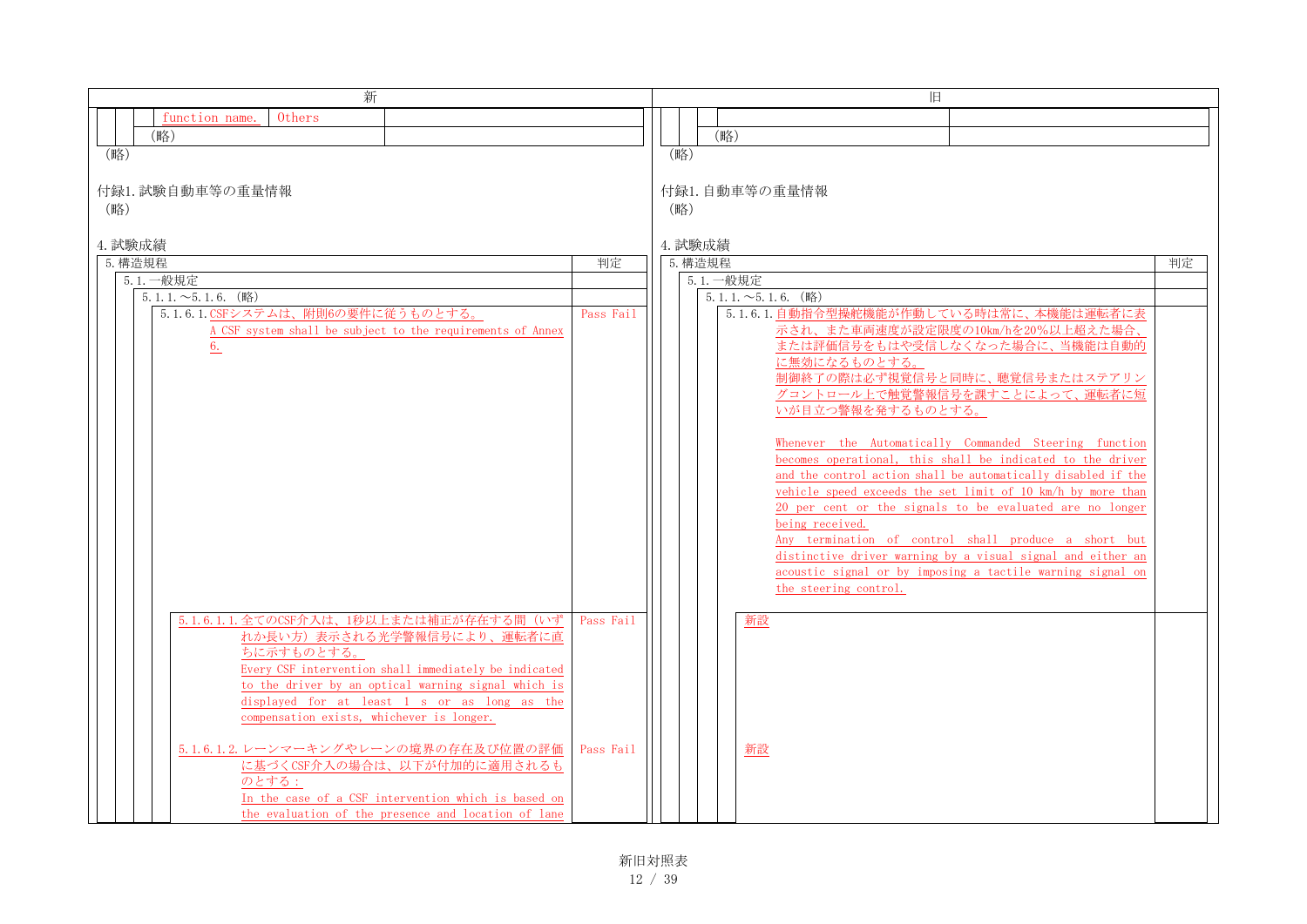| 新                                                                                                                                                                                                                                                                                                                                                                                                                                                                                                                                                                                                                                                                                                                                                                     |           | 旧  |  |
|-----------------------------------------------------------------------------------------------------------------------------------------------------------------------------------------------------------------------------------------------------------------------------------------------------------------------------------------------------------------------------------------------------------------------------------------------------------------------------------------------------------------------------------------------------------------------------------------------------------------------------------------------------------------------------------------------------------------------------------------------------------------------|-----------|----|--|
| markings or boundaries of the lane the following<br>shall apply additionally:                                                                                                                                                                                                                                                                                                                                                                                                                                                                                                                                                                                                                                                                                         |           |    |  |
| 5.1.6.1.2.1. 介入時間が以下を超える場合:<br>(a) カテゴリーM1及びN1車両の場合は10秒、または<br>(b)カテゴリーM2, M3及びN2, N3車両の場合は30秒<br>介入が終わるまで、音響警告信号が発されるも<br>のとする。<br>In the case of an intervention longer than:<br>(a) 10 s for vehicles of category M1 and N1, or<br>(b) 30 s for vehicles of category M2, M3 and<br>N2, N3, an acoustic warning signal shall be<br>provided until the end of the intervention.                                                                                                                                                                                                                                                                                                                                                                                      | Pass Fail | 新設 |  |
| 5.1.6.1.2.2. rolling intervalが180秒以内の2回以上の連続した<br>介入の場合、且つ介入中に運転者による操舵入力が<br>ない場合、180秒のrolling interval以内に2回目ま<br>たは更なる介入中にシステムが警告音を発するも<br>のとする。<br>3回目 (及びそれ以降)の介入は、音声信号がそれよ<br>り前の警告音よりも少なくとも10秒長く続くもの<br>とする。<br>In the case of two or more consecutive<br>interventions within a rolling interval of 180<br>seconds and in the absence of a steering input<br>by the driver during the intervention, an<br>acoustic warning signal shall be provided by<br>the system during the second and any further<br>intervention within a rolling interval of 180<br>seconds.<br>Starting with the third intervention (and<br>subsequent interventions) the acoustic warning<br>signal shall continue for at least 10 seconds<br>longer than the previous warning signal. | Pass Fail | 新設 |  |
| 5.1.6.1.3. システムが提供する方向制御をオーバーライドするため<br>に必要な操舵制御力は、CSFの操作範囲全体で50Nを超えな<br>いものとする。<br>The steering control effort necessary to override the<br>directional control provided by the system shall not<br>exceed 50 N in the whole range of CSF operations.                                                                                                                                                                                                                                                                                                                                                                                                                                                                                                                | Pass Fail | 新設 |  |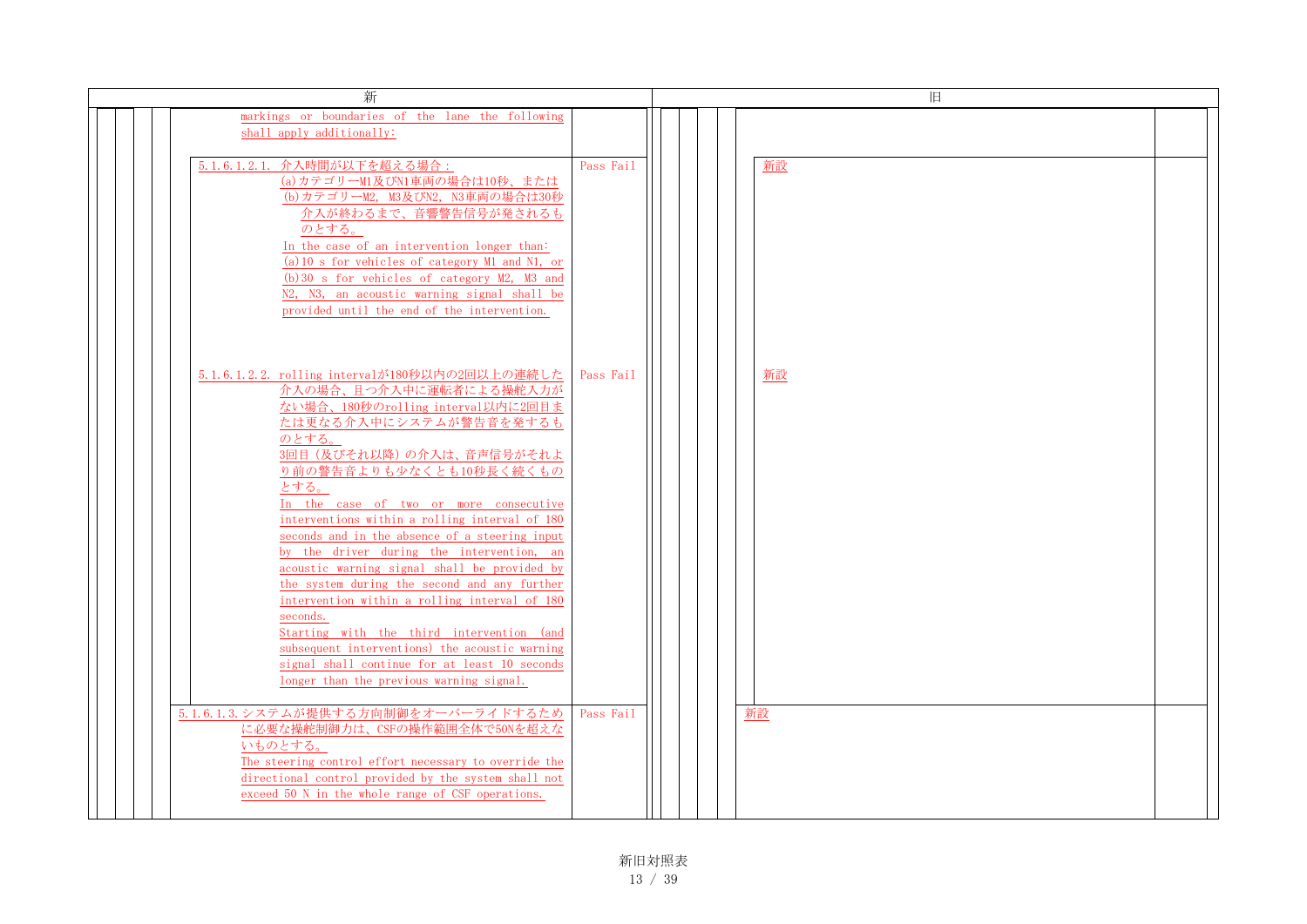| 新                                                                                                                                                                                                                                                                                                                                                                                                                                                                                                                         |           | 旧                                                     |
|---------------------------------------------------------------------------------------------------------------------------------------------------------------------------------------------------------------------------------------------------------------------------------------------------------------------------------------------------------------------------------------------------------------------------------------------------------------------------------------------------------------------------|-----------|-------------------------------------------------------|
| 5.1.6.1.4. レーンマーキングやレーンの境界の存在及び位置の評価<br>に基づくCSF介入の場合の5.1.6.1.1.項、5.1.6.1.2.項お<br>よび5.1.6.1.3.項の要件は、本規則の附則8に定める関連<br>する車両試験にしたがって試験するものとする。<br>The requirements in paragraphs $5.1.6.1.1$ , $5.1.6.1.2$ .<br>and 5.1.6.1.3. for CSF, which are reliant on the<br>evaluation of the presence and location of lane<br>markings or boundaries of the lane, shall be tested<br>in accordance with the relevant vehicle test(s)<br>specified in Annex 8 of this Regulation.                                                     | Pass Fail | <u> 新設</u>                                            |
| $5.1.7.\sim 5.1.11.$ (略)                                                                                                                                                                                                                                                                                                                                                                                                                                                                                                  |           | $5.1.7 \sim 5.1.11$ . (略)                             |
| $5.2.~\sim 5.3.~$ (略)                                                                                                                                                                                                                                                                                                                                                                                                                                                                                                     |           | $5.2.\sim 5.3.$ (略)                                   |
| 5.4. 警報信号                                                                                                                                                                                                                                                                                                                                                                                                                                                                                                                 |           | 5.4. 警報信号                                             |
| 5.4.1. 一般規定                                                                                                                                                                                                                                                                                                                                                                                                                                                                                                               |           | 5.4.1. 一般規定                                           |
| $5, 4, 1, 1,$ (略)<br>5.4.1.2. 光学警告信号は、昼光下でも視認でき、他の警告と識別できるも<br>のとする。この信号の満足のいく状態は、運転席にいる運転者か<br>ら容易に確認できるものでなければならない。警告装置の構成<br>部品の故障があった場合にも、操舵装置の性能が失われないも<br>のとする。<br>Optical warning signals shall be visible, even by daylight<br>and distinguishable from other alerts; the satisfactory<br>condition of the signals shall be easily verifiable by the<br>driver from the driver's seat; the failure of a component<br>of the warning devices shall not entail any loss of the<br>steering system's performance.    | Pass Fail | $5.4.1.1.$ (略)<br>$5.4.1.2.$ (略)<br>- 新設の5.4.1.4.項へ移設 |
| 5.4.1.3. 音響警告信号は、音声信号または音声情報による連続的または<br>断続的な方法により提供されるものとする。 音声情報を使用<br>する場合、メーカーは、当該警告に車両の販売される市場の言語<br>が使われていることを確認するものとする。<br>音響警告信号は、運転者が容易に確認できるものでなければな<br>らない。<br>Acoustic warning signals shall be by continuous or<br>intermittent sound signal or by vocal information. Where<br>vocal information is employed, the manufacturer shall<br>ensure that the alert uses the language(s) of the market<br>into which the vehicle is sold.<br>Acoustic warning signals shall be easily recognized by the<br>driver. | Pass Fail | 新設                                                    |
| $5.4.1.4.$ (略)                                                                                                                                                                                                                                                                                                                                                                                                                                                                                                            |           | 新設                                                    |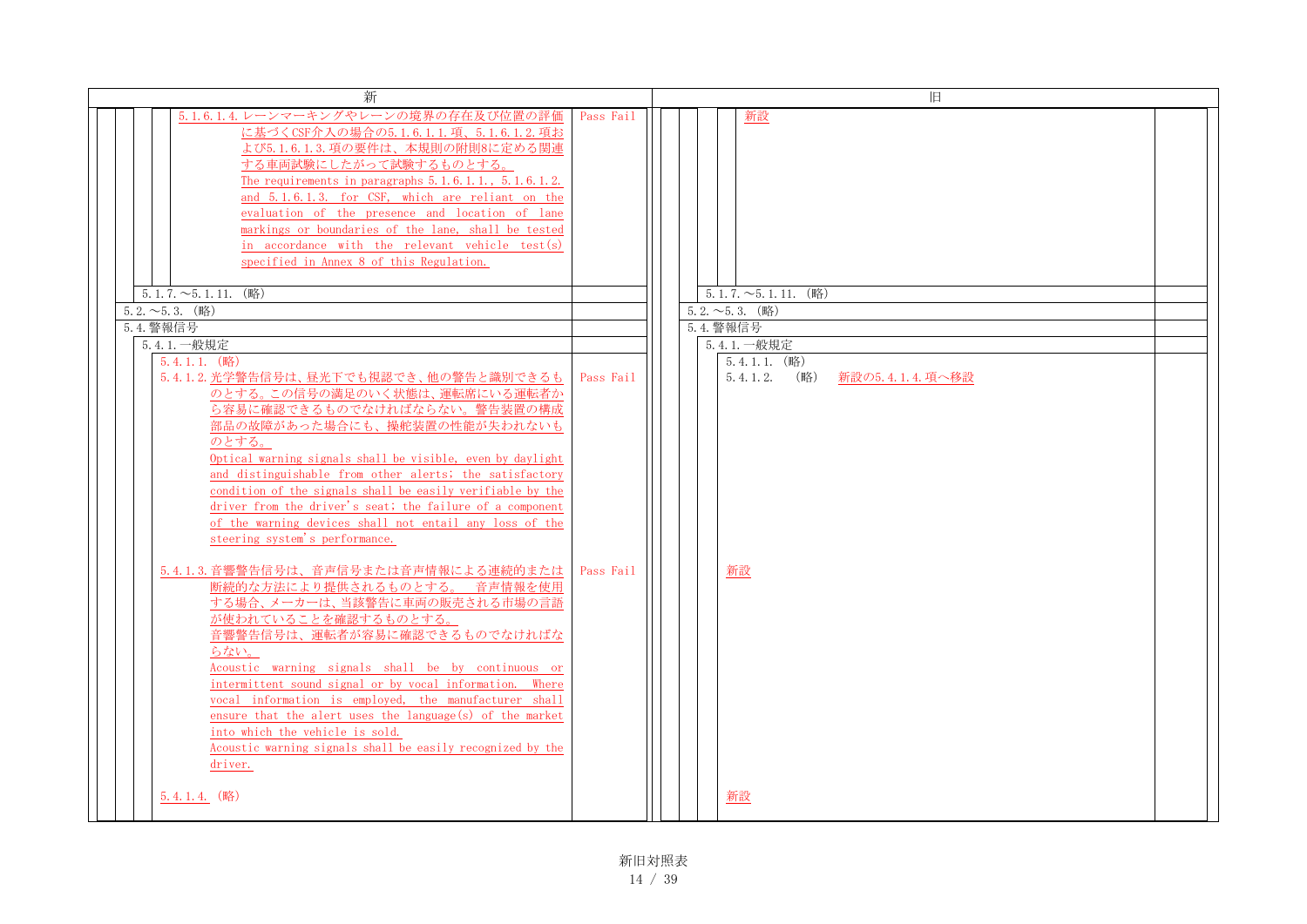| 新                                                                                                                                                                                                                                                                                       | 旧                       |  |  |  |  |  |
|-----------------------------------------------------------------------------------------------------------------------------------------------------------------------------------------------------------------------------------------------------------------------------------------|-------------------------|--|--|--|--|--|
| $5.4.2.\sim 5.4.3.$ (略)                                                                                                                                                                                                                                                                 | $5.4.2.\sim 5.4.3.$ (略) |  |  |  |  |  |
| $5.5.$ (略)                                                                                                                                                                                                                                                                              | $5.5.$ (略)              |  |  |  |  |  |
| 5.6. ACSFに係る規定<br>Provisions for ACSF<br>ACSFは附則6の要件に従うものとする。<br>ACSF shall be subject to the requirements of Annex 6.                                                                                                                                                                  | 新設<br>Pass Fail         |  |  |  |  |  |
| 5.6.1. カテゴリーAのACSFに係る特別規定<br>Special Provisions for ACSF of Category A<br>全てのカテゴリーAのACSFは、下記の要件を満足するものとする。<br>Any ACSF system of Category A shall fulfil the following<br>requirements.                                                                                                 | 新設<br>Pass Fail         |  |  |  |  |  |
| 5.6.1.1. 一般事項<br>General                                                                                                                                                                                                                                                                | 新設                      |  |  |  |  |  |
| 5.6.1.1.1.システムは10km/h以下 (公差+2km/h) で作動するものとす<br>る。<br>The system shall only operate until 10 km/h (+2 km/h<br>tolerance)                                                                                                                                                                | Pass Fail<br>新設         |  |  |  |  |  |
| 5.6.1.1.2.システムは、運転者の意図的な行動の後、且つシステムの<br>作動条件(関連する全ての機能 一例:ブレーキ、アクセ<br>ル、ステアリング、カメラ/レーダー/ライダーが正常<br>に機能している)が満足された場合のみ作動するものとす<br>る。                                                                                                                                                     | Pass Fail               |  |  |  |  |  |
| The system shall be active only after a deliberate<br>action of the driver and if the conditions for<br>operation of the system are fulfilled (all associated<br>functions - e.g. brakes, accelerator, steering,<br>camera/radar/lidar are working properly).                           |                         |  |  |  |  |  |
| 5.6.1.1.3. システムは、運転者がいつでも不作動状態にできるものと<br>する。<br>The system shall be able to be deactivated by the<br>driver at any time.                                                                                                                                                                | Pass Fail               |  |  |  |  |  |
| 5.6.1.1.4. システムにアクセル及び/または車両の制動制御が含ま<br>れている場合、車両には操作範囲内の障害物(車両、歩行<br>者等)を検知し、且つ衝突を回避するために直ちに車両を<br>停止させる手段を備えているものとする。*<br>In case the system includes accelerator and/or<br>braking control of the vehicle, the vehicle shall be<br>equipped with a means to detect an obstacle (e.g. | Pass Fail               |  |  |  |  |  |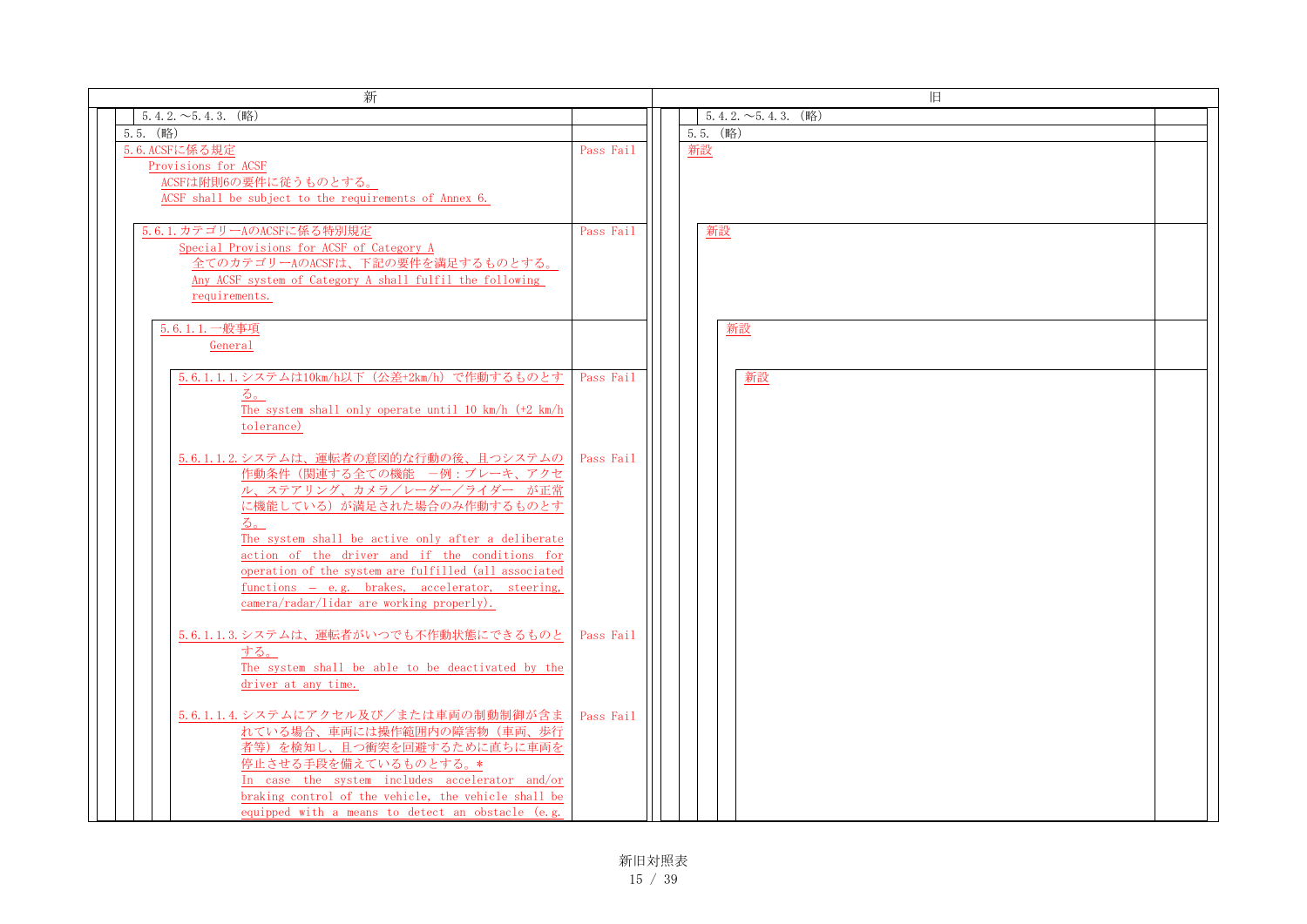| 新                                                                                                                                                                                                                                                                                                                                                                                                                                                                                         |           | 旧  |  |
|-------------------------------------------------------------------------------------------------------------------------------------------------------------------------------------------------------------------------------------------------------------------------------------------------------------------------------------------------------------------------------------------------------------------------------------------------------------------------------------------|-----------|----|--|
| vehicles, pedestrian) in the manoeuvering area and to<br>bring the vehicle immediately to a stop to avoid a<br>collision.*<br>* 統一された試験手順が合意されるまで、メーカーは技術<br>機関に対して、本規則との適合性を示す書面及び補足的な<br>証明を提示するものとする。技術機関と自動車メーカー                                                                                                                                                                                                                                                                      |           |    |  |
| は、この情報について話し合い、合意するものとする。<br>* Until uniform test procedures have been agreed, the<br>manufacturer shall provide the Technical Service the<br>documentation and supporting evidence to demonstrate<br>compliance with these provisions. This information<br>shall be subject to discussion and agreement between<br>the Technical Service and vehicle manufacturer.                                                                                                                       |           |    |  |
| 5.6.1.1.5. システムが操作状態になったときは常に、運転者に表示す<br>るものとする。 制御が終了した場合は、必ず光学警告信<br>号及び音響警告信号または触覚警告信号(駐車操縦におけ<br>るステアリング制御の信号を除く。)のどちらかにより、運<br>転者に対して短いが目立つ警告を発するものとする。<br>RCPの場合、上記の運転者への警告に関する要件は、少なく<br>とも遠隔制御装置では光学警告信号の規定により満足さ<br>れるものとする。<br>Whenever the system becomes operational, this shall                                                                                                                                                                                              | Pass Fail |    |  |
| be indicated to the driver. Any termination of<br>control shall produce a short but distinctive driver<br>warning by an optical warning signal and either an<br>acoustic warning signal or by imposing a haptic<br>warning signal (except for the signal on the steering<br>control in parking manoeuvring).<br>For RCP, the requirements for driver warning shown<br>above shall be fulfilled by the provision of an<br>optical warning signal at least at the remote control<br>device. |           |    |  |
| 5.6.1.2. RCPシステムに係る追加規定<br>Additional provisions for RCP systems                                                                                                                                                                                                                                                                                                                                                                                                                          |           | 新設 |  |
| 5.6.1.2.1. 駐車操作は、運転者が開始するが、システムにより制御さ<br>れるものとする。 操舵方向、加速及び減速の値は、遠隔<br>制御装置による直接の影響を受けないものとする。<br>The parking manoeuvre shall be initiated by the<br>driver but controlled by the system. A direct<br>influence on steering angle, value of acceleration                                                                                                                                                                                                                                  | Pass Fail | 新設 |  |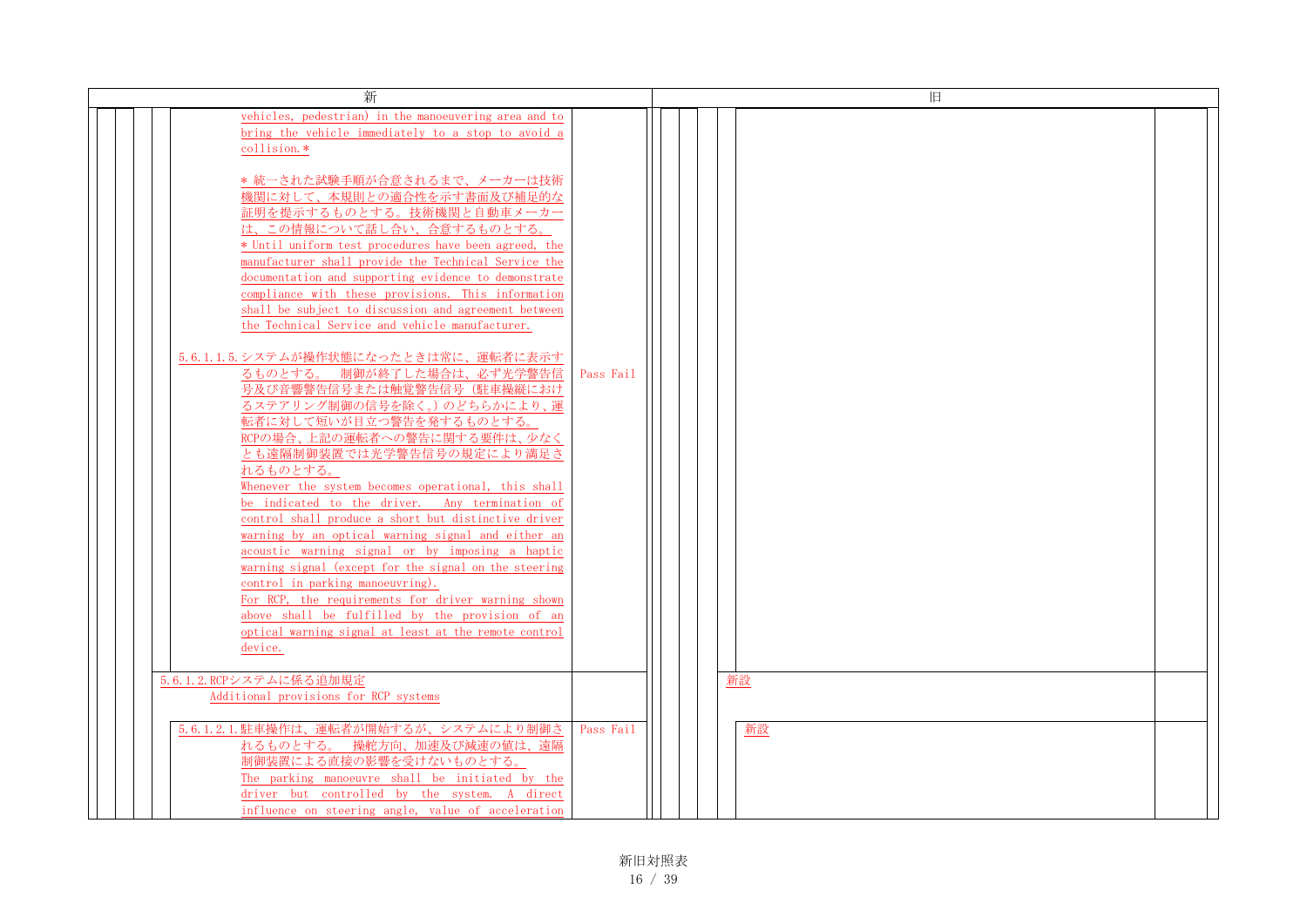| 新                                                                                                                                                                                                                                                                                                                                                                                                      | 旧         |  |
|--------------------------------------------------------------------------------------------------------------------------------------------------------------------------------------------------------------------------------------------------------------------------------------------------------------------------------------------------------------------------------------------------------|-----------|--|
| and deceleration via the remote control device shall<br>not be possible.                                                                                                                                                                                                                                                                                                                               |           |  |
| 5.6.1.2.2. 駐車操作中、運転者による遠隔制御装置の継続的作動が求<br>められる。<br>A continuous actuation of the remote control device<br>by the driver is required during the parking<br>manoeuvre.                                                                                                                                                                                                                                    | Pass Fail |  |
| 5.6.1.2.3. 継続的作動が中断された場合、または車両と遠隔制御装置<br>の間の距離がRCPの最大操作範囲(SRCPmax)を超えた場合、<br>または遠隔制御と車両の間の信号が失われた場合、車両は<br>直ちに停止するものとする。<br>If the continuous actuation is interrupted or the<br>distance between vehicle and remote control device<br>exceeds the specified maximum RCP operating range<br>(SRCPmax) or the signal between remote control and<br>vehicle is lost, the vehicle shall stop immediately. | Pass Fail |  |
| 5.6.1.2.4. 駐車操作中に車両のドア又はトランクが開いた場合、車両<br>は直ちに停止するものとする。<br>If a door or trunk of the vehicle is opened during<br>the parking manoeuvre, the vehicle shall stop<br>immediately.                                                                                                                                                                                                                         | Pass Fail |  |
| 5.6.1.2.5. 車両が、自動的または運転者の確認により最終駐車位置に<br>達し、イグニッションのスイッチをオフにした場合、駐車<br>制動装置は自動的に作動するものとする。<br>If the vehicle has reached its final parking position<br>either automatically or by confirmation from the<br>driver, and the ignition is switched off, the parking<br>braking system shall be automatically engaged.                                                                                     | Pass Fail |  |
| 5.6.1.2.6. 車両が停止状態となる駐車操作中のいかなる地点におい<br>てもRCP機能は車両の動き出しを防止するものとする。<br>At any time during a parking manoeuvre that the<br>vehicle becomes stationary, the RCP function shall<br>prevent the vehicle from rolling away.                                                                                                                                                                                  | Pass Fail |  |
| 5.6.1.2.7. 規定の最大RCP操作範囲は、6mを超えないものとする。<br>The specified maximum RCP operating range shall not<br>exceed 6m.                                                                                                                                                                                                                                                                                            | Pass Fail |  |
| 5.6.1.2.8. システムは、RCPの不正な作動や操作及びシステム介入に   Pass Fail                                                                                                                                                                                                                                                                                                                                                     |           |  |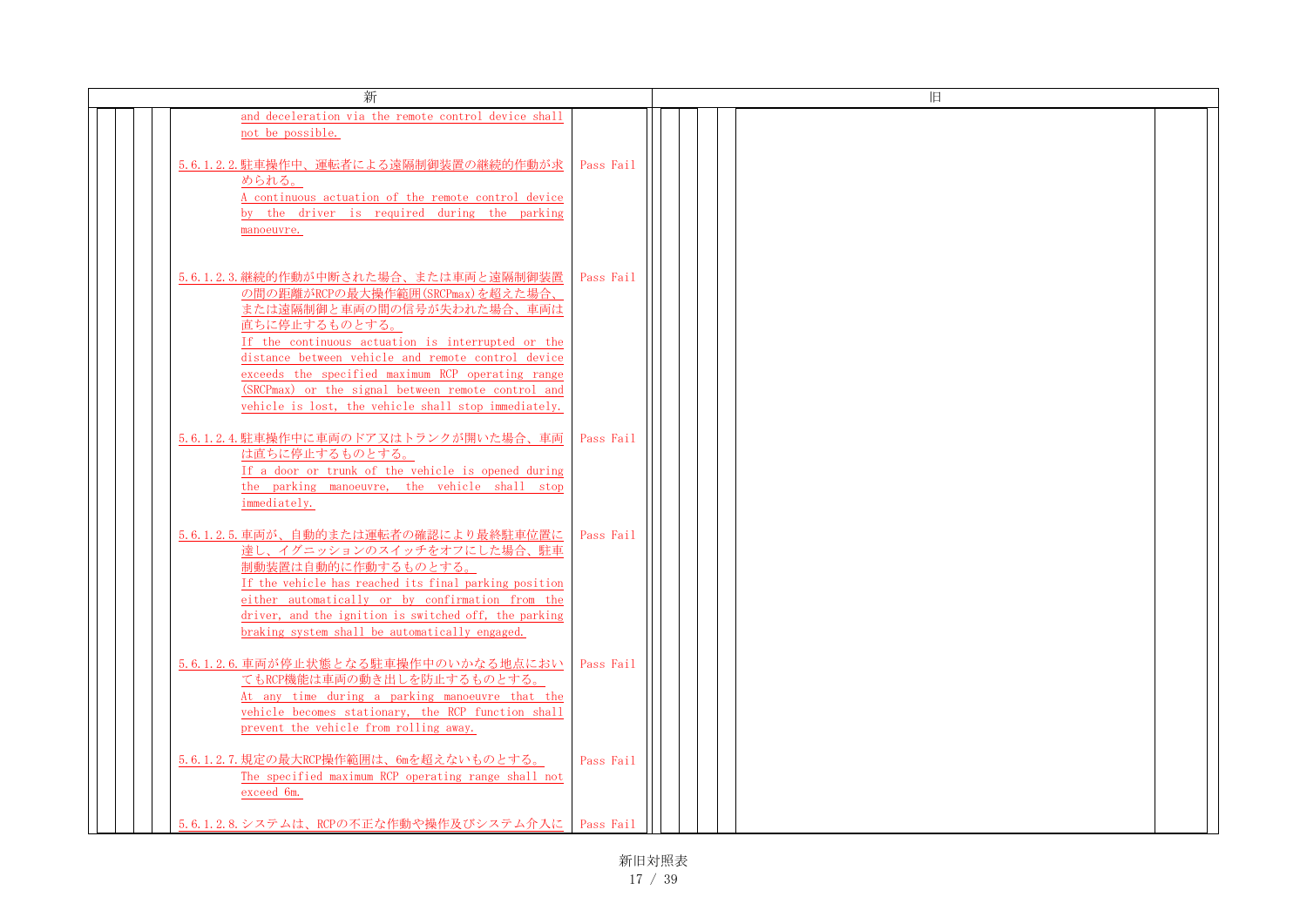| 新                                                                                                                                                                                                                                                            | 旧               |
|--------------------------------------------------------------------------------------------------------------------------------------------------------------------------------------------------------------------------------------------------------------|-----------------|
| 対して保護される設計であるものとする。<br>The system shall be designed to protect against<br>unauthorized activation or operation of the RCP<br>systems and interventions into the system.                                                                                      |                 |
| 5.6.1.3. システム情報データ<br>System information data                                                                                                                                                                                                                | 新設              |
| 5.6.1.3.1. 型式認可時、本規則の附則6に規定される書類パッケージ<br>とともに、以下のデータを技術機関に提出するものとす<br>る:<br>Following data shall be provided together with the<br>documentation package required in Annex 6 of this<br>Regulation to the Technical Service at the time of<br>type approval : | Pass Fail<br>新設 |
| 5.6.1.3.1.1. 特定の最大RCP操作範囲 (SRCPmax)の値;<br>The value for the specified maximum RCP<br>operating range (SRCPmax);                                                                                                                                              | Pass Fail<br>新設 |
| 5.6.1.3.1.2. システムを作動できる条件;すなわちシステムの作<br>動条件が満足された時;<br>The conditions under which the system can be<br>activated, i. e. when the conditions for<br>operation of the system are fulfilled;                                                                    | Pass Fail       |
| 5.6.1.3.1.3. RCPシステムについて、メーカーは技術当局に対し<br>て、システムが不正作動から保護される方法を説明<br>するものとする。<br>For RCP systems the Manufacturer shall provide<br>the technical authorities with an explanation<br>how the system is protected against unauthorized<br>activation.           | Pass Fail       |
| 5.6.2. カテゴリーB1のACSFに係る特別規定<br>Special Provisions for ACSF of Category B1<br>カテゴリーB1の全てのACSFは、境界条件内で以下の要件を満足するも<br>のとする。<br>Any ACSF of Category B1 shall fulfil the following<br>requirements.                                                               | 新設<br>Pass Fail |
| 5.6.2.1. 一般事項<br>General                                                                                                                                                                                                                                     | 新設              |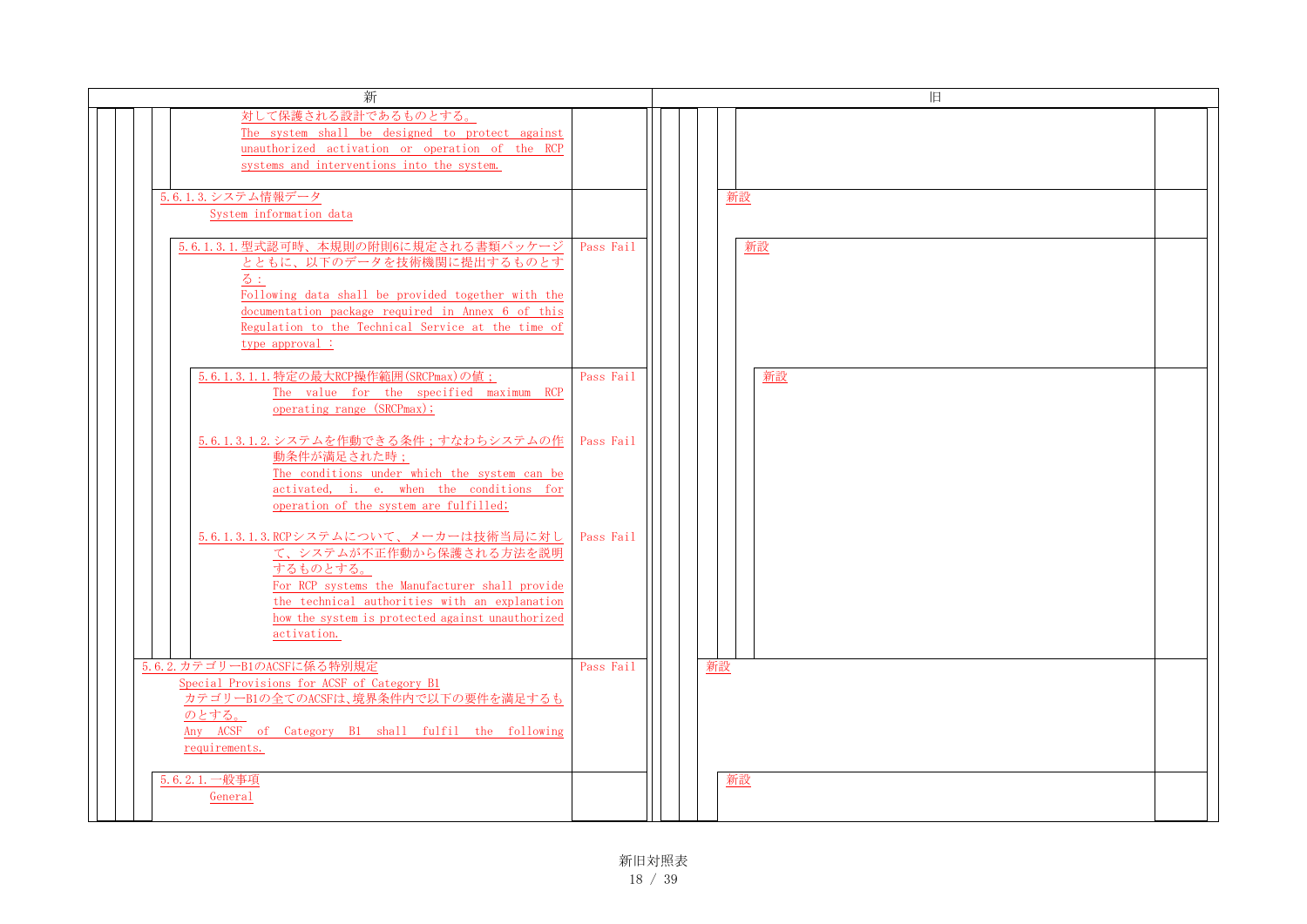| 新                                                                  |               | 旧  |  |
|--------------------------------------------------------------------|---------------|----|--|
| 5.6.2.1.1.作動しているシステムは境界条件内で常に、車両メーカー                               | Pass Fail     | 新設 |  |
| の定める最大横加速度aysmax以下では、車両が横加速度の                                      |               |    |  |
| ためのレーンマーキングを超えない事を保証するものとす                                         |               |    |  |
| る。                                                                 |               |    |  |
| システムは、本規則5.6.2.1.3.項の表に規定する最大値を                                    |               |    |  |
| 超えてはならないが、0.3m/s2以下で特定値aysmaxを超えて                                  |               |    |  |
| もよい。                                                               |               |    |  |
| The activated system shall at any time, within the                 |               |    |  |
| boundary conditions, ensure that the vehicle does                  |               |    |  |
| not cross a lane marking for lateral accelerations                 |               |    |  |
| below the maximum lateral acceleration specified by                |               |    |  |
| the vehicle manufacturer aysmax.                                   |               |    |  |
| The system may exceed the specified value aysmax by                |               |    |  |
| not more than $0.3 \text{m/s}^2$ , while not exceeding the maximum |               |    |  |
| value specified in the table in paragraph 5.6.2.1.3.               |               |    |  |
| of this Regulation.                                                |               |    |  |
|                                                                    |               |    |  |
| 5.6.2.1.2.車両には、運転者がシステムを作動 (スタンバイモード)・                             | Pass Fail     |    |  |
| 不作動(オフモード)にする手段が備わっているものとす                                         |               |    |  |
| る。 運転手の一度の動作により解除が可能であるものと                                         |               |    |  |
| する。この動作の後、システムは運転手の意図的な行動                                          |               |    |  |
| の結果としてのみ再度作動するものとする。                                               |               |    |  |
| The vehicle shall be equipped with a means for the                 |               |    |  |
| driver to activate (stand by mode) and deactivate (off             |               |    |  |
| mode) the system. It shall be possible to deactivate               |               |    |  |
| the system at any time by a single action of the                   |               |    |  |
| driver. Following this action, the system shall only               |               |    |  |
| become active again as a result of a deliberate action             |               |    |  |
| by the driver.                                                     |               |    |  |
|                                                                    |               |    |  |
| 5.6.2.1.3.システムは、運転者による操舵操縦性を保証するために操                               | Pass Fail     |    |  |
| 舵制御の過度の介入が抑制され、且つ操作中に予測できな<br>い車両挙動を回避するように設計されているものとする。           |               |    |  |
| これを保証するために、下記の要件が満足されるものとす                                         |               |    |  |
|                                                                    | (a) 結果        |    |  |
| る:<br>(a)システムが提供する方向制御をオーバーライドするた                                  | result        |    |  |
| めに必要な操作制御力は、50Nを超えないものとする。                                         |               |    |  |
| (b) 特定の最大横加速度aysmaxは、次の表に記載する範囲内                                   |               |    |  |
| であるものとする :                                                         |               |    |  |
| The system shall be designed so that excessive                     | (b) 結果        |    |  |
| intervention of steering control is suppressed to                  | <u>result</u> |    |  |
| ensure the steering operability by the driver and to               |               |    |  |
| avoid unexpected vehicle behaviour, during its                     | m/            |    |  |
| operation. To ensure this, the following requirements              |               |    |  |
| shall be fulfilled:                                                |               |    |  |
|                                                                    |               |    |  |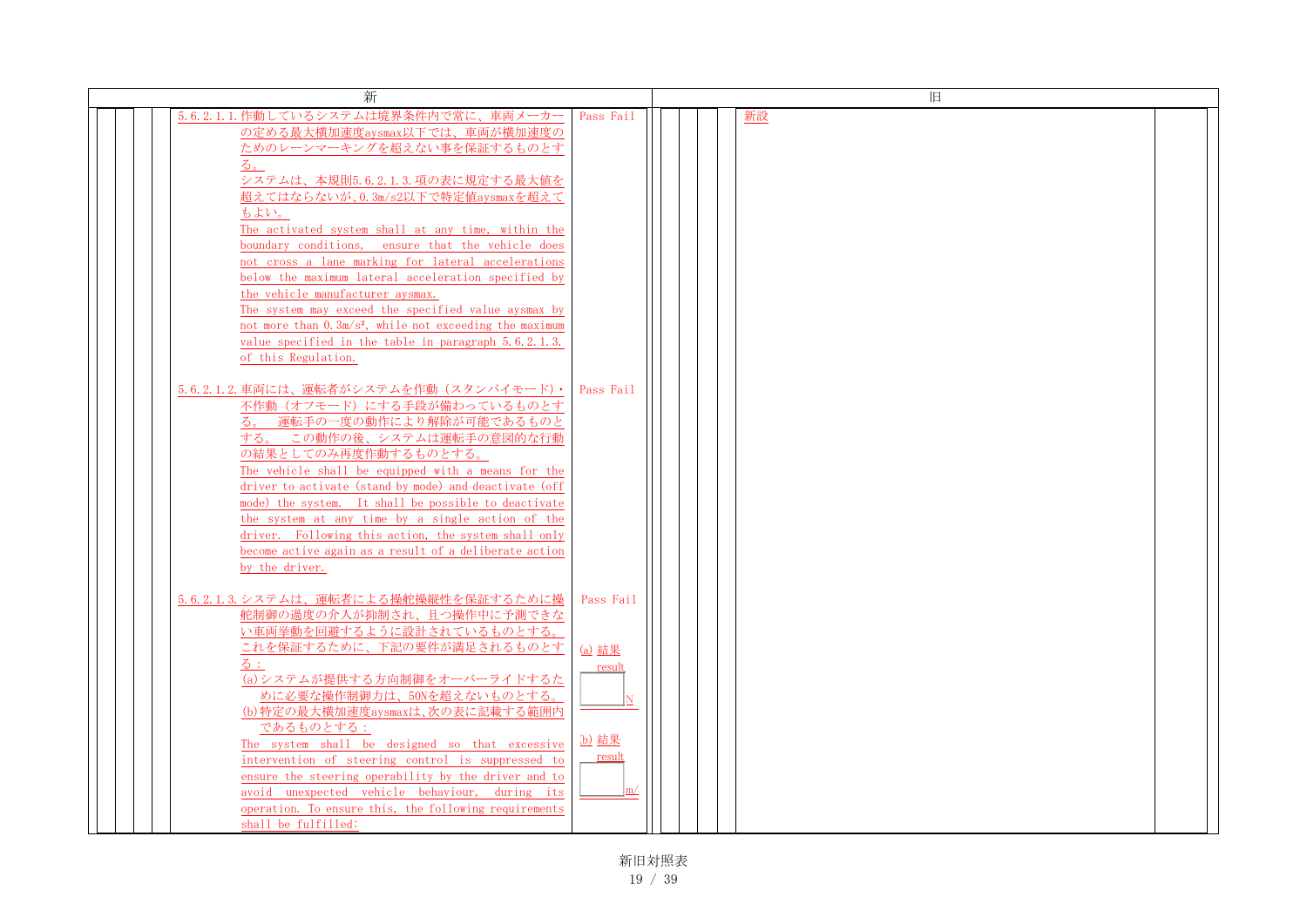|                                                                                                                                                                                                                                                                                  |                                               | 新                   |                     |                                                                                                                                                                                                                                               |  |
|----------------------------------------------------------------------------------------------------------------------------------------------------------------------------------------------------------------------------------------------------------------------------------|-----------------------------------------------|---------------------|---------------------|-----------------------------------------------------------------------------------------------------------------------------------------------------------------------------------------------------------------------------------------------|--|
| (a) The steering control effort necessary to override<br>the directional control provided by the system<br>shall not exceed 50 N.<br>(b) The specified maximum lateral acceleration aysmax<br>shall be within the limits as defined in the<br>following table:<br>カテゴリーM1, N1の車両 |                                               |                     |                     |                                                                                                                                                                                                                                               |  |
| For vehicles of category M1, N1<br>速度範囲                                                                                                                                                                                                                                          | $10 - 60$ km/h                                | $>60-100$ km/h      | $>100-130$ km/h     | $>130$ km/h                                                                                                                                                                                                                                   |  |
| Speedrange<br>特定の最大横加速度<br>の最大値<br>Maximum value for the<br>specified maximum<br>lateral acceleration                                                                                                                                                                            | $3 \text{ m/s}^2$                             | $3 \text{ m/s}^2$   | $3 \text{ m/s}^2$   | $3 \text{ m/s}^2$                                                                                                                                                                                                                             |  |
| 特定の最大横加速度<br>の最小値<br>Minimum value for the<br>specified maximum<br>ateral acceleration                                                                                                                                                                                           | $0 \text{ m/s}^2$                             | $0.5 \text{ m/s}^2$ | $0.8 \text{ m/s}^2$ | $0.3 \text{ m/s}^2$                                                                                                                                                                                                                           |  |
| カテゴリーM2, M3, N2, N3の車両<br>For vehicles of category M2, M3, N2, N3<br>速度範囲<br>Speedrange                                                                                                                                                                                          | $10 - 30$ km/h                                |                     | $>30-60$ km/h       | $> 60$ km/h                                                                                                                                                                                                                                   |  |
| 特定の最大横加速度<br>の最大値<br>Maximum value for the<br>specified maximum<br>ateral acceleration                                                                                                                                                                                           | $2.5 \text{ m/s}^2$                           |                     | $2.5 \text{ m/s}^2$ | $2.5 \text{ m/s}^2$                                                                                                                                                                                                                           |  |
| 特定の最大横加速度<br>の最小値<br>Minimum value for the<br>specified maximum<br>ateral acceleration                                                                                                                                                                                           | $0 \text{ m/s}^2$                             |                     | $0.3 \text{ m/s}^2$ | $0.5 \text{ m/s}^2$                                                                                                                                                                                                                           |  |
|                                                                                                                                                                                                                                                                                  | 5m/s2を超えないものとする。<br>exceed $5 \text{ m/s2}$ . |                     |                     | (C)システムが発生させる横加速度の0.5秒の移動平均は<br>(C) The moving average over half a second of the<br>lateral jerk generated by the system shall not                                                                                                            |  |
| 5.                                                                                                                                                                                                                                                                               |                                               |                     |                     | 5.6.2.1.4. 本規則5.6.2.1.1. 項及び5.6.2.1.3. 項の要件は、本規則の<br>附則8に定める関連の車両試験に従って試験するものとす<br>The requirements in paragraphs 5.6.2.1.1. and<br>5.6.2.1.3. of this Regulation shall be tested in<br>accordance with relevant vehicle test(s) specified in |  |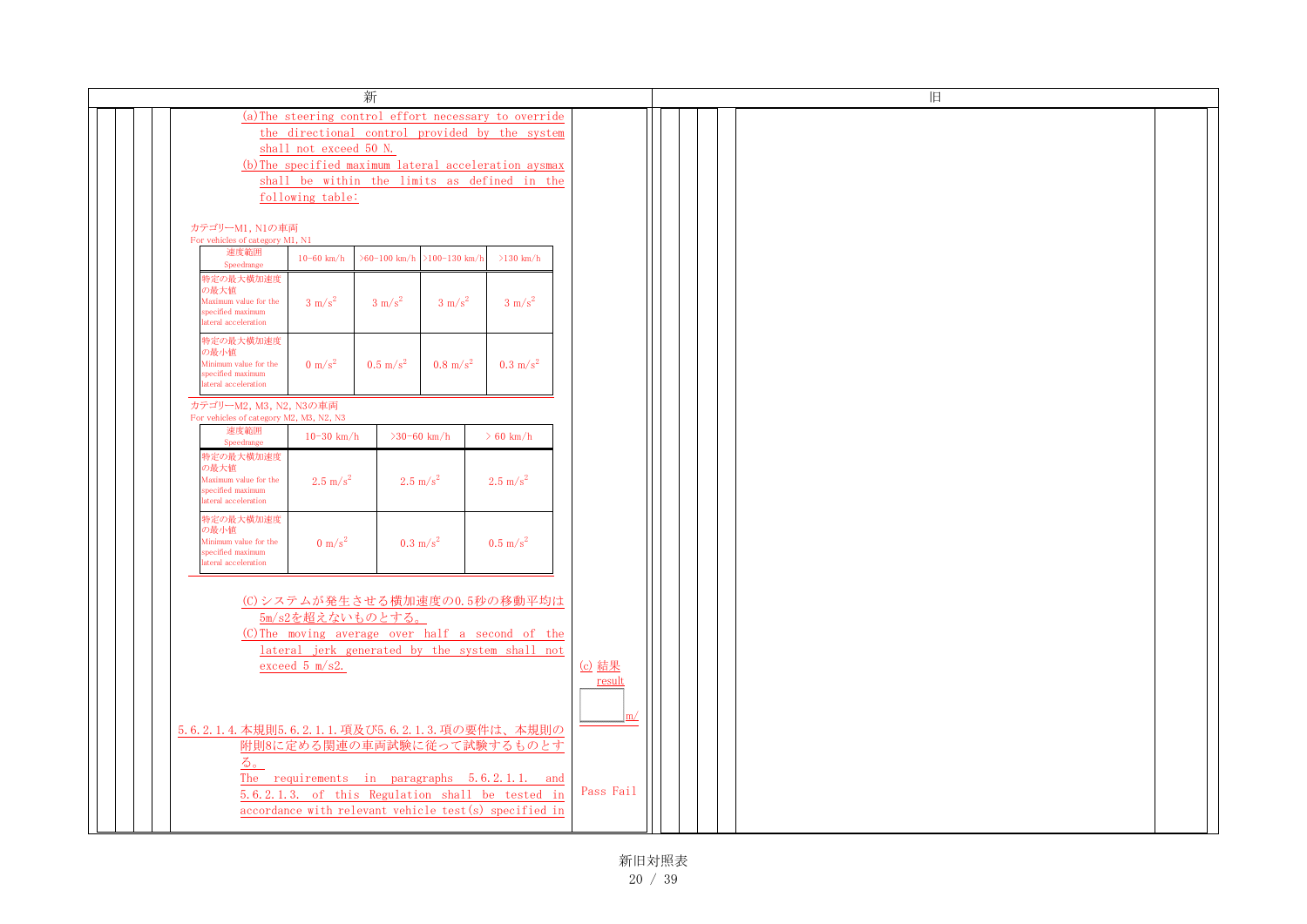| 新                                                                                                         | 旧               |  |
|-----------------------------------------------------------------------------------------------------------|-----------------|--|
| Annex 8 of this Regulation.                                                                               |                 |  |
| 5.6.2.2. カテゴリーB1のACSFの操作                                                                                  | 新設              |  |
| ACSF of Category B1 operation                                                                             |                 |  |
|                                                                                                           |                 |  |
| 5.6.2.2.1. システムが作動状態の場合、運転者に対して光学信号が提                                                                     | Pass Fail<br>新設 |  |
| 供されるものとする。                                                                                                |                 |  |
| If the system is active an optical signal shall be<br>provided to the driver.                             |                 |  |
|                                                                                                           |                 |  |
| 5.6.2.2.2. システムが待機状態となった時、運転者に対して光学信号                                                                     | Pass Fail       |  |
| が提供されるものとする。                                                                                              |                 |  |
| When the system is in standby mode, an optical signal                                                     |                 |  |
| shall be provided to the driver.                                                                          |                 |  |
| 5.6.2.2.3. システムが本規則の5.6.2.3.1.1. に定める境界条件に達し                                                              | Pass Fail       |  |
| (すなわち最大横加速度aysmax)、かつステアリングコント                                                                            |                 |  |
| ロールに対して運転者入力がなく、且つ車両のフロントタ                                                                                |                 |  |
| イヤがレーンマーキングと交差し始める場合には、システ                                                                                |                 |  |
| ムは支援を続けて行い、光学警告信号に加えて音声または                                                                                |                 |  |
| 触覚警告信号により、運転者に対してシステム状況を明確                                                                                |                 |  |
| に伝えるものとする。<br>カテゴリーM2, M3, N2及びN3については、車両に協定規則                                                            |                 |  |
| 第130号の技術的な要件を満足するLane Departure                                                                           |                 |  |
| Warning System (LDWS)が搭載されている場合、上記の警告                                                                     |                 |  |
| 要件を満足していると見なす。                                                                                            |                 |  |
| When the system reaches its boundary conditions set                                                       |                 |  |
| out in paragraph 5.6.2.3.1.1. of this Regulation<br>(e.g. the specified maximum lateral acceleration      |                 |  |
| aysmax) and both in the absence of any driver input                                                       |                 |  |
| to the steering control and when any front tyre of                                                        |                 |  |
| the vehicle starts to cross the lane marking, the                                                         |                 |  |
| system shall continue to provide assistance and shall                                                     |                 |  |
| clearly inform the driver about this system status by<br>an optical warning signal and additionally by an |                 |  |
| acoustic or haptic warning signal.                                                                        |                 |  |
| For vehicles of categories M2 M3 N2 and N3, the                                                           |                 |  |
| warning requirement above is deemed to be fulfilled                                                       |                 |  |
| if the vehicle is equipped with a Lane Departure                                                          |                 |  |
| Warning System (LDWS) fulfilling the technical                                                            |                 |  |
| requirements of Regulation No. 130.                                                                       |                 |  |
| 5.6.2.2.4. システムの故障は、光学警告信号により運転者に表示する                                                                     | Pass Fail       |  |
| ものとする。ただし、運転者が手動でシステムを無効化                                                                                 |                 |  |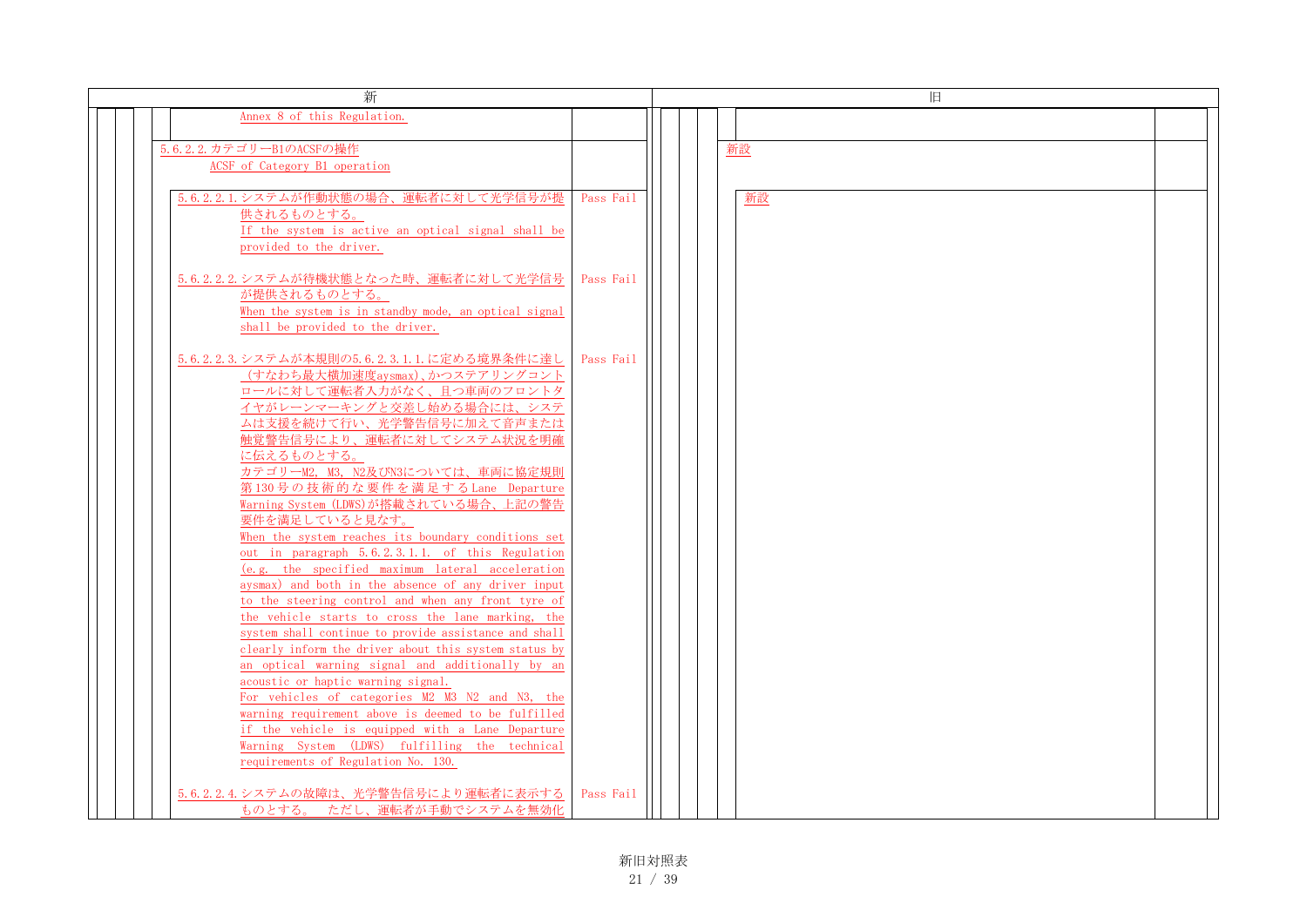| 新                                                                                                      |           |  | 旧 |  |
|--------------------------------------------------------------------------------------------------------|-----------|--|---|--|
| した場合には、故障モードは表示しなくてもよい。                                                                                |           |  |   |  |
| A system failure shall be signaled to the driver by                                                    |           |  |   |  |
| an optical warning signal. However, when the system                                                    |           |  |   |  |
| is manually deactivated by the driver, the indication                                                  |           |  |   |  |
| of the failure may be suppressed.                                                                      |           |  |   |  |
|                                                                                                        |           |  |   |  |
| 5.6.2.2.5. システムが作動状態にあり、速度範囲が10km/hまたはVsmin                                                            | Pass Fail |  |   |  |
| (いずれか高い方)とVsmaxの間の場合、運転者が操舵制御                                                                          |           |  |   |  |
| を行っていることを検知する手段を提供するものとする。                                                                             |           |  |   |  |
| 運転者が最大で15秒の間操舵制御を行わない場合、光学警                                                                            |           |  |   |  |
| 告信号を提供するものとする。 この信号は、本項で後述                                                                             |           |  |   |  |
| する信号と同じ信号であってもよい。                                                                                      |           |  |   |  |
| 光学警告信号は運転者に対し操舵制御を行うことを指示す                                                                             |           |  |   |  |
| るものとする。 光学警告信号は手と操舵制御を示す画像                                                                             |           |  |   |  |
| 情報から構成され、追加の説明文や警告記号が伴う場合も                                                                             |           |  |   |  |
| ある。 一以下の例を参照すること:                                                                                      |           |  |   |  |
| When the system is active and in the speed range                                                       |           |  |   |  |
| between 10 km/h or Vsmin, whichever is higher, and                                                     |           |  |   |  |
| Vsmax, it shall provide a means of detecting that the                                                  |           |  |   |  |
| driver is holding the steering control.                                                                |           |  |   |  |
| If, after a period of no longer than 15 seconds the                                                    |           |  |   |  |
| driver is not holding the steering control, an optical                                                 |           |  |   |  |
| warning signal shall be provided. This signal may be<br>the same as the signal specified below in this |           |  |   |  |
| paragraph.                                                                                             |           |  |   |  |
| The optical warning signal shall indicate to the                                                       |           |  |   |  |
| driver to place their hands on the steering control.                                                   |           |  |   |  |
| It shall consist of pictorial information showing                                                      |           |  |   |  |
| hands and the steering control and may be accompanied                                                  |           |  |   |  |
| by additional explanatory text or warning symbols -                                                    |           |  |   |  |
| see examples below:                                                                                    |           |  |   |  |
|                                                                                                        |           |  |   |  |
|                                                                                                        |           |  |   |  |
| <b>Text Box</b>                                                                                        |           |  |   |  |
|                                                                                                        |           |  |   |  |
|                                                                                                        |           |  |   |  |
| Example 1.<br>Example 2.                                                                               |           |  |   |  |
| 運転者が最大で30秒の間操舵制御を行わない場合、少なく                                                                            |           |  |   |  |
| とも光学警告信号として提供された画像情報の手または操                                                                             |           |  |   |  |
| 舵制御を赤色で表示し、音響警告信号を提供するものとす                                                                             |           |  |   |  |
| る。                                                                                                     |           |  |   |  |
| 運転者が操舵制御を行うまで、あるいは手動または自動で                                                                             |           |  |   |  |
| システムが無効化されるまで、警告信号は作動を続けるも                                                                             |           |  |   |  |
| のとする。                                                                                                  |           |  |   |  |
|                                                                                                        |           |  |   |  |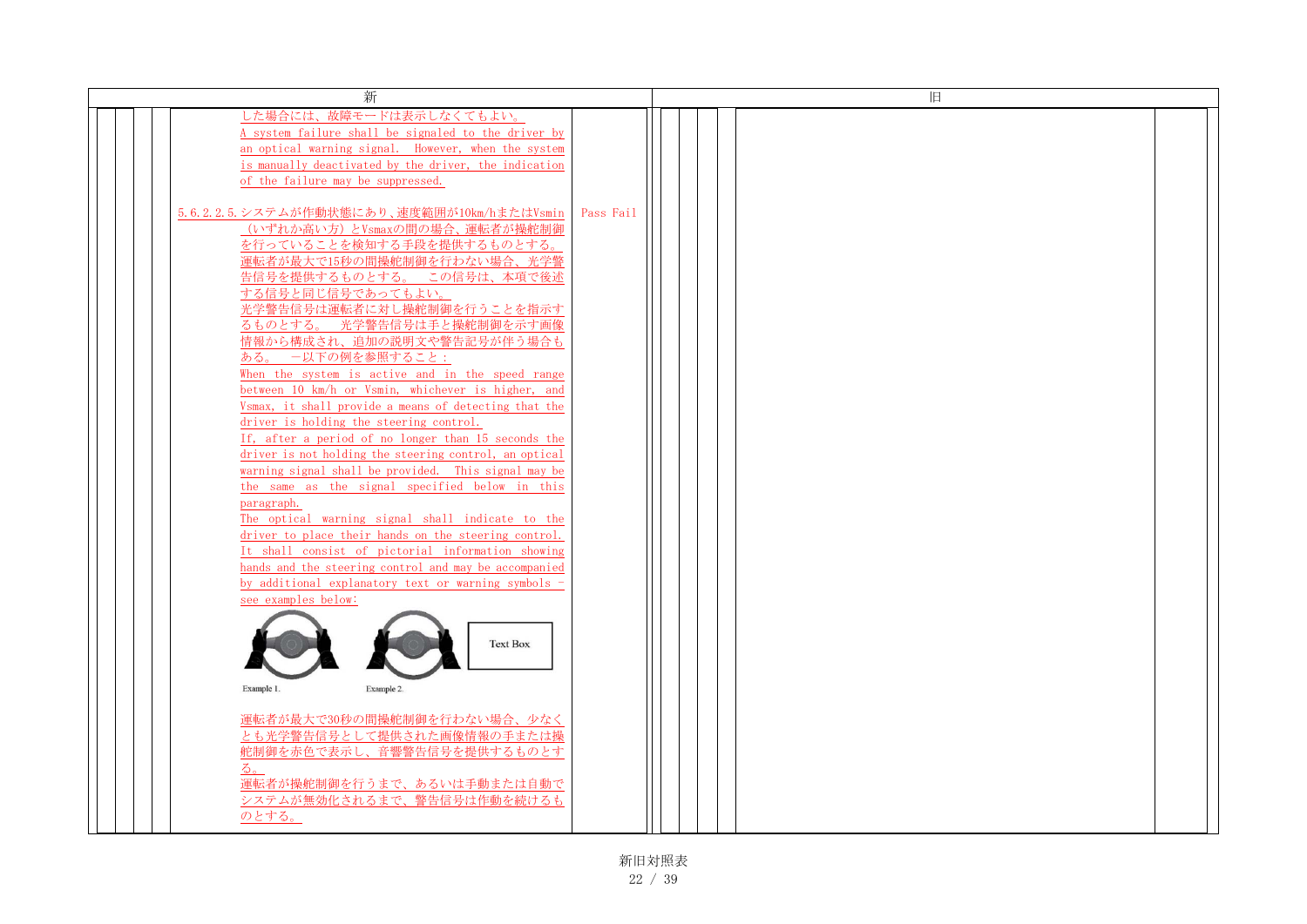| 新                                                                                                                                                                                                                                                                                                                                                                                                                                                                                                                                                                                                                                                                                                                                                                                                                                                                                                                                                                                                                                                                        | 旧                                         |  |
|--------------------------------------------------------------------------------------------------------------------------------------------------------------------------------------------------------------------------------------------------------------------------------------------------------------------------------------------------------------------------------------------------------------------------------------------------------------------------------------------------------------------------------------------------------------------------------------------------------------------------------------------------------------------------------------------------------------------------------------------------------------------------------------------------------------------------------------------------------------------------------------------------------------------------------------------------------------------------------------------------------------------------------------------------------------------------|-------------------------------------------|--|
| 音響警告信号が開始してから遅くとも30秒でシステムを自<br>動で停止するものとする。 システムの停止後には、少な<br>くとも5秒間、または運転者が再び操舵制御を行うまで、前<br>の音響警告信号とは異なる音響緊急信号により、運転者に<br>対しシステム状況を明確に通知するものとする。<br>上記要件は、本規則の附則8に定める関連車両試験に従って<br>試験を実施するものとする。<br>If, after a period of no longer than 30 seconds the<br>driver is not holding the steering control, at least<br>the hands or steering control in the pictorial<br>information provided as optical warning signal shall<br>be shown in red and an acoustic warning signal shall<br>be provided.<br>The warning signals shall be active until the driver<br>is holding the steering control, or until the system<br>is deactivated, either manually or automatically.<br>The system shall be automatically deactivated at the<br>latest 30 s after the acoustic warning signal has<br>started. After deactivation the system shall clearly<br>inform the driver about the system status by an<br>acoustic emergency signal which is different from the<br>previous acoustic warning signal, for at least five<br>seconds or until the driver holds the steering control |                                           |  |
| again.<br>The above requirements shall be tested in accordance<br>with the relevant vehicle test(s) specified in Annex<br>8 of this Regulation.<br>5.6.2.2.6.別段の規定がない限り、5.6.2.2.項で説明した光学信号は<br>すべて、互いに異なるものとする。(例:異なる記号、色、<br>点滅、テキスト)<br>Unless otherwise specified, the optical signals<br>described in 5.6.2.2. shall all be different from each<br>other (e.g. different symbol, colour, blinking,<br>text).<br>5.6.2.3. システム情報データ<br>System information data<br>5.6.2.3.1. 型式認可時、本規則の附則6に規定される書類パッケージ<br>とともに、以下のデータを技術機関に提出するものとす<br>る:<br>Following data shall be provided together with the<br>documentation package required in Annex 6 of this                                                                                                                                                                                                                                                                                                                                                                                                                 | Pass Fail<br>新設<br>Pass Fail<br><b>新設</b> |  |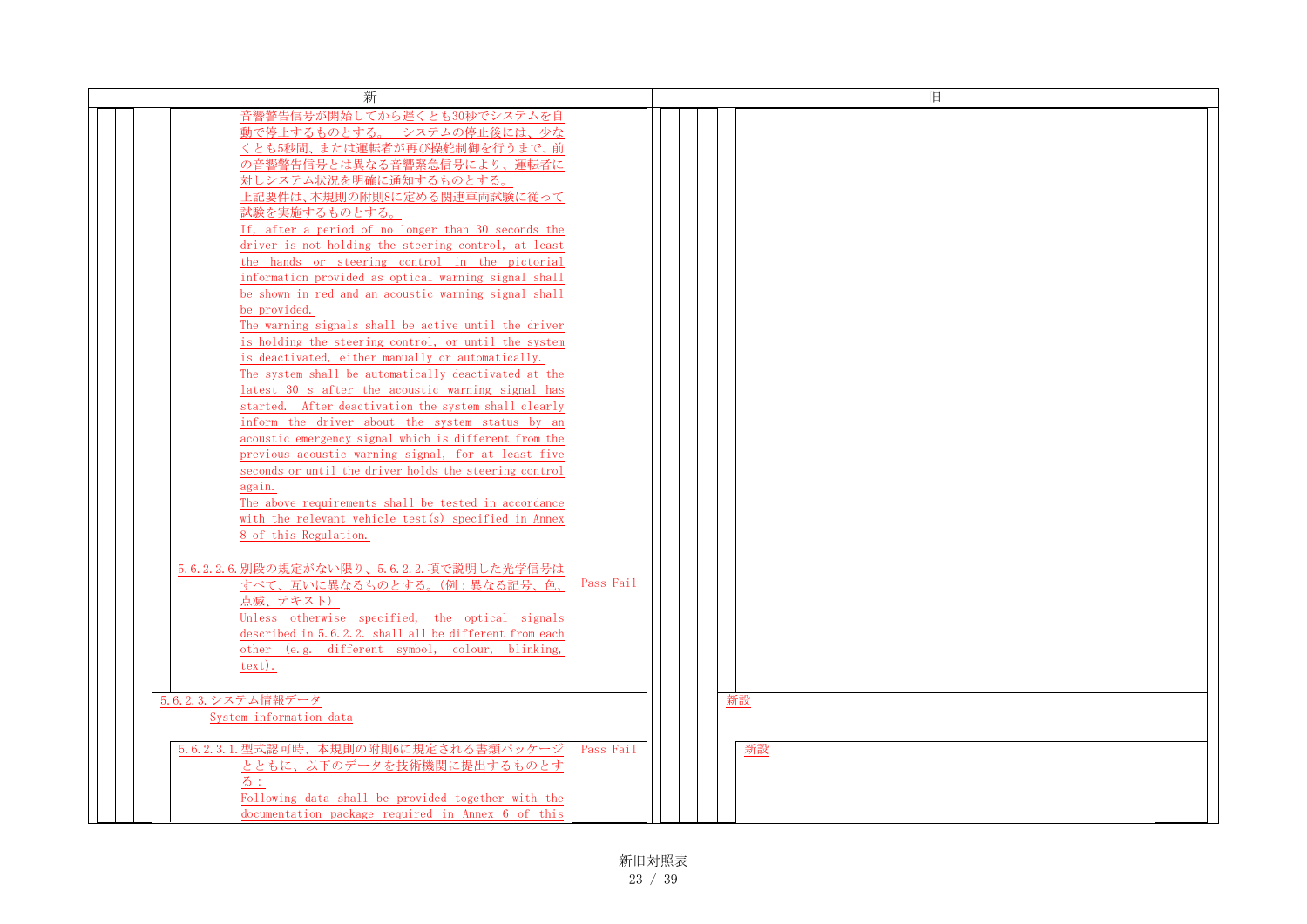| regulation to the Technical Service at the time of<br>type approval;<br>5.6.2.3.1.1. システムが作動できる条件及び操作境界(境界条<br>Pass Fail<br>新設<br>件)。車両メーカーは、本規則の5.6.2.1.3.項の表に<br>記載する各速度範囲に対してVsmax, Vsmin及び<br>aysmaxの値を提供するものとする;<br>The conditions under which the system can be<br>activated and the boundaries for operation<br>(boundary conditions). The vehicle manufacturer<br>shall provide values for Vsmax, Vsmin and<br>aysmax for every speed range as mentioned in the<br>table of paragraph 5.6.2.1.3. of this                                                                                                                                                                                                                                                                                                                                                                                                                                                                                                                                                                                                                                                                                |  |
|-------------------------------------------------------------------------------------------------------------------------------------------------------------------------------------------------------------------------------------------------------------------------------------------------------------------------------------------------------------------------------------------------------------------------------------------------------------------------------------------------------------------------------------------------------------------------------------------------------------------------------------------------------------------------------------------------------------------------------------------------------------------------------------------------------------------------------------------------------------------------------------------------------------------------------------------------------------------------------------------------------------------------------------------------------------------------------------------------------------------------------------------------------------------------------------------------|--|
|                                                                                                                                                                                                                                                                                                                                                                                                                                                                                                                                                                                                                                                                                                                                                                                                                                                                                                                                                                                                                                                                                                                                                                                                 |  |
|                                                                                                                                                                                                                                                                                                                                                                                                                                                                                                                                                                                                                                                                                                                                                                                                                                                                                                                                                                                                                                                                                                                                                                                                 |  |
| Regulation;<br>5.6.2.3.1.2. システムが運転者による操舵制御を検知する方法に<br>Pass Fail<br>関する情報<br>Information about how the system detects that                                                                                                                                                                                                                                                                                                                                                                                                                                                                                                                                                                                                                                                                                                                                                                                                                                                                                                                                                                                                                                                                      |  |
| the driver is holding the steering control.<br>6. 試験規定<br>6. 試験規定<br>TEST PROVISIONS<br>TEST PROVISIONS<br>6.1. 一般規定<br>6.1. 一般規定                                                                                                                                                                                                                                                                                                                                                                                                                                                                                                                                                                                                                                                                                                                                                                                                                                                                                                                                                                                                                                                               |  |
| General provisions<br>General provisions                                                                                                                                                                                                                                                                                                                                                                                                                                                                                                                                                                                                                                                                                                                                                                                                                                                                                                                                                                                                                                                                                                                                                        |  |
| $6.1.4.$ (略)<br>$6.1.4.$ (略)<br>システム<br>試験時状態<br>システム<br>試験時状態<br>説明*1<br>有無<br>説明 *1<br>Yes No<br>Conditions in test Description *1<br>Conditions in test<br>Description*1<br>System<br>System<br>照明システム<br>照明システム<br>有り無し<br>実働・模擬<br>Yes<br>Acutual<br>Simulate<br>Acutual/Simular<br><b>No</b><br>Yes/No<br>lighting systems<br>lighting systems<br>ウインドスクリーンワイパー<br>ウインドウスクリーンワイパー<br>有り・無し<br>実働・模擬<br>Yes<br>Acutual<br>Simulate<br>Yes/No<br>cutual/Simula<br>No<br>windscreen wipers<br>windscreen wipers<br>エンジンマネジメント<br>有り・無し<br>実働・模擬<br>エンジンマネジメント<br>Acutual<br><b>Yes</b><br>N <sub>o</sub><br>cutual/Simul<br>Simulate<br>Yes/No<br>engine management<br>engine management<br>ブレーキシステム<br>ブレーキシステム<br>有り・無し<br>Acutual<br>実働・模擬<br>$Yes$<br>Simulate<br>Yes/No<br>N <sub>o</sub><br>Acutual/Sim<br>braking systems<br>braking systems<br>その他<br>そのほかのシステム<br>有り無し<br>実働・模擬<br>Yes<br>Acutual<br>N <sub>0</sub><br>Simulate<br>Yes/No<br>Acutual/Simul<br>Others<br>Others<br>*1 図面、写真等により別紙を用いても良い。<br>*1 図面、写真等により別紙を用いても良い (Figures, pictures, etc. may be<br>provided as $attachment(s) \nightharpoonup$ .<br>Figures, pictures, etc. may be provided as attachment $(s)$ . |  |

新旧対照表 24 / 39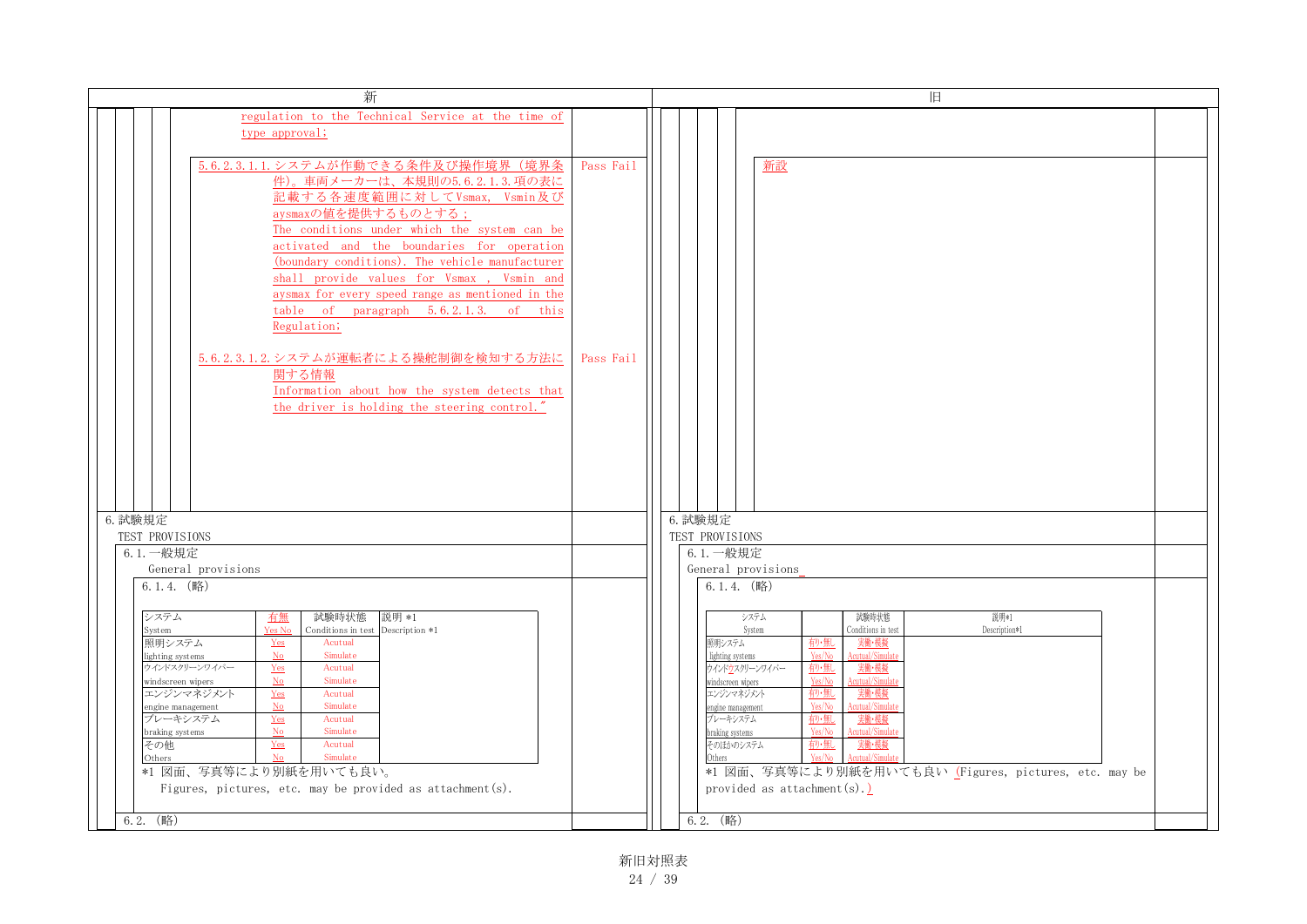|                                                   |                                                                     | 新                                    |                               |                                                                                                                               |
|---------------------------------------------------|---------------------------------------------------------------------|--------------------------------------|-------------------------------|-------------------------------------------------------------------------------------------------------------------------------|
| $6.2.1.$ (略)                                      |                                                                     |                                      |                               |                                                                                                                               |
| 舵取り装置の状態<br>Condition of<br>steering<br>equipment | 操舵方向<br>Direction of<br>the steering                                | 指定速度<br>Specified<br>Speed<br>[km/h] | 試験時速度<br>Test speed<br>[km/h] | 異常振動等<br>Unusual<br>vibration etc                                                                                             |
| 正常<br>Intact                                      | 時計回り<br>Clockwise<br>反時計回り                                          |                                      |                               | Yes No<br>Yes No                                                                                                              |
| 失陥                                                | Anticlockwise<br>時計回り<br>Clockwise                                  |                                      |                               | Yes No                                                                                                                        |
| Failure                                           | 反時計回り<br>Anticlockwise                                              |                                      |                               | Yes No                                                                                                                        |
| 舵取り装置の状態<br>Condition of<br>steering              | 操舵方向<br>Direction of<br>the steering                                | 指定速度<br>Specified<br>Speed           | 試験時速度<br>Test speed           | 操舵角度<br>Steering angle                                                                                                        |
| equipment<br>正常<br>Intact                         | 時計回り<br>Clockwise<br>反時計回り                                          | [km/h]                               | [km/h]                        | [deg]                                                                                                                         |
| 6.2.4. 正常なステアリング装置を備えた自動車における操作力の測定               | Anticlockwise<br>intact steering equipment.                         |                                      |                               | The measurement of steering efforts on motor vehicles with                                                                    |
| 6.2.5. 故障のあるステアリング装置を備えた自動車における操作力の測定<br>table.   | failure in the steering equipment.<br>6.2.4. 項および6.2.5. 項の要件は下表による。 |                                      |                               | The measurement of steering efforts on motor vehicles with a<br>The requirements for paragraph 6.2.4. and 6.2.5. is the below |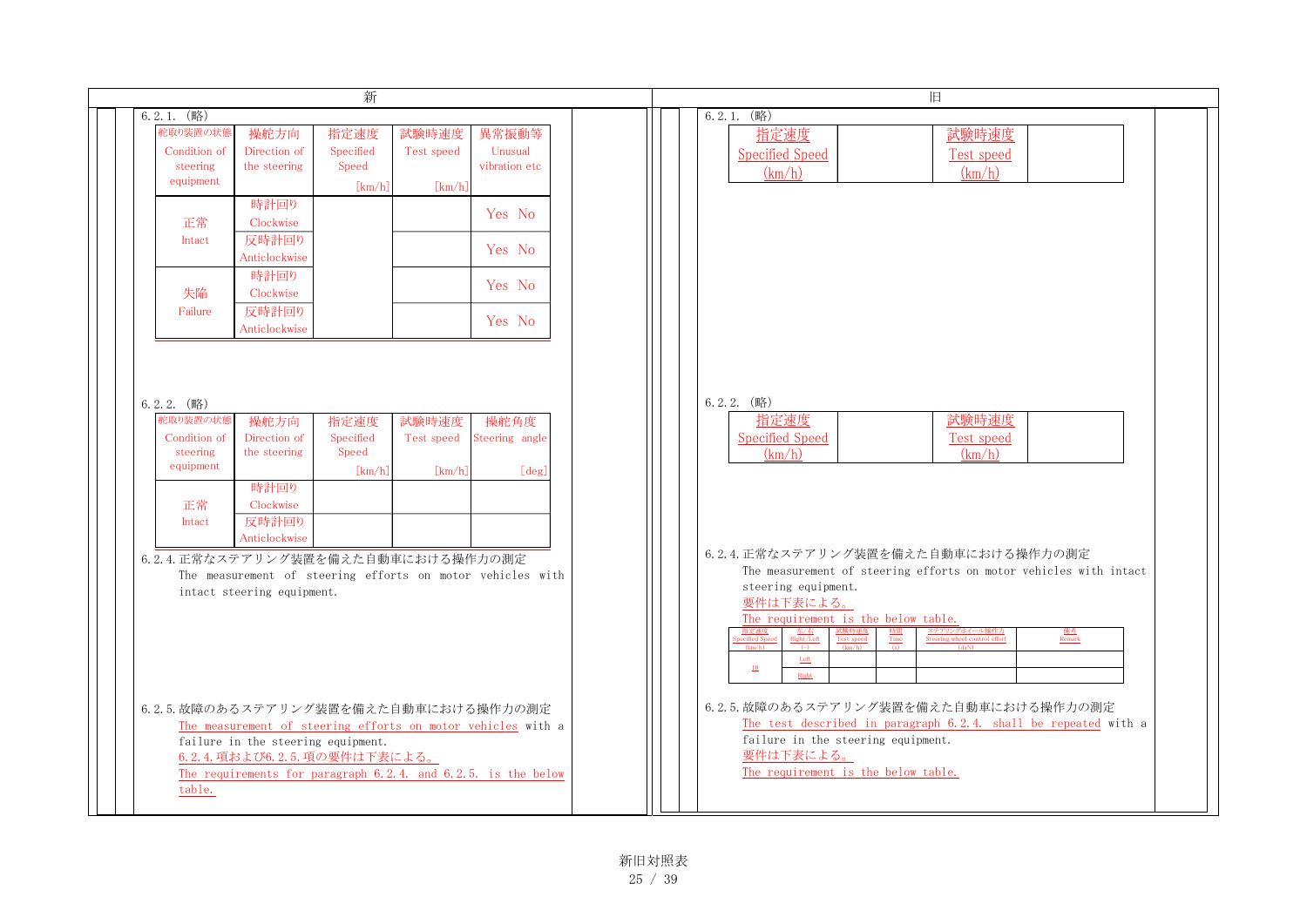|                               | 操舵方向                                                                                 | 旋回半径                   | 新<br>指定速度         | 試験時速度          | 操舵角度           | 時間             | 操舵力             |  | 指定速度<br>ecified Sr   |                                                  |                                  |                                                                                                      | ステアリングホイール操作力                                       |                                   | <u>備考</u><br>Remark                                               |
|-------------------------------|--------------------------------------------------------------------------------------|------------------------|-------------------|----------------|----------------|----------------|-----------------|--|----------------------|--------------------------------------------------|----------------------------------|------------------------------------------------------------------------------------------------------|-----------------------------------------------------|-----------------------------------|-------------------------------------------------------------------|
| Condition of                  | Direction of                                                                         | Turning                | ${\rm Specified}$ | Test speed     | Steering       | Time           | Steering        |  | (km/h)               | Right/Left                                       | <b>Test</b> speed                | Time                                                                                                 | Steering wheel control effort<br>(A <sub>B</sub> N) |                                   |                                                                   |
| steering<br>equipment         | the steering                                                                         | radius                 | Speed             |                | angle<br>[deg] |                | effort<br>[daN] |  | 10                   | $\underline{\mathsf{Left}}$                      |                                  |                                                                                                      |                                                     |                                   |                                                                   |
|                               | 時計回り                                                                                 | [m]                    | [km/h]            | [km/h]         |                | [sec]          |                 |  |                      | $\underline{\text{Right}}$                       |                                  |                                                                                                      |                                                     |                                   |                                                                   |
| 正常                            | Clockwise                                                                            |                        |                   |                |                |                |                 |  |                      |                                                  |                                  |                                                                                                      |                                                     |                                   |                                                                   |
| Intact                        | 反時計回り                                                                                |                        |                   |                |                |                |                 |  |                      |                                                  |                                  |                                                                                                      |                                                     |                                   |                                                                   |
|                               | Anticlockwise                                                                        |                        |                   |                |                |                |                 |  |                      |                                                  |                                  |                                                                                                      |                                                     |                                   |                                                                   |
|                               | 時計回り                                                                                 |                        |                   |                |                |                |                 |  |                      |                                                  |                                  |                                                                                                      |                                                     |                                   |                                                                   |
| 失陥                            | Clockwise                                                                            |                        |                   |                |                |                |                 |  |                      |                                                  |                                  |                                                                                                      |                                                     |                                   |                                                                   |
| Failure                       | 反時計回り<br>Anticlockwise                                                               |                        |                   |                |                |                |                 |  |                      |                                                  |                                  |                                                                                                      |                                                     |                                   |                                                                   |
|                               | 故障状熊の説明 *1                                                                           |                        |                   |                |                |                |                 |  |                      |                                                  |                                  |                                                                                                      |                                                     |                                   |                                                                   |
|                               | Description of failure mode *1                                                       |                        |                   |                |                |                |                 |  |                      |                                                  |                                  |                                                                                                      |                                                     |                                   |                                                                   |
|                               | *1 図面、写真等により別紙を用いても良い                                                                |                        |                   |                |                |                |                 |  |                      |                                                  |                                  |                                                                                                      |                                                     |                                   |                                                                   |
|                               | Figures, pictures, etc. may be provided as                                           |                        |                   |                |                |                |                 |  |                      |                                                  |                                  |                                                                                                      |                                                     |                                   |                                                                   |
| attachment(s).                |                                                                                      |                        |                   |                |                |                |                 |  |                      |                                                  |                                  |                                                                                                      |                                                     |                                   |                                                                   |
|                               |                                                                                      |                        |                   |                |                |                |                 |  |                      |                                                  |                                  |                                                                                                      |                                                     |                                   |                                                                   |
|                               |                                                                                      |                        |                   |                |                |                |                 |  |                      |                                                  |                                  |                                                                                                      |                                                     |                                   |                                                                   |
|                               |                                                                                      |                        |                   |                |                |                |                 |  |                      |                                                  |                                  |                                                                                                      |                                                     |                                   |                                                                   |
|                               |                                                                                      |                        |                   |                |                |                |                 |  |                      |                                                  |                                  |                                                                                                      |                                                     |                                   |                                                                   |
|                               | ステアリングコントロール力要件                                                                      |                        |                   |                |                |                |                 |  |                      |                                                  |                                  | Table: STEERING CONTROL EFFORT REQUIREMENTS                                                          |                                                     |                                   |                                                                   |
|                               | STEERING CONTROL EFFORT REQUIREMENTS                                                 |                        |                   |                |                |                |                 |  |                      |                                                  | <b>INTACT</b>                    |                                                                                                      |                                                     | WITH A FAILURE                    |                                                                   |
|                               |                                                                                      | 正常なステアリング              |                   |                | 故障のあるステアリング    |                |                 |  | Vehicle Category     | Maximum effort<br>(daN)                          | Time(s)                          | $\begin{array}{c} \text{Turning radius}\\ \text{(m)} \end{array}$                                    | Maximum effort<br>(daN)                             | Time(s)                           | $\begin{array}{c} \text{Turning radius}\\ \text{(m)} \end{array}$ |
|                               |                                                                                      | <b>INTACT</b>          |                   |                |                | WITH A FAILURE |                 |  | M1                   | 15                                               | $\overline{4}$                   | 12                                                                                                   | 30 <sub>o</sub>                                     | 4                                 | 20                                                                |
|                               | 最大力                                                                                  | 時間                     | 旋回半径              | 最大力            |                | 時間             | 旋回半径            |  | M <sub>2</sub><br>MЗ | 15<br>20                                         | $\overline{4}$<br>$\overline{4}$ | 12<br>$12***$                                                                                        | 30<br>$45^{*/}$                                     | $\overline{4}$<br>$6\overline{6}$ | 20<br>20                                                          |
|                               | Maximum effort                                                                       | Time                   | Turning radius    | Maximum effort |                | Time           | Turning radius  |  | N1                   | 20                                               | $\overline{4}$                   | 12                                                                                                   | 30                                                  | $\overline{4}$                    | 20                                                                |
|                               | [daN                                                                                 | [sec]                  |                   |                | [da]           | [sec]          | l m             |  | N2                   | 25                                               | $\overline{4}$                   | 12                                                                                                   | 40                                                  | $\overline{4}$                    | 20                                                                |
| M1                            | 15                                                                                   | $\overline{4}$         | <sup>12</sup>     | 30             | $\overline{4}$ |                | -20             |  | N3                   | 20                                               | $\overline{4}$                   | $12***$<br>$*/$ 50 for rigid vehicles with 2 or more steered axles excluding self tracking equipment | $45^{*/}$                                           | 6                                 | 20                                                                |
| M <sub>2</sub>                | 15                                                                                   | $\overline{4}$         | 12                | 30             | $\overline{4}$ |                | 20              |  |                      | **/ or full lock if 12m radius is not attainable |                                  |                                                                                                      |                                                     |                                   |                                                                   |
| M <sub>3</sub>                | 20                                                                                   | $\overline{4}$         | $12**$            | $45 */$        | $6^{\circ}$    |                | 20              |  |                      |                                                  |                                  |                                                                                                      |                                                     |                                   |                                                                   |
| N1                            | 20                                                                                   | $\overline{4}$         | 12                | 30             | $\mathbf{A}$   |                | 20              |  |                      |                                                  | 正常なステアリング                        | 表 ステアリングコントロールカ要件                                                                                    |                                                     | 故障のあるステアリング                       |                                                                   |
| N2                            | 25                                                                                   | $\boldsymbol{\Lambda}$ | 12                | 30             |                |                | 20              |  | 車両カテゴリ               | 最大力                                              | 時間(s)                            | 旋回半径                                                                                                 | 最大力                                                 | 時間(s)                             | 旋回半径                                                              |
| N <sub>3</sub>                | 20                                                                                   | $\overline{4}$         | $12**$            | $45 */$        | 6              |                | 20              |  | M1                   | (daN)<br>15                                      | 4                                | (m)<br>12                                                                                            | (daN)<br>30                                         | $\overline{4}$                    | (m)<br>20                                                         |
|                               |                                                                                      |                        |                   |                |                |                |                 |  | M <sub>2</sub>       | 15                                               | $\overline{4}$                   | 12                                                                                                   | 30                                                  | $\overline{4}$                    | 20                                                                |
|                               | */: セルフトラッキング装置を除き、ステアードアクスルが2つ以上ある非連結車両の場                                           |                        |                   |                |                |                |                 |  | MЗ                   | 20                                               | $\overline{4}$                   | $12***$                                                                                              | $45^{*/}$                                           | $6\phantom{.0}$                   | 20                                                                |
| 合、50。                         |                                                                                      |                        |                   |                |                |                |                 |  | N1                   | 20                                               | $\overline{4}$                   | 12                                                                                                   | 30                                                  | $\overline{4}$                    | 20                                                                |
|                               | 50 for rigid vehicle with 2 or more steered axles excluding self tracking equipment. |                        |                   |                |                |                |                 |  | N2                   | 25                                               | $\overline{4}$                   | 12                                                                                                   | 40<br>$45^{*/}$                                     | $\overline{4}$                    | 20                                                                |
|                               | **/: 又は12mの回転半径が達成できない場合にはフルロック。                                                     |                        |                   |                |                |                |                 |  | N3                   | 20                                               | $\overline{4}$                   | $12***$<br>*/ セルフトラッキング装置を除き、ステアードアクスルが2つ以上ある非連結車両の場合、50。                                            |                                                     | 6                                 | 20                                                                |
|                               | or full lock 12 m radius is not attainable.                                          |                        |                   |                |                |                |                 |  |                      |                                                  |                                  | **/ 又は12mの回転半径が達成できない場合にはフルロック。                                                                      |                                                     |                                   |                                                                   |
| 車両カテゴリ<br>Vehicle<br>Category |                                                                                      |                        |                   |                |                |                |                 |  |                      |                                                  |                                  |                                                                                                      |                                                     |                                   |                                                                   |
|                               |                                                                                      |                        |                   |                |                |                |                 |  |                      |                                                  |                                  |                                                                                                      |                                                     |                                   |                                                                   |
|                               |                                                                                      |                        |                   |                |                |                |                 |  |                      |                                                  |                                  |                                                                                                      |                                                     |                                   |                                                                   |
|                               |                                                                                      |                        |                   |                |                |                |                 |  |                      |                                                  |                                  |                                                                                                      |                                                     |                                   |                                                                   |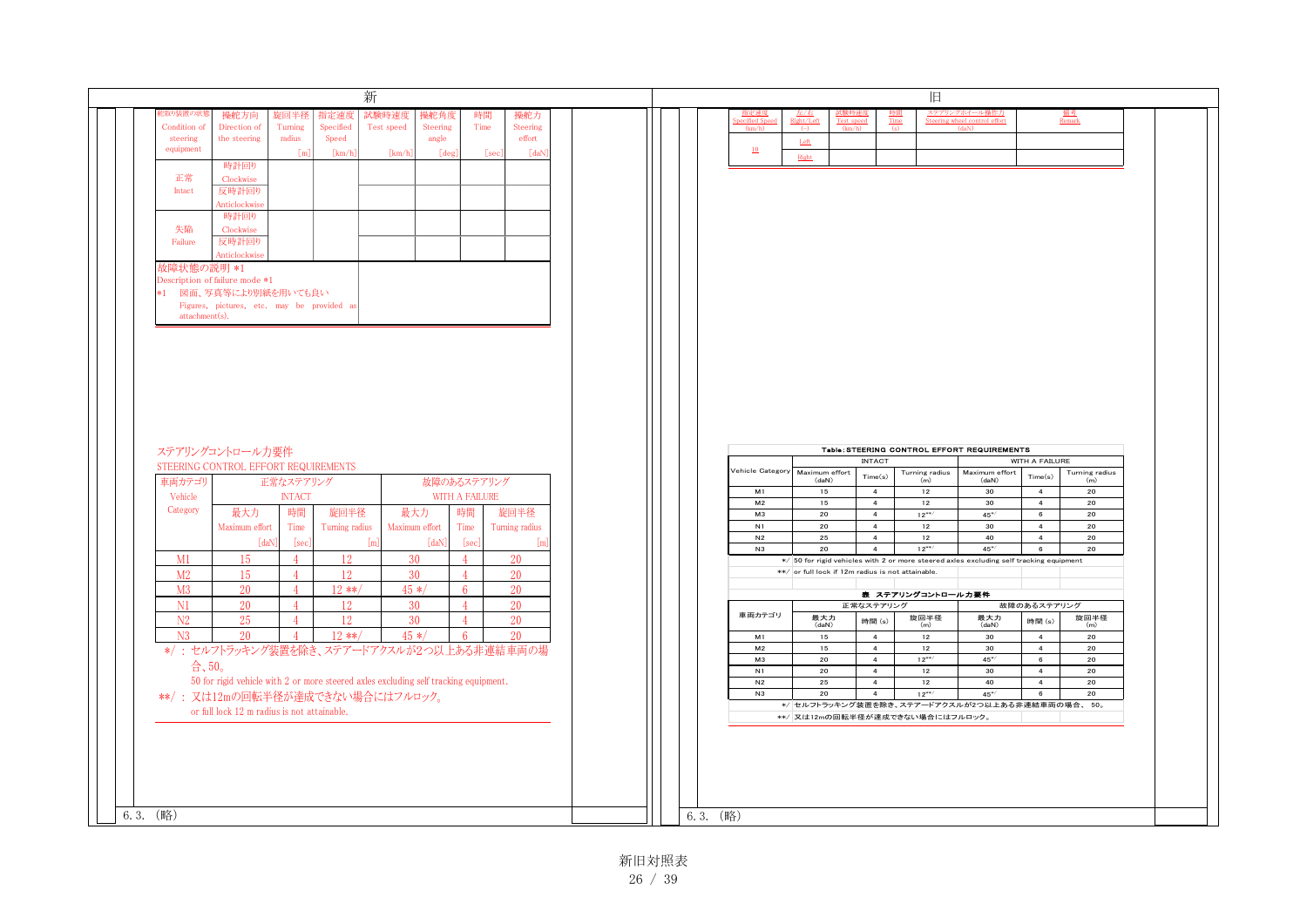| 新                                                                                                                                                                                                                                                                                                                                                                                                                                                                                                                                                                                                                                                                                                                 | 旧                                                                                                                                                                                                                                                                                                                                                                                                                                                                                          |
|-------------------------------------------------------------------------------------------------------------------------------------------------------------------------------------------------------------------------------------------------------------------------------------------------------------------------------------------------------------------------------------------------------------------------------------------------------------------------------------------------------------------------------------------------------------------------------------------------------------------------------------------------------------------------------------------------------------------|--------------------------------------------------------------------------------------------------------------------------------------------------------------------------------------------------------------------------------------------------------------------------------------------------------------------------------------------------------------------------------------------------------------------------------------------------------------------------------------------|
| $6.3.1.$ (略)<br>$6.3.2.$ (略)<br>舵取り装置の状態<br>指定速度<br>試験時速度<br>有・無<br>はみ出し<br>Condition of steering<br><b>Specified Speed</b><br>Test speed<br>deviation<br>Yes/No<br>equipment<br>$\lceil km/h \rceil$<br>$\lfloor km/h \rfloor$<br>時計方向<br>Clockwise<br>$25 \pm 1$<br>反時計方向<br>Anticlockwise                                                                                                                                                                                                                                                                                                                                                                                                                      | $6.3.1.$ (略)<br>$6.3.2.$ (略)<br>指定速度<br>有·無<br>試験時速度<br>時計方向<br>はみ出し<br>Specified Speed<br>$25 \pm 1$<br>Yes/No<br>Clockwise<br>deviation<br>Test speed<br>(km/h)<br>(km/h)<br>指定速度<br>反時計方向<br>試験時速度<br>有·無<br>はみ出し<br>Specified Speed<br>$25 \pm 1$<br>Anti-clockwi<br>deviation<br>Yes/No<br>Test speed<br>(km/h)<br>(km/h)                                                                                                                                                             |
| $6.3.3.$ (略)<br>6.3.4. (略)<br>(表 <u>を削除)</u><br>※6.3.4.1.の表と共通化。                                                                                                                                                                                                                                                                                                                                                                                                                                                                                                                                                                                                                                                  | $6.3.3.$ (略)<br>$6.3.4.$ (略)<br>正常時性能<br>時計方向<br>Clockwise<br>車両連結長さ<br>Vehicle combination length<br>試験時速度<br>Test speed<br>車両占有幅IL<br>Swept annular width<br>(m)<br>(km/h)<br>(m)<br>反時計方向<br>車両連結長さ<br>車両占有幅IR<br>試験時速度<br>Vehicle combination length<br>Swept annular width<br>Anti-clockwise<br>Test speed<br>(m)<br>(km/h)<br>(m)                                                                                                                                                    |
| (略)<br>6.3.4.1.<br>舵取り装<br>操舵方向<br>試験時<br>車両連結<br>車両占有<br>車両占有<br>比率<br>外側半径<br>有・無<br>幅 FL<br>置の状態<br>速度<br>幅IL<br>長さ<br>の増加<br>Condition<br>Test<br>Vehicle<br>Yes/No<br>Direction of<br>Swept<br>Swept<br>Increasing<br>Ratio<br>of steering<br>the steering<br>combina-<br>annular<br>annular<br>outer radius<br>speed<br>FL/IL<br>width<br>width<br>equipment<br>tion length<br>[km/h]<br>[m]<br>$\mathbb{I}$<br>$\lceil$ m<br>正常時性<br>時計方向<br>Clockwise<br>反時計方向<br>Intact<br>Anticlockwise<br>故障時性<br>時計方向<br>能<br>Clockwise<br>反時計方向<br>Faiulre<br>Anticlockwise<br>故障状態の説明 *1<br>Description of failure mode *1<br>*1図面、写真等により別紙を用いても良い。<br>Figures, pictures, etc. may be provided as<br>attachment(s). | $6.3.4.\overline{1.}$ (略)<br>故障時性能<br>時計方向<br>Clockwise<br>試験時速度<br>Test speed<br>(km/h)<br>車両占有幅FL<br>比率<br>Ratio<br>FL/IL<br>ト側半径の増)<br>Increasing<br>有·無<br>Yes/No<br>Swept annular wid<br>(m)<br>反時計方向<br>試験時速度<br>車両占有幅FR<br>Swept annular width<br>有·無<br>Yes/No<br>$rac{E \ddot{x}}{Ratio}$<br>外側半径の増加<br>Increasing<br>Anti-clockwis<br>Test speed<br>(m)<br>放障状態の説明*1<br>Description of fail<br>*1 図面、写真等により別紙を用いても良い (Figures, pictures, etc. may be provided as attachment(s).) |
| 6.3. (略)<br>4. 試験成績                                                                                                                                                                                                                                                                                                                                                                                                                                                                                                                                                                                                                                                                                               | $6.3.$ (略)<br>4. 試験成績                                                                                                                                                                                                                                                                                                                                                                                                                                                                      |

新旧対照表 27 / 39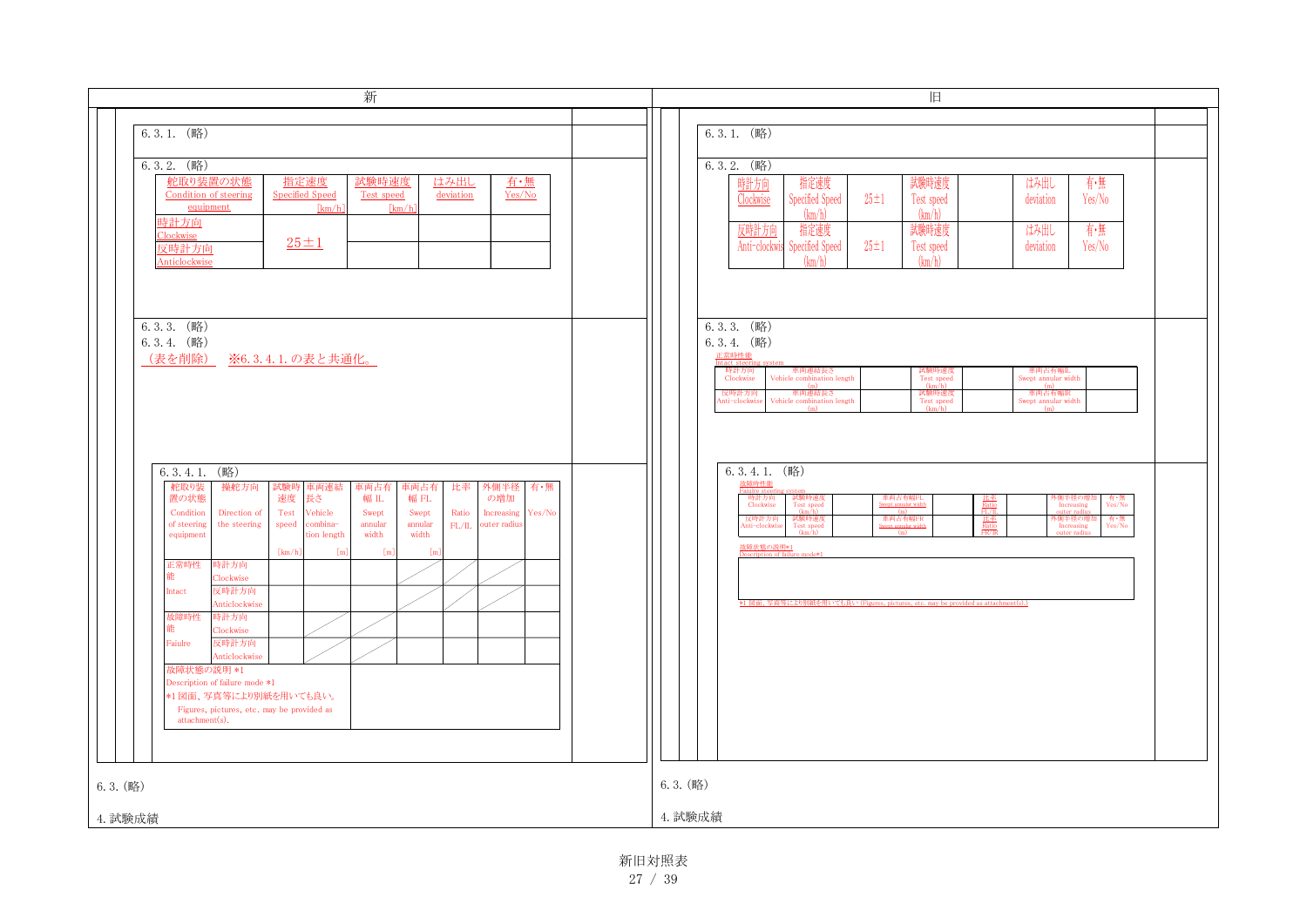| 新                                                                                                                                                                                                                                                                                                                                                                                                                                                                                                                                                                                                          |           | 旧                                        |  |
|------------------------------------------------------------------------------------------------------------------------------------------------------------------------------------------------------------------------------------------------------------------------------------------------------------------------------------------------------------------------------------------------------------------------------------------------------------------------------------------------------------------------------------------------------------------------------------------------------------|-----------|------------------------------------------|--|
| (略)<br>附則3~5                                                                                                                                                                                                                                                                                                                                                                                                                                                                                                                                                                                               |           | (略)<br>附則3~5                             |  |
| 4. 試験成績<br>附則6 複合電子車両制御システムの安全性に適用する特別要件                                                                                                                                                                                                                                                                                                                                                                                                                                                                                                                                                                   |           | 4. 試験成績<br>附則6 複合電子車両制御システムの安全性に適用する特別要件 |  |
| 4. 検証および試験                                                                                                                                                                                                                                                                                                                                                                                                                                                                                                                                                                                                 | 判定        | 新設                                       |  |
| VERIFICATION AND TEST                                                                                                                                                                                                                                                                                                                                                                                                                                                                                                                                                                                      | judgment  |                                          |  |
| 4.1.3項で要求した書類に記載する「システム」の機能動作は、以下のとおり<br>試験するものとする:<br>The functional operation of "The System", as laid out in the<br>documents required in paragraph 3., shall be tested as follows:                                                                                                                                                                                                                                                                                                                                                                                                                     |           | 新設                                       |  |
| 4.1.1.「システム」の機能の検証<br>通常の動作レベルを確定する手段として、故障のない条件において<br>車両システムの性能の確認をメーカーの基本ベンチマーク仕様に照<br>らして行うものとする。ただし、本規則または別規則の認可手順の<br>一部として所定の性能試験を受ける場合はこの限りではない。<br>Verification of the function of "The System"<br>As the means of establishing the normal operational levels,<br>verification of the performance of the vehicle system under<br>non-fault conditions shall be conducted against the<br>manufacturer's basic benchmark specification unless this is<br>subject to a specified performance test as part of the                                                                                     | Pass Fail | 新設                                       |  |
| approval procedure of this or another Regulation.<br>4.1.2. 3.4項の安全コンセプトの検証<br>型式認可当局の裁量により、いずれかの個別ユニットの故障の影響<br>を受けた時の「システム」の反応をチェックするものとする。この<br>場合、該当する出力信号を電気系ユニットまたは機械要素に加える<br>ことによって、ユニット内の内部故障の影響を再現する<br>Verification of the safety concept of paragraph 3.4.<br>The reaction of "The System" shall, at the discretion of the<br>Type Approval Authority, be checked under the influence of<br>a failure in any individual unit by applying corresponding<br>output signals to electrical units or mechanical elements in<br>order to simulate the effects of internal faults within the<br>unit. | Pass Fail |                                          |  |
| 4.1.2.1. 検証結果は、文書化された故障分析の概要に一致し、かつ、適<br>切だと確認された安全コンセプトと実行の総合効果のレベル<br>に一致するものとする。<br>The verification results shall correspond with the                                                                                                                                                                                                                                                                                                                                                                                                                                                                  | Pass Fail | 新設                                       |  |

新旧対照表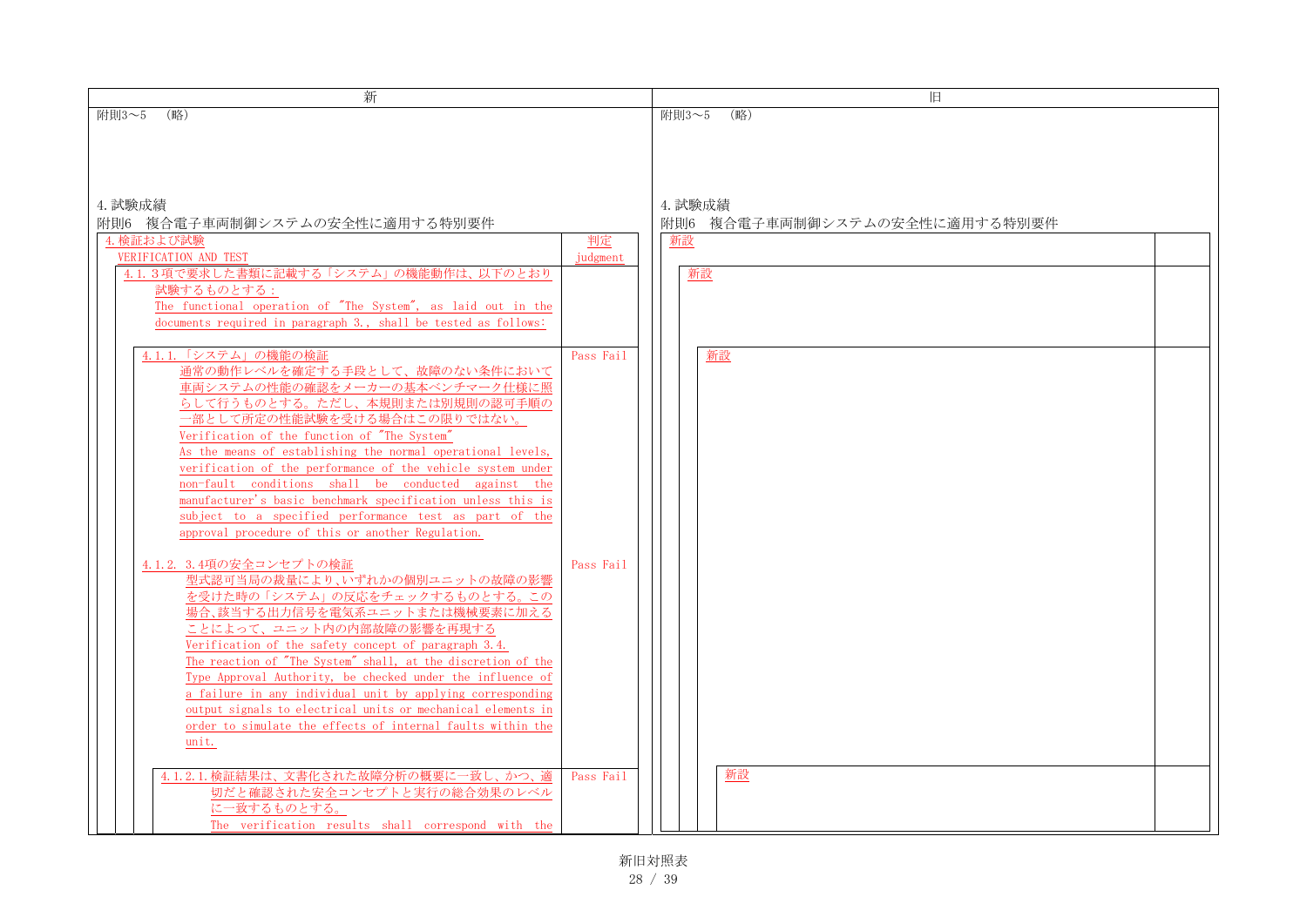| 新                                                                                                                                                                         |                | 旧              |
|---------------------------------------------------------------------------------------------------------------------------------------------------------------------------|----------------|----------------|
| documented summary of the failure analysis, to a level<br>of overall effect such that the safety concept and<br>execution are confirmed as being adequate.                |                |                |
| (略)<br>附則7 (略)                                                                                                                                                            |                | (略)<br>附則7 (略) |
| 附則8<br>補正及び自動命令型ステアリング機能に係る試験要件<br>Test requirements for corrective and automatically commanded steering<br>Annex <sub>8</sub><br>functions                               |                | 新設             |
|                                                                                                                                                                           | 判定<br>judgment |                |
| 一般規定<br>General Probisions<br>CSF及び/またはACSFを備える車両は、本規則の適切な試験要件を満足する                                                                                                       |                |                |
| ものとする。<br>Vehicles fitted with CSF and/or ACSF systems shall fulfill the<br>appropriate tests requirements of this annex.                                                 |                |                |
| 2. 試験条件<br>Testing conditions<br>試験は、良好な粘着性を供給する平らで乾燥したアスファルトまたはコンク                                                                                                       | Pass Fail      |                |
| リート路面で実施するものとする。 周囲温度は、0℃~45℃とする。<br>The tests shall be performed on a flat, dry asphalt or concrete<br>surface affording good adhesion. The ambient temperature shall be |                |                |
| between $0^{\circ}$ C and $45^{\circ}$ C.                                                                                                                                 |                |                |
| 2.1. レーンマーキング<br>Lane marking                                                                                                                                             | Pass Fail      |                |
| 試験で使用する路面のレーンマーキングは、協定規則第130号の附則3<br>で定める1つのレーンマーキングとする。当該マーキングは、良好な                                                                                                      |                |                |
| 状態で、可視レーンマーキングの基準に適合する材料から成るものと<br>する。 試験で使用するレーンマーキングの配置をテストレポートに                                                                                                        |                |                |
| 記録するものとする。<br>本附則の試験の目的において、レーンの幅は最低3.5mであるものとす                                                                                                                           |                |                |
| る。<br>試験は、要求される試験速度で安全運転ができる可視性条件下で実施<br>するものとする。                                                                                                                         |                |                |
| 車両メーカーは、証拠文書を用いて、協定規則第130号の附則3で特定<br>されたその他全てのレーンマーキングへの適合を証明するものとす                                                                                                       |                |                |
| 係る証拠文書は、テストレポートに添付するものとする。<br>The lane markings on the road used for the tests shall be in                                                                                |                |                |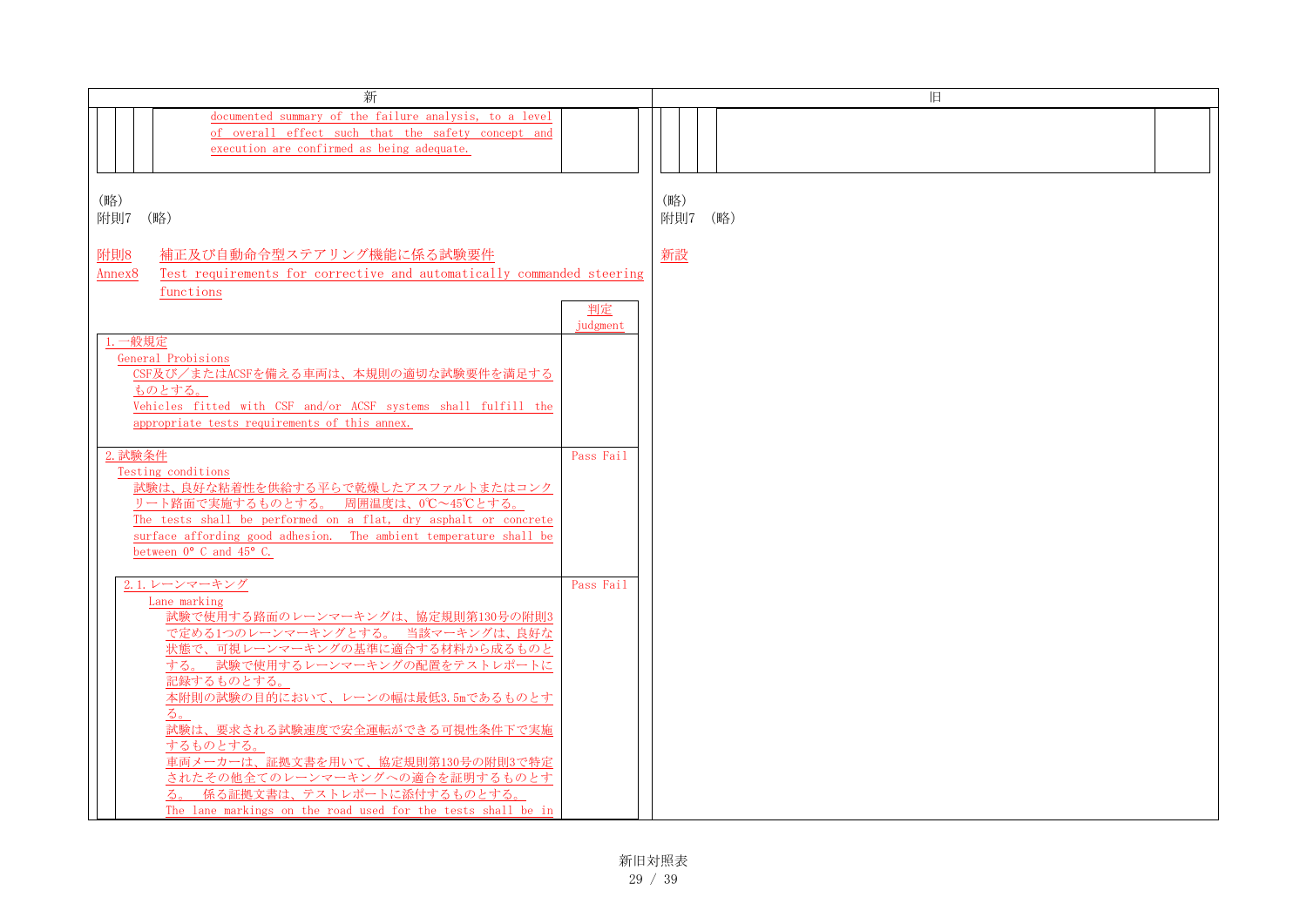| 新                                                                                                                                                                                                                                                                                                                                                                                                                                                                                                                                                                                                                                                                                                                                                   |           | 旧 |
|-----------------------------------------------------------------------------------------------------------------------------------------------------------------------------------------------------------------------------------------------------------------------------------------------------------------------------------------------------------------------------------------------------------------------------------------------------------------------------------------------------------------------------------------------------------------------------------------------------------------------------------------------------------------------------------------------------------------------------------------------------|-----------|---|
| line with one of those described in Annex 3 of Regulation No.<br>The markings shall be in good condition and of a material<br>130.<br>conforming to the standard for visible lane markings. The lane-<br>marking layout used for the tests shall be recorded in the test<br>report.<br>The width of the lane shall be minimum 3.5m, for the purpose of<br>the tests of this Annex.<br>The test shall be performed under visibility conditions that<br>allow safe driving at the required test speed.<br>The vehicle manufacturer shall demonstrate, through the use of<br>documentation, compliance with all other lane markings<br>identified in Annex 3 of Regulation No. 130. Any of such<br>documentation shall be appended to the test report. |           |   |
| 2.2. 公差<br>Tolerances<br>本附則の試験が定める全ての車両速度について、±2km/h以内の公差と<br>する。<br>All vehicle speeds specified for the tests described in this<br>annex shall be met within a tolerance of $\pm$ 2 km/h.                                                                                                                                                                                                                                                                                                                                                                                                                                                                                                                                                        | Pass Fail |   |
| 2.3. 車両条件                                                                                                                                                                                                                                                                                                                                                                                                                                                                                                                                                                                                                                                                                                                                           |           |   |
| Vehicle conditions<br>2.3.1. 試験質量<br>Test mass<br>メーカーと技術機関が合意した荷重条件で車両を試験するものと<br>する。試験手順の開始後は、いっさい荷重の変更を行わないもの<br>とする。車両メーカーは、証拠文書を用いて、システムが全ての<br>荷重条件で働くことを証明するものとする。<br>The vehicle shall be tested in a load condition agreed<br>between the manufacturer and the Technical Service. No load<br>alteration shall be made once the test procedure has begun.<br>The vehicle manufacturer shall demonstrate, through the use<br>of documentation, that the system works at all load<br>conditions.                                                                                                                                                                                                                                              | Pass Fail |   |
| 2.3.2. 車両メーカーが推奨するタイヤ圧で車両を試験するものとする。<br>The vehicle shall be tested at the tyre pressures recommended<br>by the vehicle manufacturer.                                                                                                                                                                                                                                                                                                                                                                                                                                                                                                                                                                                                               | Pass Fail |   |
| 2.4. 横加速度<br>Lateral acceleration<br>横加速度を測定する重心を表す位置は、車両メーカーと技術機関の合<br>意に基づいて決定するものとする。 この位置は、テストレポートに                                                                                                                                                                                                                                                                                                                                                                                                                                                                                                                                                                                                                                             | Pass Fail |   |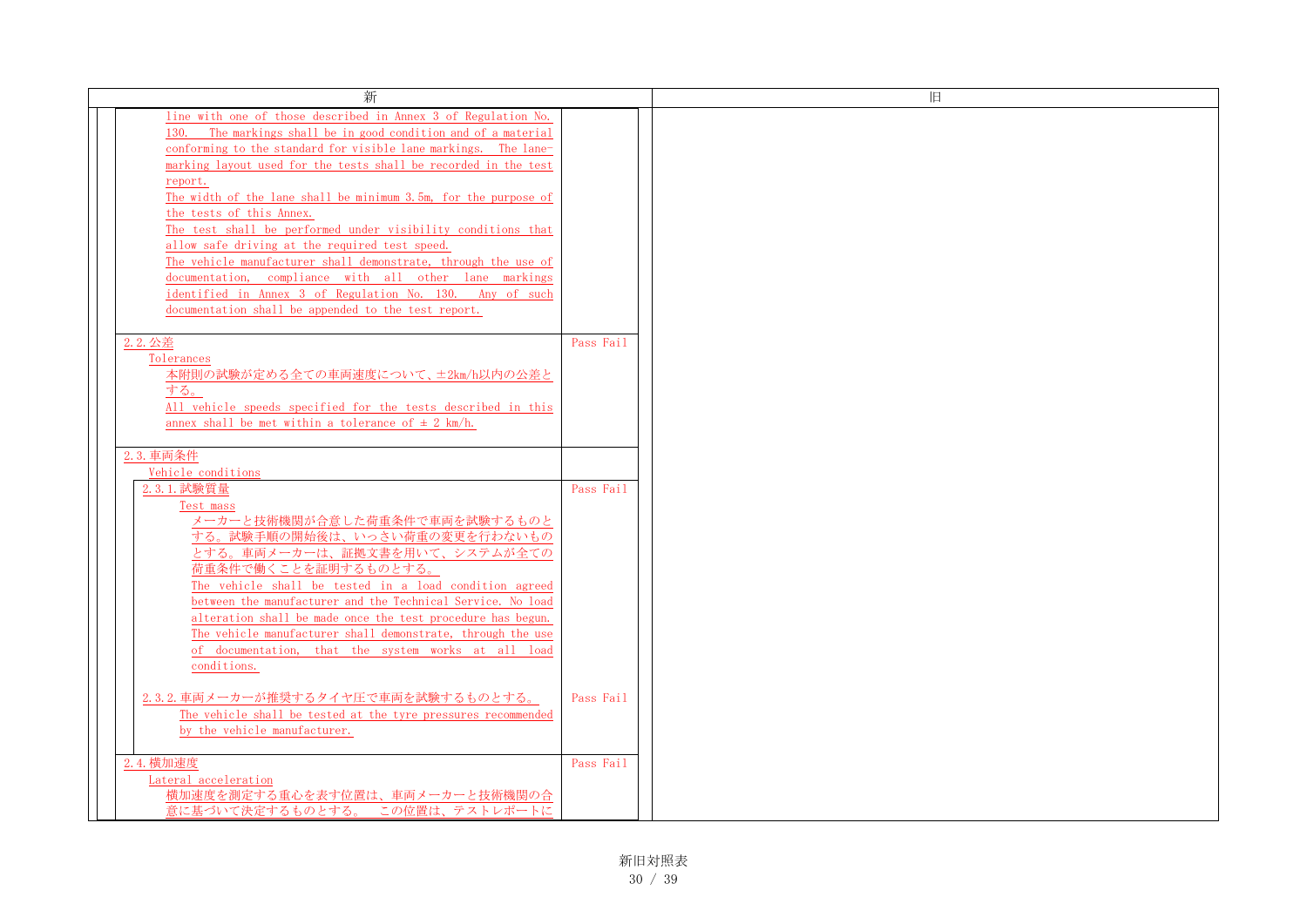| 新                                                                                                                                                                                                                                                                                                                                                                                                                                                                                                                             |           | 旧 |
|-------------------------------------------------------------------------------------------------------------------------------------------------------------------------------------------------------------------------------------------------------------------------------------------------------------------------------------------------------------------------------------------------------------------------------------------------------------------------------------------------------------------------------|-----------|---|
| 明記するものとする。<br>横加速度は、車体の動きによる付加的効果 (例えばroll of sprung<br>mass)に関係なく測定するものとする。<br>The position representing the centre of gravity, at which the<br>lateral acceleration shall be measured, shall be determined in<br>agreement between the vehicle manufacturer and the Technical<br>Service. This position shall be identified in the test report.<br>The lateral acceleration shall be measured without taking into<br>account the additional effects due to the movements of the<br>vehicle body (e.g. roll of sprung mass). |           |   |
| 3. 試験手順<br>Tests procedures<br>3.1. CSFの試験                                                                                                                                                                                                                                                                                                                                                                                                                                                                                    |           |   |
| Tests for CSF<br>以下のテストは、本規則2.3.4.2.項CSF定義のサブパラグラフ (c) で<br>定義されたCSF機能に適用する。<br>The following test applies to CSF functions defined in<br>subparagraph (c) of CSF definition in paragraph 2.3.4.2. of this<br>Regulation.                                                                                                                                                                                                                                                                                                     |           |   |
| 3.1.1. CSFの警報試験<br>Warning test for CSF                                                                                                                                                                                                                                                                                                                                                                                                                                                                                       |           |   |
| 3.1.1.1. 車両は、CSFが作動した状態で、レーンの両側にレーンマーキ<br>ングがある路面を走行するものとする。 専らレーンの境界の<br>存在及び位置の評価に基づく介入のCSFの場合、車両は、メー<br>カーにより宣言された境界線 (例えば路肩) により区切られた<br>道路を走行するものとする。<br>試験条件及び車両の試験速度はシステムの動作範囲内でなけ<br>ればならない。<br>試験中、CSFの持続時間と光学及び音響警告信号の持続時間を<br>記録するものとする。                                                                                                                                                                                                                                                                           | Pass Fail |   |
| 本規則5.1.6.1.2.1.項の場合、車両は車線から離れることを試<br>行し、(M1、N1に対しては) 10秒より長く、(M2、M3、N2、N3に<br>対しては) 30秒より長くCSFの介入を維持するように運転され<br>るものとする。このような試験が、例えば試験設備の限界な<br>どのために実際には達成できない場合には、型式認証機関との<br>合意により、本要件は文書の活用を通じて満足しても差し支え<br>ない。<br>試験要件は、以下の場合に満たされる:<br>(a) 介入の開始後、長くても (M1、N1に対しては) 10秒まで、<br>(M2、M3、N2、N3に対しては) 30秒までに音響警告信号を                                                                                                                                                                                                         |           |   |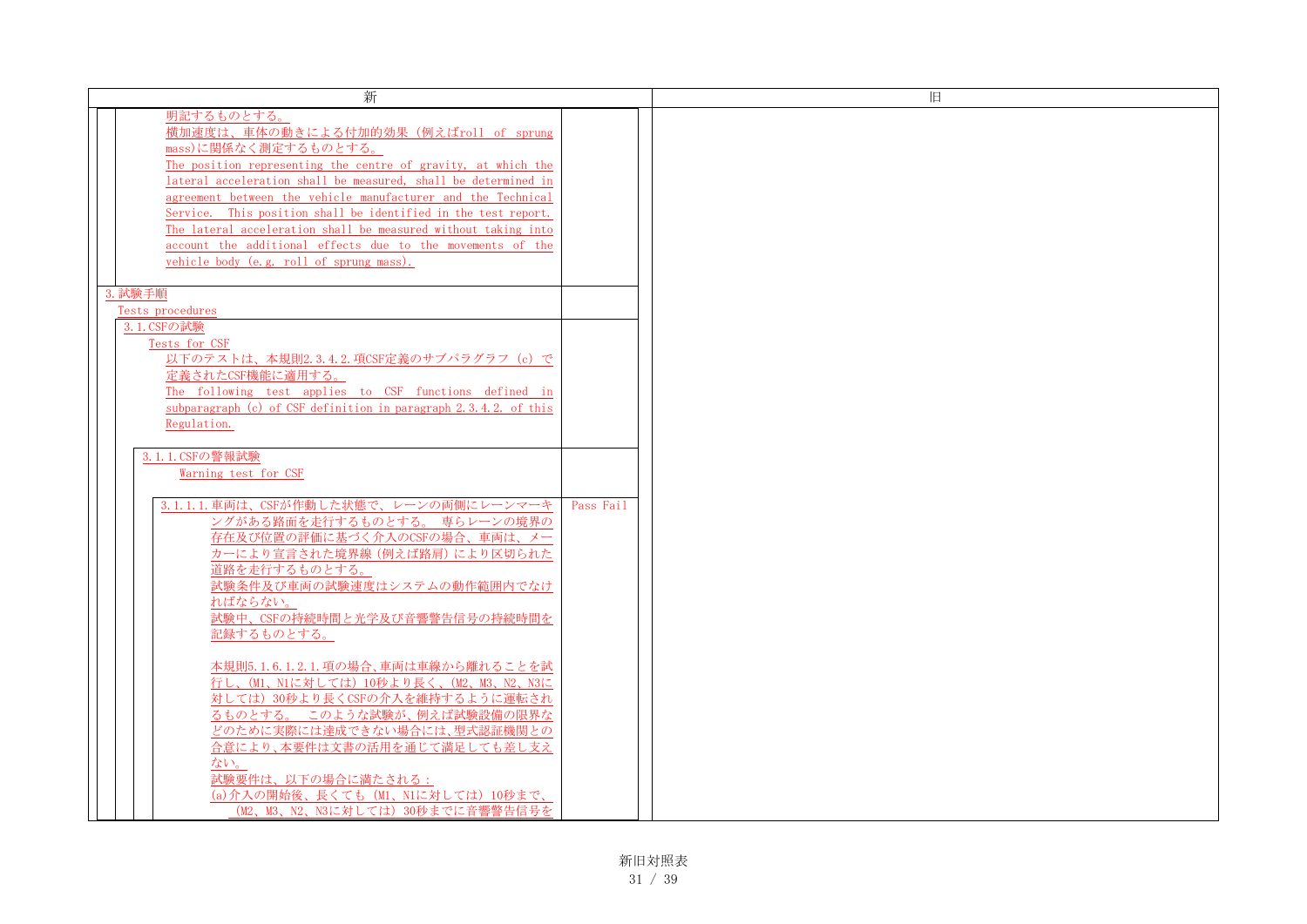| 新                                                                                                 | 旧 |
|---------------------------------------------------------------------------------------------------|---|
| 提供する。                                                                                             |   |
|                                                                                                   |   |
| 本規則5.1.6.1.2.2.項の場合、車両は車線を離れるように、か                                                                |   |
| つ、システムの介入を、少なくとも180秒に1回の間隔で3回の                                                                    |   |
| 介入を行うよう運転するものとする。                                                                                 |   |
| 試験要件は、以下の場合に満たされる:                                                                                |   |
| (a) 各介入の間、介入がある限り、光学警告信号を提供するこ                                                                    |   |
| と。かつ                                                                                              |   |
| (b) 2回目と3回目の介入では、音響警告信号を提供すること。                                                                   |   |
| かつ                                                                                                |   |
| (c)3回目の介入における音響警告信号は、1回目と2回目の介入                                                                   |   |
| より少なくとも10秒長いこと。                                                                                   |   |
|                                                                                                   |   |
| The vehicle shall be driven with an activated CSF on a                                            |   |
| road with lane markings on each side of the lane. In                                              |   |
| case of a CSF whose interventions are solely based on                                             |   |
| the evaluation of the presence and location of lane                                               |   |
| boundaries, the vehicle shall be driven on a road                                                 |   |
| delimited by the boundaries as declared by the                                                    |   |
| manufacturer (e.g. road edge).                                                                    |   |
| The test conditions and the vehicle test speed shall be                                           |   |
| within the operating range of the system.                                                         |   |
| During the test, the duration of the CSF interventions                                            |   |
| and of the optical and acoustic warning signals shall be                                          |   |
| recorded.                                                                                         |   |
|                                                                                                   |   |
| In the case of paragraph 5.1.6.1.2.1. of this Regulation,                                         |   |
| the vehicle shall be driven such that it attempts to                                              |   |
| leave the lane and causes CSF intervention to be                                                  |   |
| maintained for a period longer than 10s (for M1, N1) or                                           |   |
| 30s (for M2, M3, N2, N3). If such a test cannot be                                                |   |
| practically achieved due to e.g. the limitations of the                                           |   |
| test facilities, with the consent of the type approval                                            |   |
| authority this requirement may be fulfilled through the                                           |   |
| use of documentation.                                                                             |   |
| The test requirements are fulfilled if:<br>(a) The acoustic warning is provided no later than 10s |   |
| (for M1, N1) or 30s (for M2, M3, N2, N3) after the                                                |   |
| beginning of the intervention.                                                                    |   |
|                                                                                                   |   |
| In the case of paragraph 5.1.6.1.2.2. of this Regulation,                                         |   |
| the vehicle shall be driven such that it attempts to                                              |   |
| leave the lane and causes at least three interventions                                            |   |
| of the system within a rolling interval of 180 s.                                                 |   |
| The test requirements are fulfilled if:                                                           |   |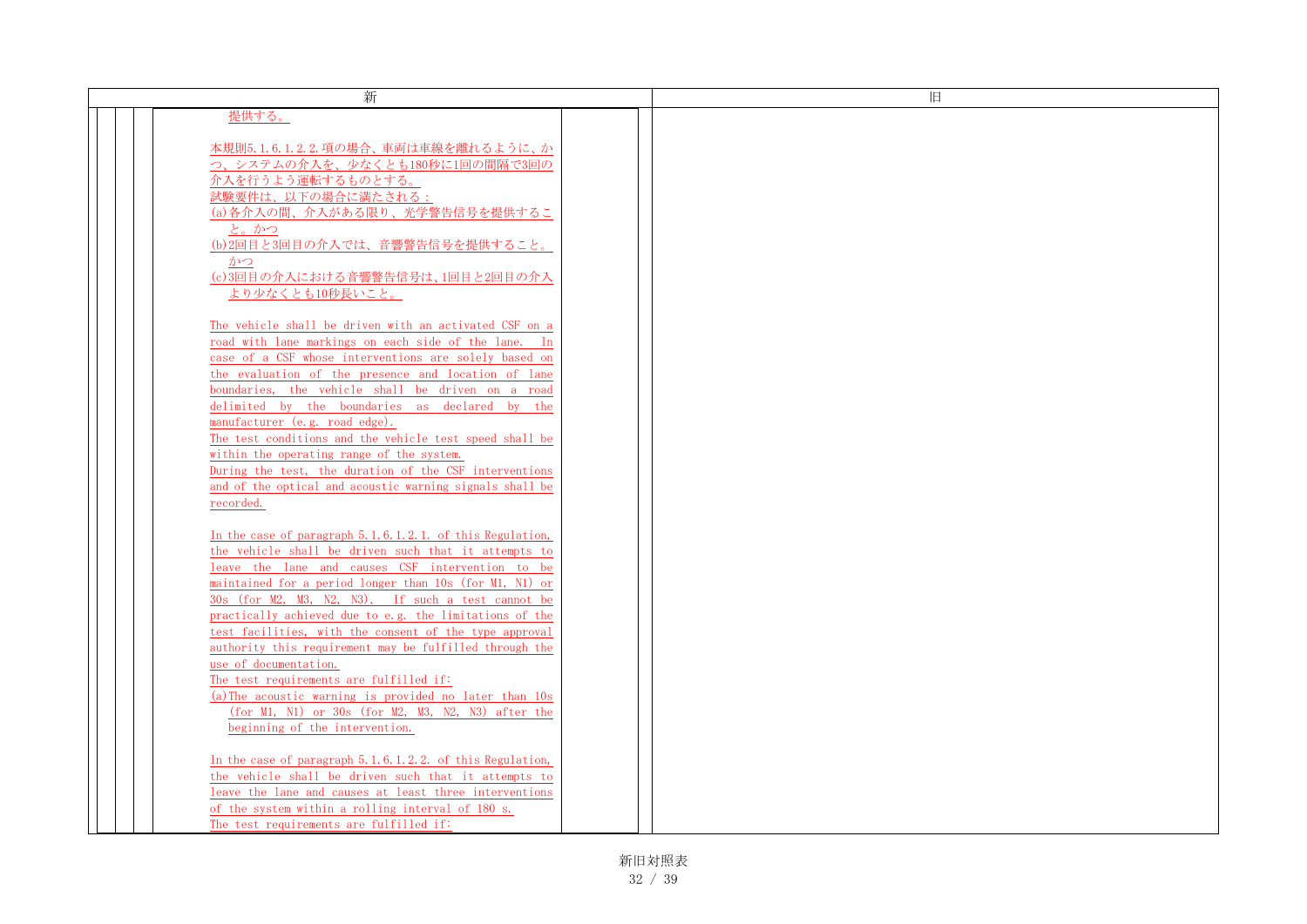| 新                                                                                                          |           |
|------------------------------------------------------------------------------------------------------------|-----------|
| (a) an optical warning signal is provided for each                                                         |           |
| intervention, as long as the intervention exists, and                                                      |           |
| (b) an acoustic warning signal is provided at the second                                                   |           |
| and third intervention, and                                                                                |           |
| (c) the acoustic warning signal at the third intervention                                                  |           |
| is at least 10 s longer than the one at the second                                                         |           |
| intervention.                                                                                              |           |
|                                                                                                            |           |
| 3.1.1.2.更に、メーカーは5.1.6.1.1.項及び5.1.6.1.2.項で定義された                                                             | Pass Fail |
| 要件が、CSFのあらゆる種類の作用で満足されていることを、                                                                              |           |
| 技術機関に対し証明するものとする。 これについては、試験                                                                               |           |
| 成績書に添付された適切な文書によって満足しても差し支え                                                                                |           |
| ない。                                                                                                        |           |
| In addition, the manufacturer shall demonstrate to the                                                     |           |
| satisfaction of the Technical Service that the                                                             |           |
| requirements defined in paragraphs 5.1.6.1.1 and                                                           |           |
| 5.1.6.1.2 are fulfilled in the whole range of CSF                                                          |           |
| operation. This may be achieved on the basis of                                                            |           |
| appropriate documentation appended to the test report.                                                     |           |
|                                                                                                            |           |
| 3.1.2.オーバーライディング力試験                                                                                        |           |
| Overriding force test                                                                                      |           |
| 3.1.2.1. 車両はレーンの両側にレーンマークが付いた道路上でアクテ                                                                       | Pass Fail |
| ィブにしたCSFを用いて運転するものとする。                                                                                     |           |
| 試験条件および車両の試験速度はシステムの動作範囲内であ                                                                                |           |
| るものとする。                                                                                                    |           |
| 車線を離れ、CSFに介入をもたらすことを試みるように車両を                                                                              |           |
| 運転するものとする。 介入の間、運転者は介入の間、介入を                                                                               |           |
| 無効化するため、ステアリングコントロールに力を加えるもの                                                                               |           |
| とする。                                                                                                       |           |
| 介入を無効化するためにステアリングコントロールへ運転者                                                                                |           |
| が加える力を記録するものとする。                                                                                           |           |
| The vehicle shall be driven with an activated CSF on a                                                     |           |
| road with lane markings on each side of the lane.                                                          |           |
| The test conditions and the vehicle test speed shall be                                                    |           |
| within the operating range of the system.                                                                  |           |
| The vehicle shall be driven such that it attempts to                                                       |           |
| leave the lane and causes CSF intervention. During the                                                     |           |
| intervention, the driver shall apply a force on the                                                        |           |
| steering control to override the intervention.                                                             |           |
| The force applied by the driver on the steering control<br>to override the intervention shall be recorded. |           |
|                                                                                                            |           |
| 3.1.2.2. 介入を無効化するためにステアリングコントロールへ運転者                                                                       | Pass Fail |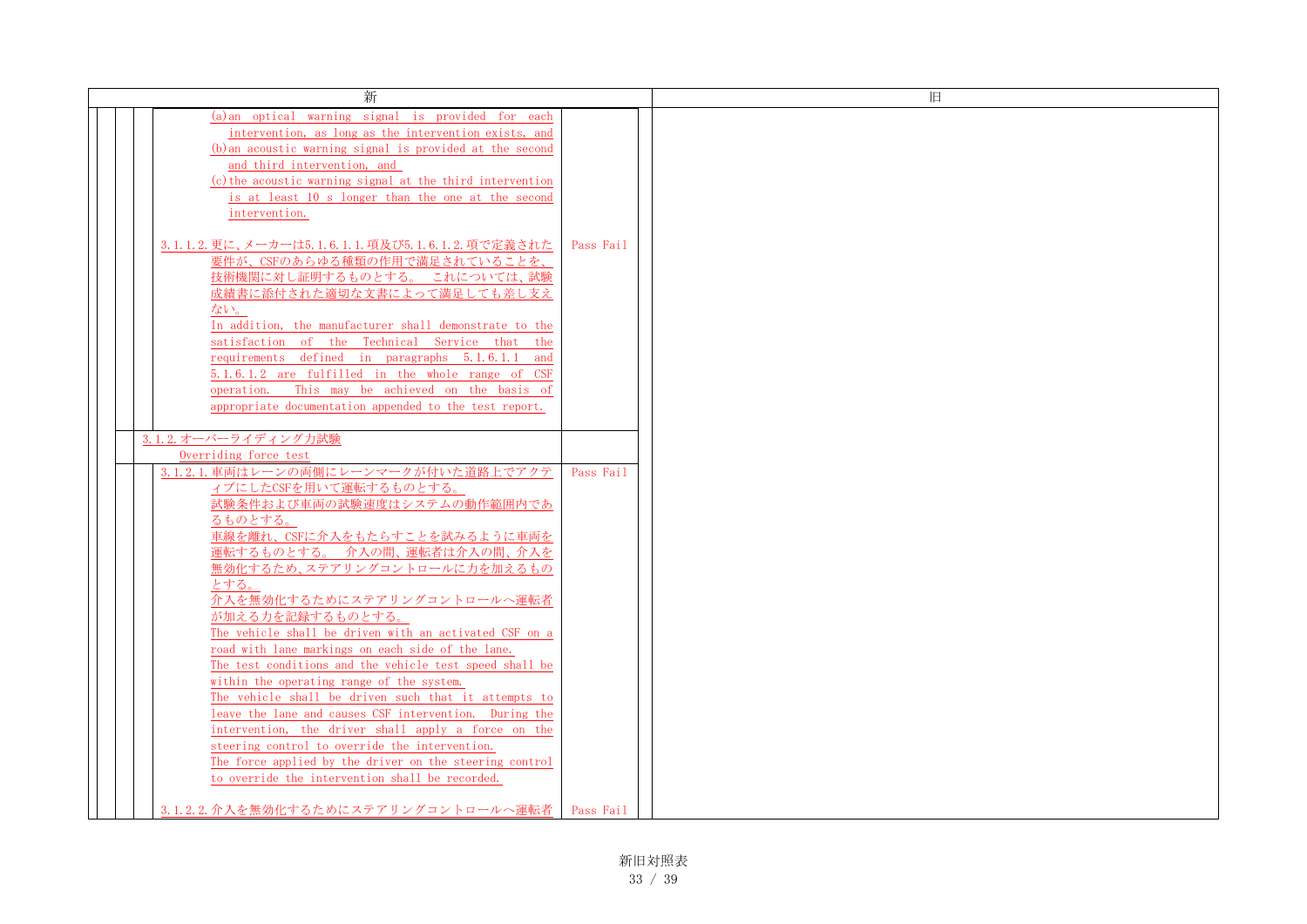| 新                                                                                                          |           | 旧 |
|------------------------------------------------------------------------------------------------------------|-----------|---|
| が加える力が50Nを超えない場合、試験要件を満足する。                                                                                |           |   |
| The test requirements are fulfilled if the force applied                                                   |           |   |
| by the driver on the steering control to override the                                                      |           |   |
| intervention does not exceed 50 N.                                                                         |           |   |
|                                                                                                            |           |   |
|                                                                                                            |           |   |
| 3.1.2.3. 更に、メーカーは、5.1.6.1.3. 項に定められた要件がCSFの全                                                               | Pass Fail |   |
| 作動域で満足されていることを、技術機関に対し証明するもの                                                                               |           |   |
| とする。これについては、テストレポートに添付された適当                                                                                |           |   |
| な文書により達成しても差し支えない。                                                                                         |           |   |
| In addition, the manufacturer shall demonstrate to the                                                     |           |   |
| satisfaction of the Technical Service that the                                                             |           |   |
| requirements defined in paragraph 5.1.6.1.3. are                                                           |           |   |
| fulfilled in the whole range of CSF operation. This may                                                    |           |   |
| be achieved on the basis of appropriate documentation                                                      |           |   |
| appended to the test report.                                                                               |           |   |
|                                                                                                            |           |   |
| 3.2. カテゴリーB1システムのACSFの試験                                                                                   |           |   |
| Tests for ACSF Category B1 Systems                                                                         |           |   |
| 3.2.1. レーン維持機能試験                                                                                           |           |   |
| Lane keeping functional test                                                                               |           |   |
| 3.2.1.1. 車両速度は、Vsmin~Vsmaxの範囲内に保つものとする。                                                                    | Pass Fail |   |
| 試験は、本規則の5.6.2.1.3.項で指定する各速度範囲に対し個                                                                          |           |   |
| 別に、またはaysmaxが同一である連続範囲内で試験を実施する                                                                            |           |   |
| ものとする。                                                                                                     |           |   |
| 車両の走行は、運転者が操舵制御に力を加えない状態で (例え                                                                              |           |   |
| ば、操舵制御から両手を放す)、両側にレーンマーキングがあ                                                                               |           |   |
| るカーブでは一定速度で走行するものとする。                                                                                      |           |   |
| カーブの後の横加速度は、車両メーカーが定める最大横加速度                                                                               |           |   |
| aysmaxの80-90%であるものとする。                                                                                     |           |   |
| 試験中、横加速度及び横ジャークを記録するものとする。                                                                                 |           |   |
| The vehicle speed shall remain in the range from Vsmin                                                     |           |   |
| up to Vsmax.                                                                                               |           |   |
| The test shall be carried out for each speed range<br>specified in paragraph 5.6.2.1.3. of this Regulation |           |   |
| separately or within contiguous speed ranges where the                                                     |           |   |
| aysmax is identical.                                                                                       |           |   |
| The vehicle shall be driven without any force applied by                                                   |           |   |
| the driver on the steering control (e.g. by removing the                                                   |           |   |
| hands from the steering control) with a constant speed                                                     |           |   |
| on a curved track with lane markings at each side.                                                         |           |   |
| The necessary lateral acceleration to follow the curve                                                     |           |   |
| shall be between 80 and 90% of the maximum lateral                                                         |           |   |
| acceleration specified by the vehicle manufacturer                                                         |           |   |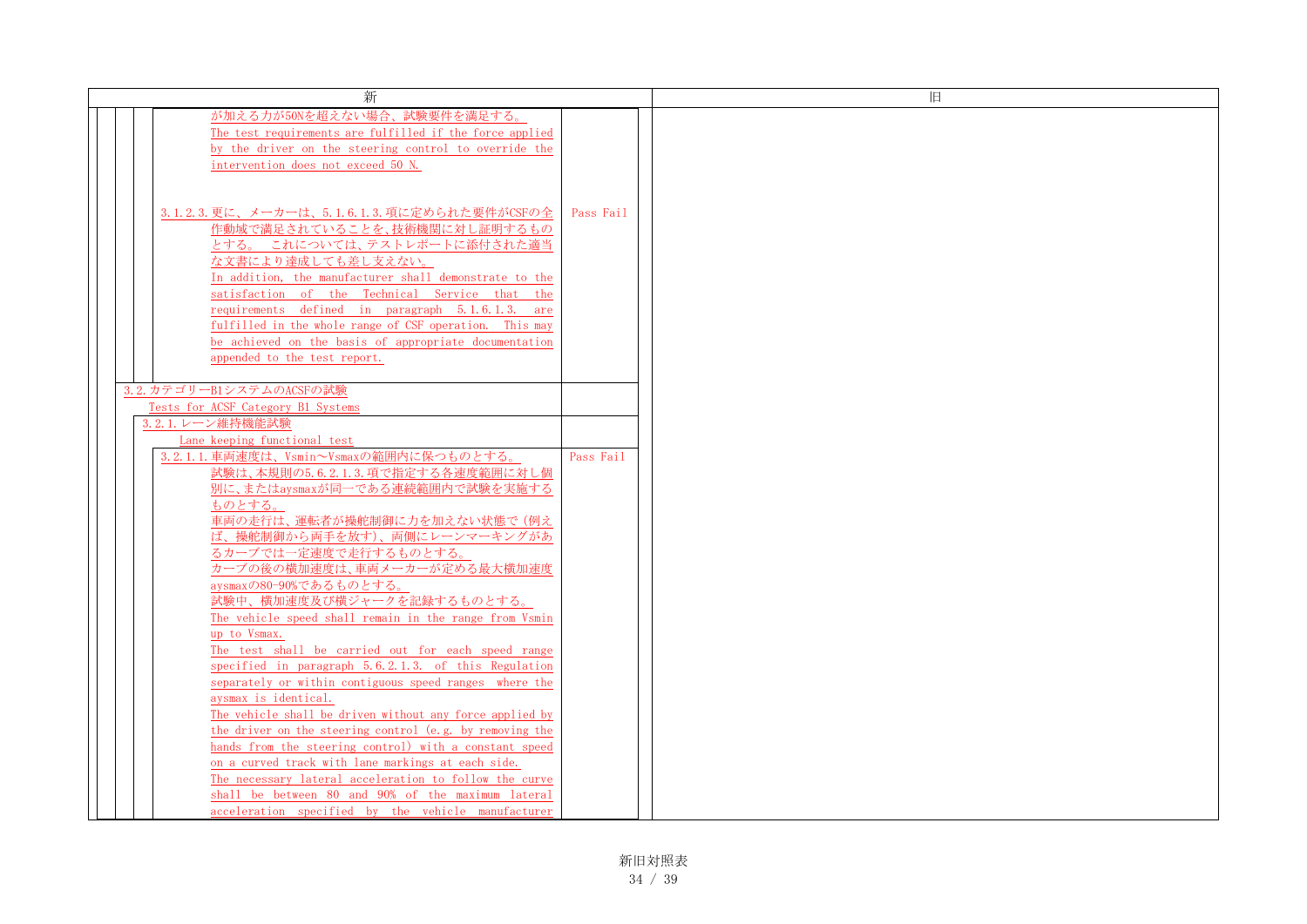| 新                                                            |           | 旧 |
|--------------------------------------------------------------|-----------|---|
| aysmax.                                                      |           |   |
| The lateral acceleration and the lateral jerk shall be       |           |   |
| recorded during the test.                                    |           |   |
|                                                              |           |   |
| 3.2.1.2. 試験要件は、以下の場合に満たされる:                                  | Pass Fail |   |
| 車両がレーンマーキングを超えない。                                            |           |   |
| 横ジャークの0.5秒を超える移動平均が5m/s3を超えない。                               |           |   |
| The test requirements are fulfilled if:                      |           |   |
| The vehicle does not cross any lane marking.                 |           |   |
| The moving average over half a second of the lateral         |           |   |
| jerk does not exceed 5 m/s <sup>3</sup> .                    |           |   |
|                                                              |           |   |
| 3.2.1.3. 車両メーカーは、横加速度及び速度範囲全体で要件が満足され                        | Pass Fail |   |
| ていることを、技術機関に対し証明するものとする。 これに                                 |           |   |
| ついては、テストレポートに添付された適当な文書により達成                                 |           |   |
| しても差し支えない。                                                   |           |   |
| The vehicle manufacturer shall demonstrate to the            |           |   |
| satisfaction of the Technical Service that the               |           |   |
| requirements for the whole lateral acceleration and          |           |   |
| speed range are fulfilled. This may be achieved on the       |           |   |
| basis of appropriate documentation appended to the test      |           |   |
| report.                                                      |           |   |
|                                                              |           |   |
| 3.2.2. 最大横加速度試験                                              |           |   |
| Maximum lateral acceleration test                            |           |   |
|                                                              |           |   |
| 3.2.2.1. 車両速度は、Vsmin~Vsmaxの範囲内にあるものとする。                      | Pass Fail |   |
| 試験は、本規則の5.6.2.1.3.項で指定する各速度範囲に対し個                            |           |   |
| 別に、またはaysmaxが同一である連続範囲内で試験を実施する                              |           |   |
| ものとする。                                                       |           |   |
| 車両の走行は、運転者が操舵制御に力を加えない状態で(例え<br>ば、操舵制御から両手を放す)、両側にレーンマーキングがあ |           |   |
| るカーブにおいて一定速度で走行するものとする。                                      |           |   |
| 技術機関は、aysmax + 0.3m/s2以上の加速度を発生させる試験                         |           |   |
| 速度及び半径を定める(例えば、所定の半径のカーブにおいて、                                |           |   |
| 高速で走行する)。                                                    |           |   |
| 試験中、横加速度及び横ジャークを記録するものとする。                                   |           |   |
| The vehicle speed shall remain in the range from Vsmin       |           |   |
| up to Vsmax.                                                 |           |   |
| The test shall be carried out for each speed range           |           |   |
| specified in paragraph 5.6.2.1.3. of this Regulation         |           |   |
| separately or within contiguous speed ranges where the       |           |   |
| aysmax is identical.                                         |           |   |
| The vehicle shall be driven without any force applied by     |           |   |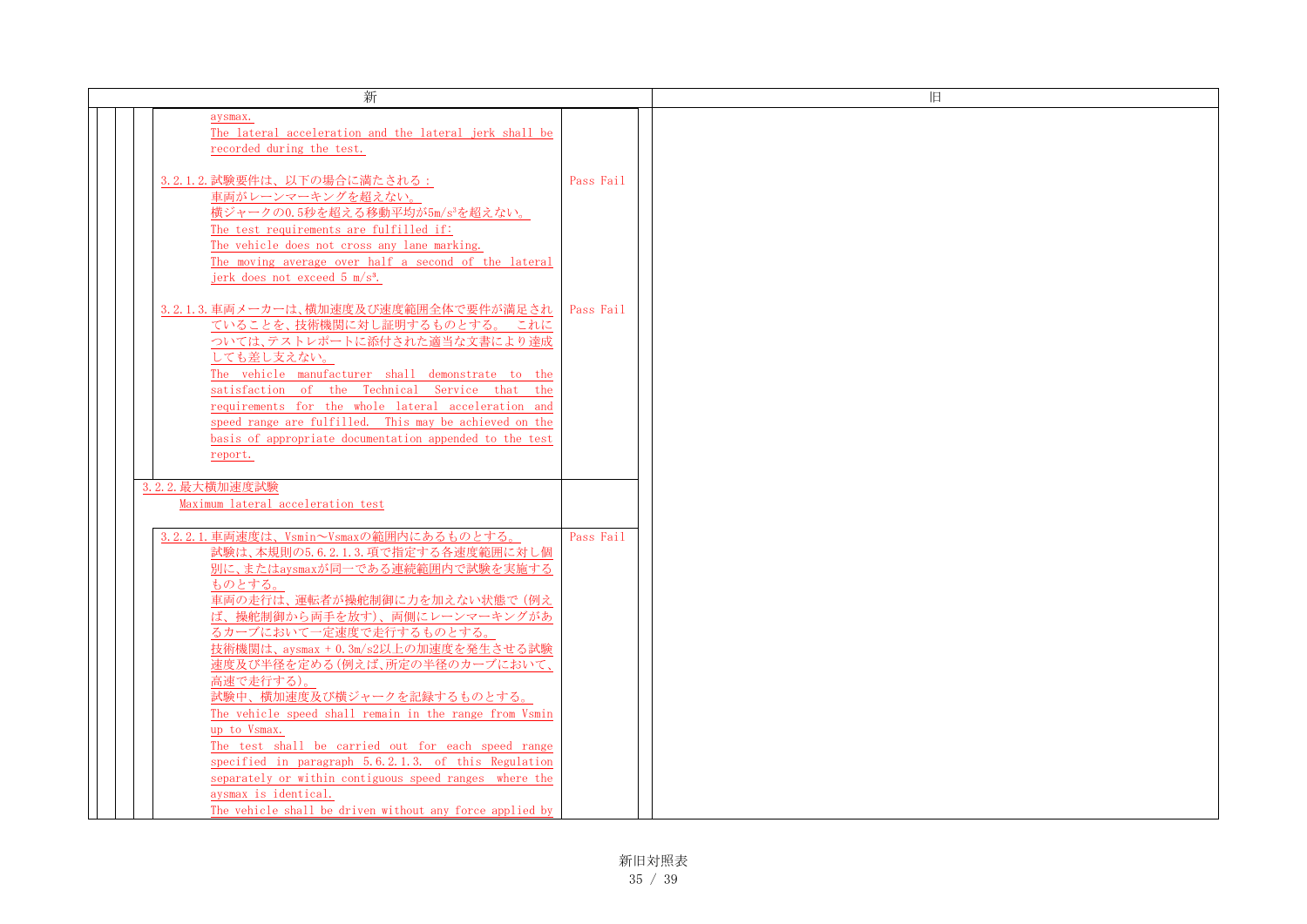| 新                                                          |           |  |
|------------------------------------------------------------|-----------|--|
|                                                            |           |  |
| the driver on the steering control (e.g. by removing the   |           |  |
| hands from the steering control) with a constant speed     |           |  |
| on a curved track with lane markings at each side.         |           |  |
| The technical service defines a test speed and a radius    |           |  |
| which would provoke a higher acceleration than aysmax +    |           |  |
| $0.3$ m/s2 (e.g. by travelling with a higher speed through |           |  |
| a curve with a given radius).                              |           |  |
| The lateral acceleration and the lateral jerk shall be     |           |  |
| recorded during the test.                                  |           |  |
|                                                            |           |  |
| 3.2.2.2. 試験要件は、以下の場合に満たされる:                                | Pass Fail |  |
| 記録された加速度が本規則の5.6.2.1.3. 項に規定された限界                          |           |  |
| 値の範囲内である。                                                  |           |  |
| 横ジャークの0.5秒を超える移動平均が5m/s3を超えない。                             |           |  |
| The test requirements are fulfilled if:                    |           |  |
| The recorded acceleration is within the limits specified   |           |  |
| in paragraph 5.6.2.1.3. of this Regulation.                |           |  |
| The moving average over half a second of the lateral       |           |  |
| jerk does not exceed $5 \text{ m/s}^3$ .                   |           |  |
|                                                            |           |  |
| 3.2.3. Overriding forceテスト                                 |           |  |
| Overriding force test                                      |           |  |
|                                                            |           |  |
| 3.2.3.1. 車両速度は、Vsmin~Vsmaxの範囲内にあるものとする。                    | Pass Fail |  |
| 車両の走行は、運転者が操舵制御に力を加えない状態で(例え                               |           |  |
| ば、操舵制御から両手を離す)、両側にレーンマーキングがあ                               |           |  |
| るカーブにおいて一定速度で走行するものとする。                                    |           |  |
| カーブの後の横加速度は、本規則5.6.2.1.3.項の表における最                          |           |  |
|                                                            |           |  |
| 小値の80~90%であるものとする。<br>続いて、運転者はシステム介入をオーバーライドするために操         |           |  |
|                                                            |           |  |
| 舵制御に力を加え、車線から離れるものとする。                                     |           |  |
| オーバーライド操作中に運転者が操舵制御に加えた力につい                                |           |  |
| て記録するものとする。                                                |           |  |
| The vehicle speed shall remain in the range from Vsmin     |           |  |
| up to Vsmax.                                               |           |  |
| The vehicle shall be driven without any force applied by   |           |  |
| the driver on the steering control (e.g. by removing the   |           |  |
| hands from the steering control) with a constant speed     |           |  |
| on a curved track with lane markings at each side.         |           |  |
| The necessary lateral acceleration to follow the curve     |           |  |
| shall be between 80 and 90% of the minimum value           |           |  |
| specified in the table of paragraph 5.6.2.1.3. of this     |           |  |
| Regulation.                                                |           |  |
| The driver shall then apply a force on the steering        |           |  |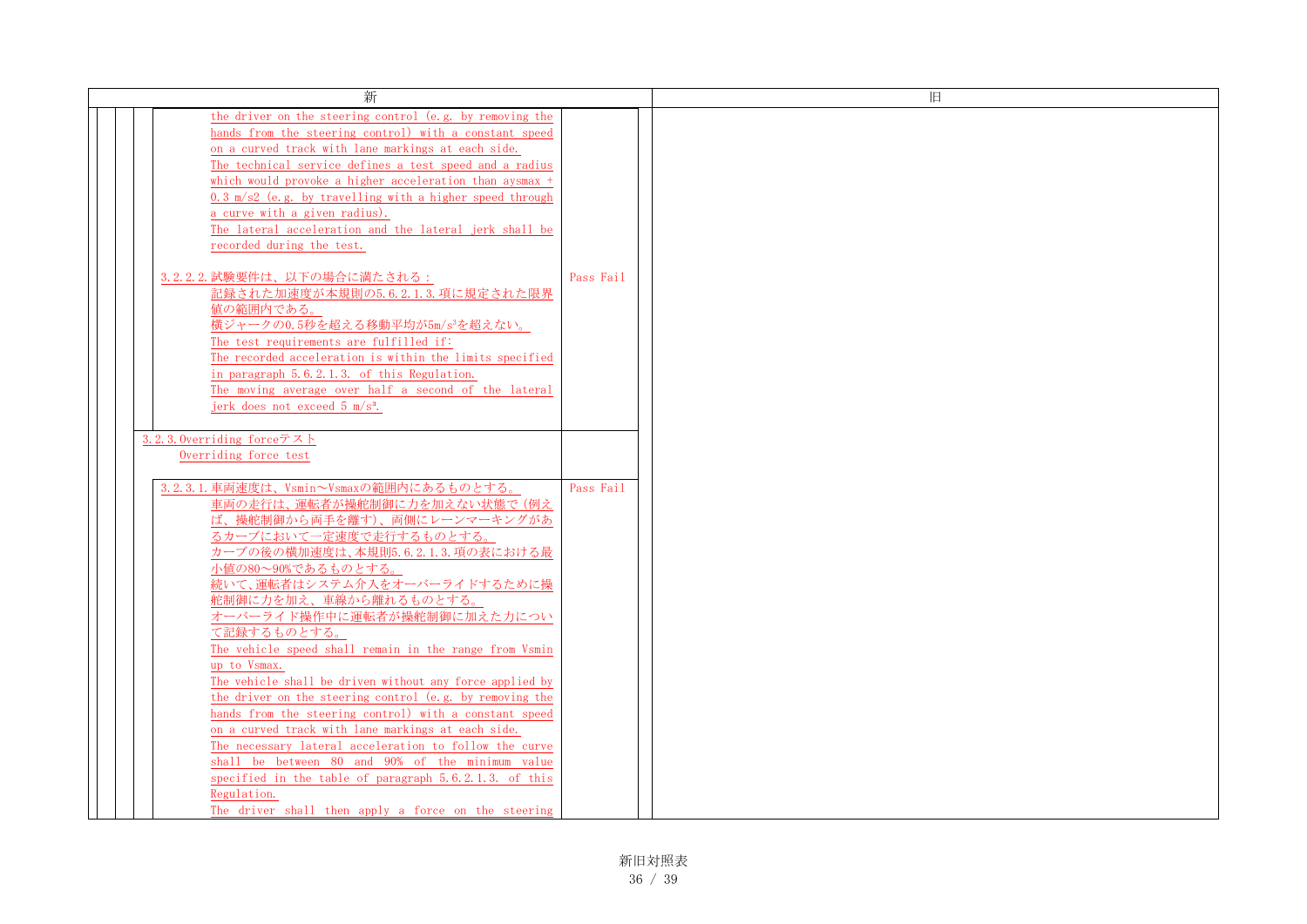| 新                                                                                                                  |           | 旧 |
|--------------------------------------------------------------------------------------------------------------------|-----------|---|
| control to override the system intervention and leave                                                              |           |   |
| the lane.                                                                                                          |           |   |
| The force applied by the driver on the steering control                                                            |           |   |
| during the overriding manoeuver shall be recorded.                                                                 |           |   |
|                                                                                                                    |           |   |
| 3.2.3.2. オーバーライド操作中に運転者が操舵制御に加える力が50N以                                                                             | Pass Fail |   |
| 下の場合、試験要件が満足される。                                                                                                   |           |   |
| メーカーは、適切な証拠文書を用いて、当該条件がASCF操作範                                                                                     |           |   |
| 囲にわたって満足されることを証明するものとする。                                                                                           |           |   |
| The test requirements are fulfilled if the force applied                                                           |           |   |
| by the driver on the steering control during the                                                                   |           |   |
| overriding manoeuver is less than 50N.                                                                             |           |   |
| The manufacturer shall demonstrate through appropriate                                                             |           |   |
| documentation that this condition is fulfilled through                                                             |           |   |
| out the ACSF operation range.                                                                                      |           |   |
|                                                                                                                    |           |   |
| 3.2.4. 転移試験;ハンズオン試験                                                                                                |           |   |
| Transition test; hands-on test                                                                                     |           |   |
| 3.2.4.1. 車両の走行は、レーン両側にマーキングがある走行路におい                                                                               | Pass Fail |   |
| て、Vsmin+10km/h~Vsmin+20km/hの車両試験速度で、ASCFが作                                                                         |           |   |
| 動した状態で行うものとする。                                                                                                     |           |   |
| 運転者は操舵制御を解除し、システムがACSFを無効化するまで                                                                                     |           |   |
| 運転を続けるものとする。ACSFが作動した状態で、運転者が介                                                                                     |           |   |
| 入せずに少なくとも65秒間走行を継続できる走行路を選ぶも                                                                                       |           |   |
| のとする。                                                                                                              |           |   |
| 車両試験速度Vsmax-20km/hとVsmax-10km/hまたは130km/hのい                                                                        |           |   |
| ずれか低い方で試験を繰り返すものとする。                                                                                               |           |   |
| 車両メーカーは、速度範囲全体で要件が満足されていること                                                                                        |           |   |
| を、技術機関に対し証明するものとする。 これについては、                                                                                       |           |   |
| テストレポートに添付された適当な文書により達成しても差                                                                                        |           |   |
| し支えない。                                                                                                             |           |   |
| The vehicle shall be driven with activated ACSF with a<br>vehicle test speedbetween Vsmin + 10 km/h and Vsmin + 20 |           |   |
|                                                                                                                    |           |   |
| km/h on a track with lane markingsat each side of the<br>lane.                                                     |           |   |
| The driver shall release the steering control and                                                                  |           |   |
| continue to drive until theACSF is deactivated by the                                                              |           |   |
| system. The track shall be selected such that itallows                                                             |           |   |
| driving with activated ACSF for at least 65 s without                                                              |           |   |
| any driverintervention.                                                                                            |           |   |
| The test shall be repeated with a vehicle test speed                                                               |           |   |
| between $Vsmax - 20 km/h$ and $Vsmax - 10 km/h$ or 130 km/h                                                        |           |   |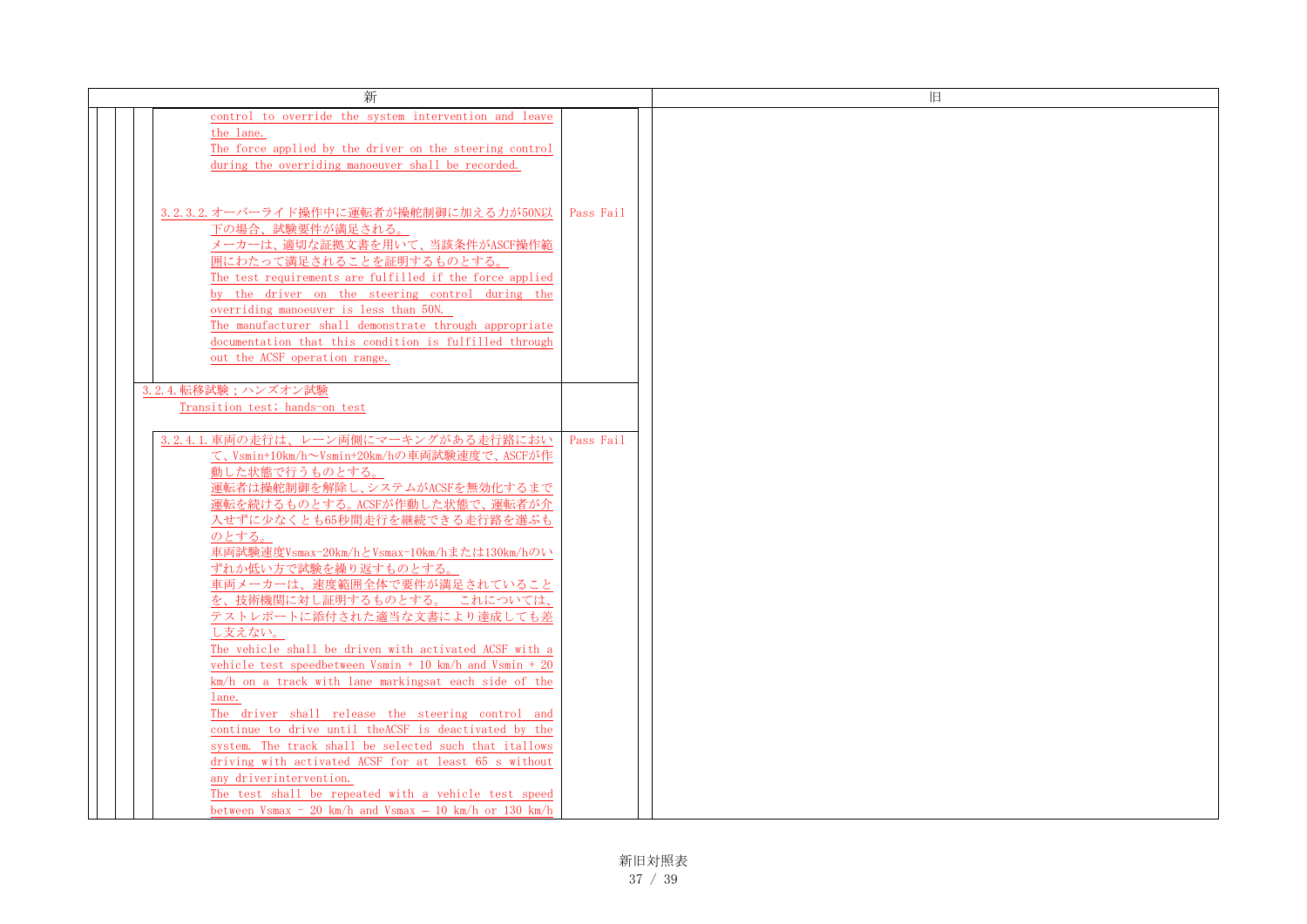| 新                                                                                    |             | 旧                                             |  |  |
|--------------------------------------------------------------------------------------|-------------|-----------------------------------------------|--|--|
| whichever is lower.                                                                  |             |                                               |  |  |
| This may be achieved on the basis of appropriate                                     |             |                                               |  |  |
| documentation appended to the test report.                                           |             |                                               |  |  |
| 3.2.4.2. 試験要件は、以下の場合に満たされる:                                                          | Pass Fail   |                                               |  |  |
| 操舵制御の解除から遅くとも15秒以内に光学警告信号が発せ                                                         |             |                                               |  |  |
| られ、ACSFが無効化されるまで作動状態を維持する。                                                           |             |                                               |  |  |
| 操舵制御の解除から遅くとも30秒以内に音響警告信号が発せ                                                         |             |                                               |  |  |
| られ、ACSFが無効化されるまで作動状態を維持する。                                                           |             |                                               |  |  |
| ACSFは、音響警告信号の開始から遅くとも30秒以内に、それま<br>での音響警告信号とは異なる少なくとも5秒の音響緊急信号と                      |             |                                               |  |  |
| ともに不作動にする。                                                                           |             |                                               |  |  |
| The test requirements are fulfilled if:                                              |             |                                               |  |  |
| The optical warning signal was given at the latest 15 s                              |             |                                               |  |  |
| after the steering control has been released and remains                             |             |                                               |  |  |
| until ACSF is deactivated.<br>The acoustic warning signal was given at the latest 30 |             |                                               |  |  |
| s after the steering control has been released and the                               |             |                                               |  |  |
| signal remains until ACSF is deactivated.                                            |             |                                               |  |  |
| The ACSF is deactivated at the latest 30 s after the                                 |             |                                               |  |  |
| acoustic warning signal has started, with an acoustic                                |             |                                               |  |  |
| emergency signal of at least 5 s, which is different                                 |             |                                               |  |  |
| from the previous acoustic warning signal.                                           |             |                                               |  |  |
|                                                                                      |             |                                               |  |  |
|                                                                                      |             |                                               |  |  |
| TRIAS $43(7) - R138 - 02$                                                            |             | TRIAS 43-R138-01                              |  |  |
| 車両接近通報装置試験 (協定規則第138号)                                                               |             | 車両接近通報装置試験 (協定規則第138号)                        |  |  |
|                                                                                      |             |                                               |  |  |
| 1. 総則                                                                                |             | 1. 総則                                         |  |  |
| 車両接近通報装置試験(協定規則第138号)の実施にあたっては、「道路運送車両の保安                                            |             | 車両接近通報装置試験(協定規則第138号)の実施にあたっては、「道路運送車両の保安     |  |  |
| 基準の細目を定める告示」(平成14年国土交通省告示第619号)に定める協定規則第138                                          |             | 基準の細目を定める告示」(平成14年国土交通省告示第619号)に定める協定規則第138   |  |  |
| 号の技術的な要件(同規則の規則6.に限る。)に定める基準に適合するものであること                                             |             | 号の技術的な要件(同規則の規則6. (6.2.6.を除く。)に限る。)に定める基準に適合す |  |  |
| の規定及び本規定によるものとする。                                                                    |             | るものであることの規定及び本規定によるものとする。                     |  |  |
| $2.~\sim$ 3. (略)                                                                     |             | $2.~\sim$ 3. (略)                              |  |  |
| 別表 (略)                                                                               |             | 別表 (略)                                        |  |  |
| 付表                                                                                   |             | 付表                                            |  |  |
| $1.~ 23.~ ($ 略)                                                                      |             | $1.~\sim 3.~$ (略)                             |  |  |
| 4. 試験成績                                                                              |             | 4. 試験成績                                       |  |  |
| $6.1.~0.2.5.$ (略)                                                                    |             | $6.1.~0.2.5.~$ (略)                            |  |  |
| 6.2.6. 一時停止機能                                                                        | Pass • Fail | (新設)                                          |  |  |